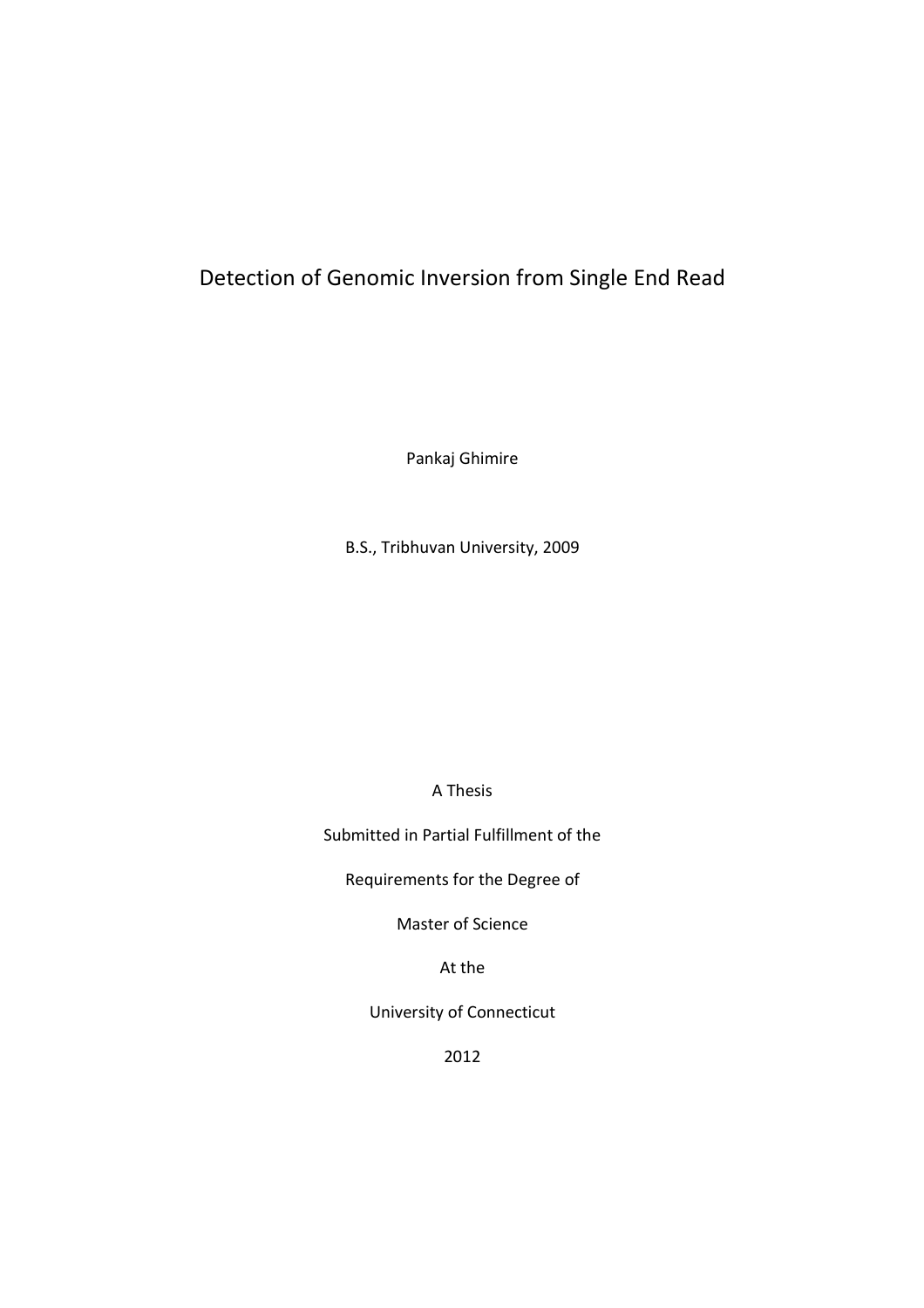# APPROVAL PAGE

## Masters of Science Thesis

# Detection of Genomic Inversion from Single End Read

Presented by

Pankaj Ghimire, B.S.

Co-Major Advisor

Ion Mandoiu

Co-Major Advisor\_\_\_\_\_\_\_\_\_\_\_\_\_\_\_\_\_\_\_\_\_\_\_\_\_\_\_\_\_\_\_\_\_\_\_\_\_\_\_\_\_\_\_\_\_\_\_\_\_\_\_\_\_\_\_\_\_\_\_\_\_\_\_\_

Yufeng Wu

Associate Advisor\_\_\_\_\_\_\_\_\_\_\_\_\_\_\_\_\_\_\_\_\_\_\_\_\_\_\_\_\_\_\_\_\_\_\_\_\_\_\_\_\_\_\_\_\_\_\_\_\_\_\_\_\_\_\_\_\_\_\_\_\_

Reda A. Ammar

Associate Advisor\_\_\_\_\_\_\_\_\_\_\_\_\_\_\_\_\_\_\_\_\_\_\_\_\_\_\_\_\_\_\_\_\_\_\_\_\_\_\_\_\_\_\_\_\_\_\_\_\_\_\_\_\_\_\_\_\_\_\_\_\_

Dong-Guk Shin

University of Connecticut 2012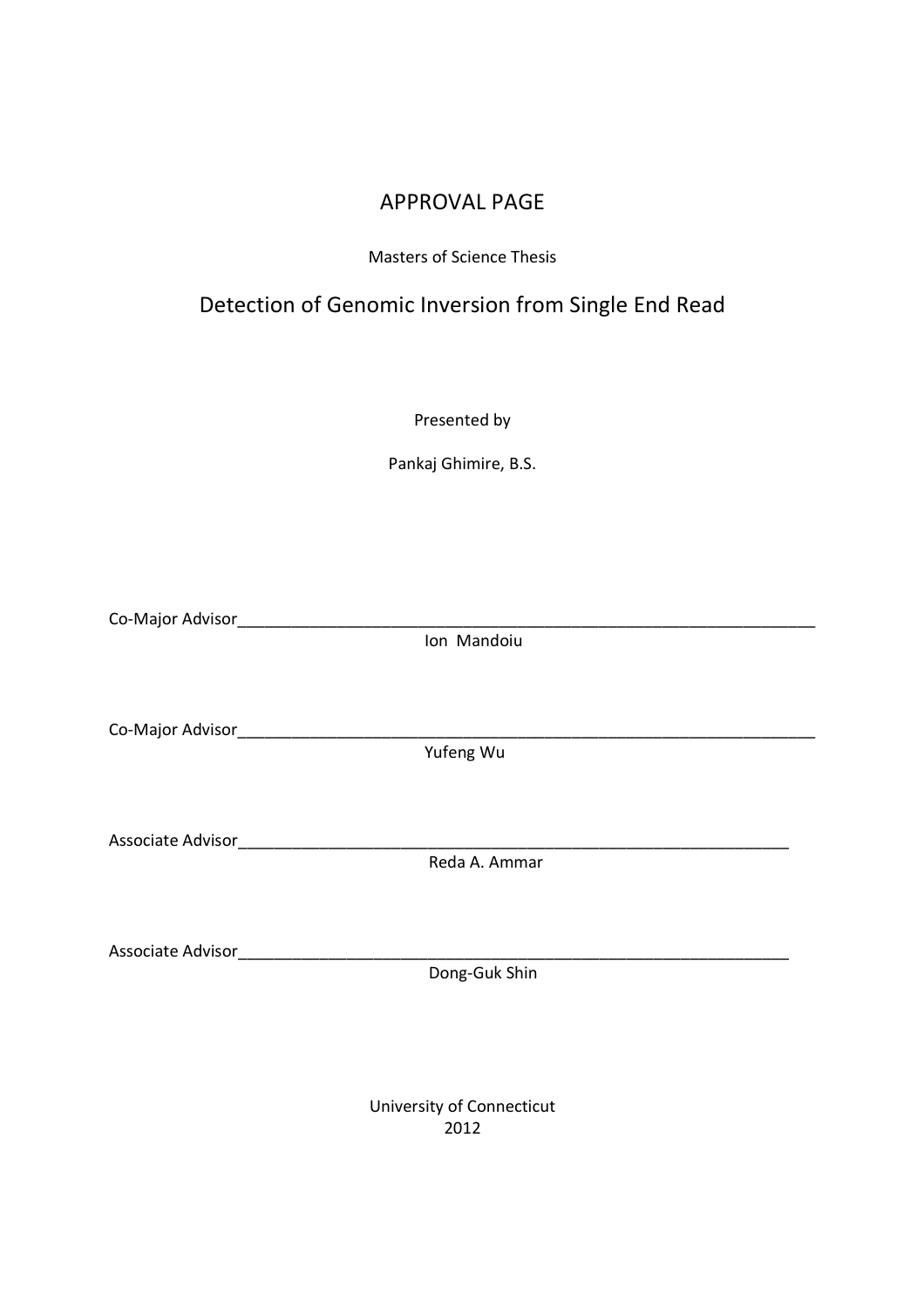## **ACKNOWLEDGEMENTS**

This work would not have taken this shape, if there were lack of support from special people. I would like to express my gratitude to my advisors, Professor Ion Mandoiu and Professor Yufeng Wu, who helped and guided me in all aspect of this thesis work. Their all time inspiration and guidance were vital to this work. I am also thankful to my associate advisors Professor Dong-Guk Shin and Professor Reda A. Ammar for their precious time and remarks. I am grateful to Sahar Al Seesi and Jin Zhang for their continuous advice throughout the project.

I would like to thank Computer Science and Engineering Department, my lab colleagues, all my friends, and my family for providing unconditional support and impetus to come across this phase.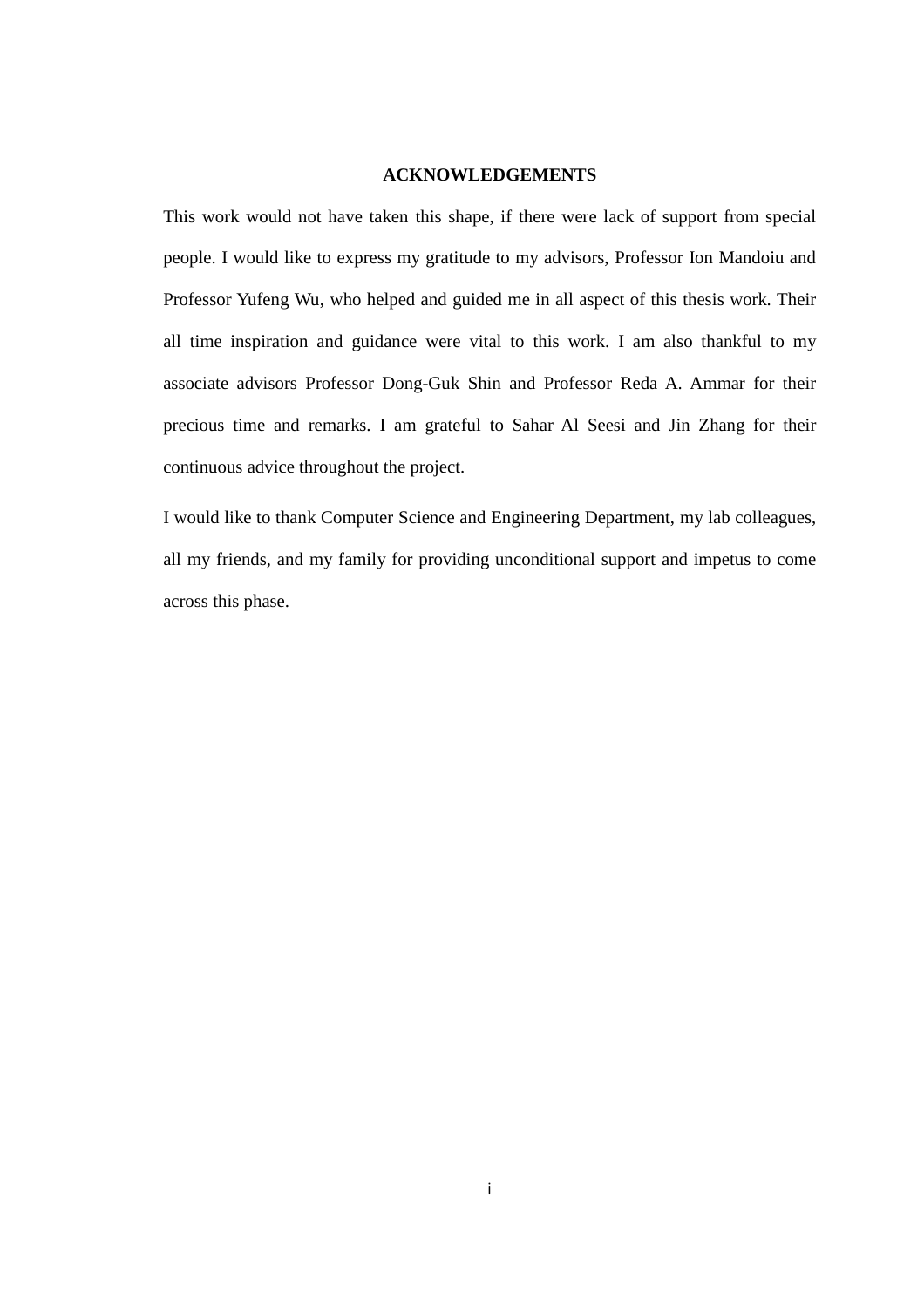# TABLE OF CONTENTS

| Chapter                                                    | Page |
|------------------------------------------------------------|------|
|                                                            |      |
|                                                            |      |
|                                                            |      |
|                                                            |      |
|                                                            |      |
|                                                            |      |
|                                                            |      |
|                                                            |      |
|                                                            |      |
|                                                            |      |
|                                                            |      |
|                                                            |      |
| 3.2 Processing SAM and Generating Candidate Breakpoints 37 |      |
|                                                            |      |
|                                                            |      |
|                                                            |      |
|                                                            |      |
|                                                            |      |
|                                                            |      |
|                                                            |      |
|                                                            |      |

 $\ddot{\rm H}$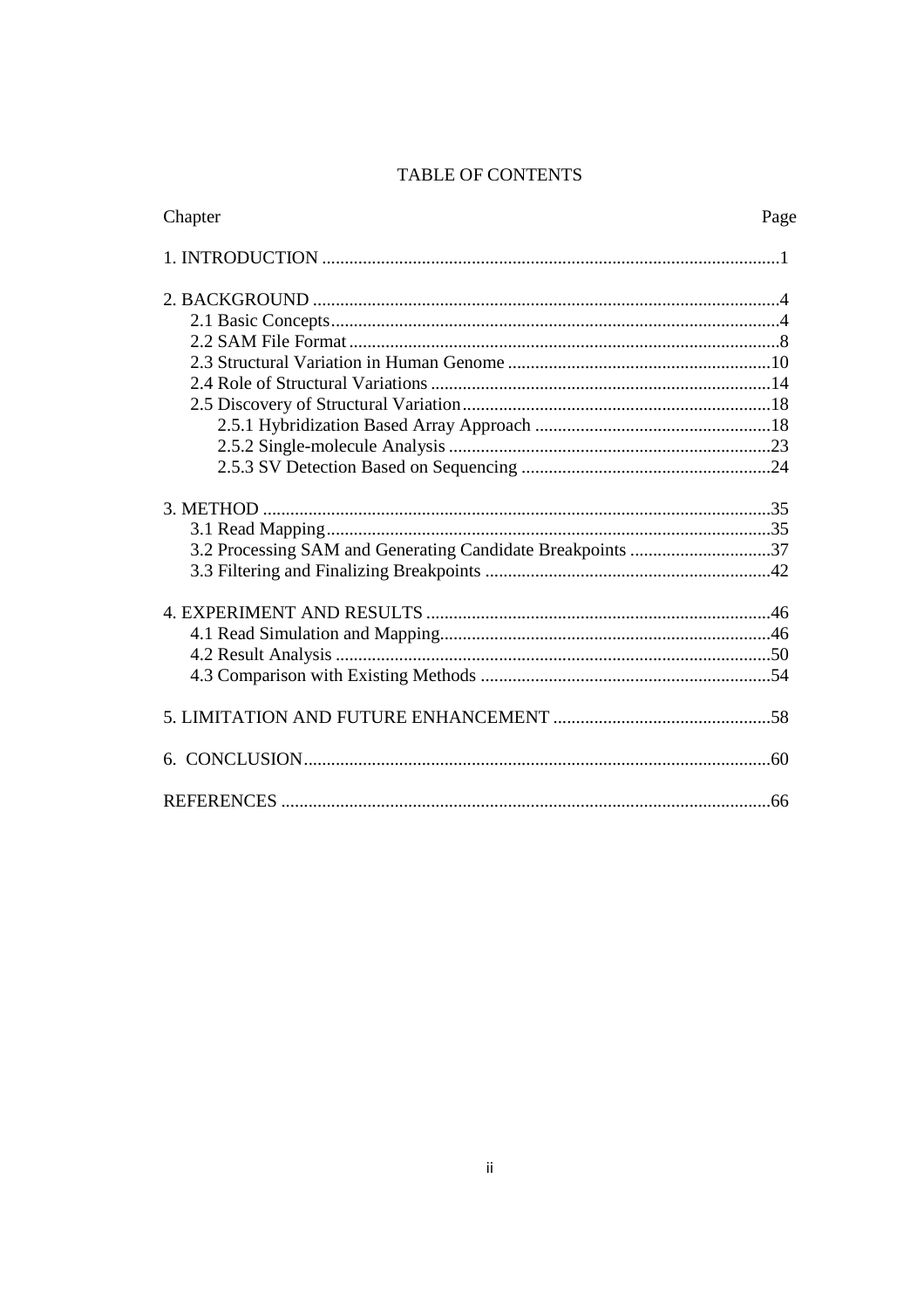## LIST OF TABLES

| Table | Page |
|-------|------|
|       |      |
|       |      |
|       |      |
|       |      |
|       |      |
|       |      |
|       |      |
|       |      |
|       |      |
|       |      |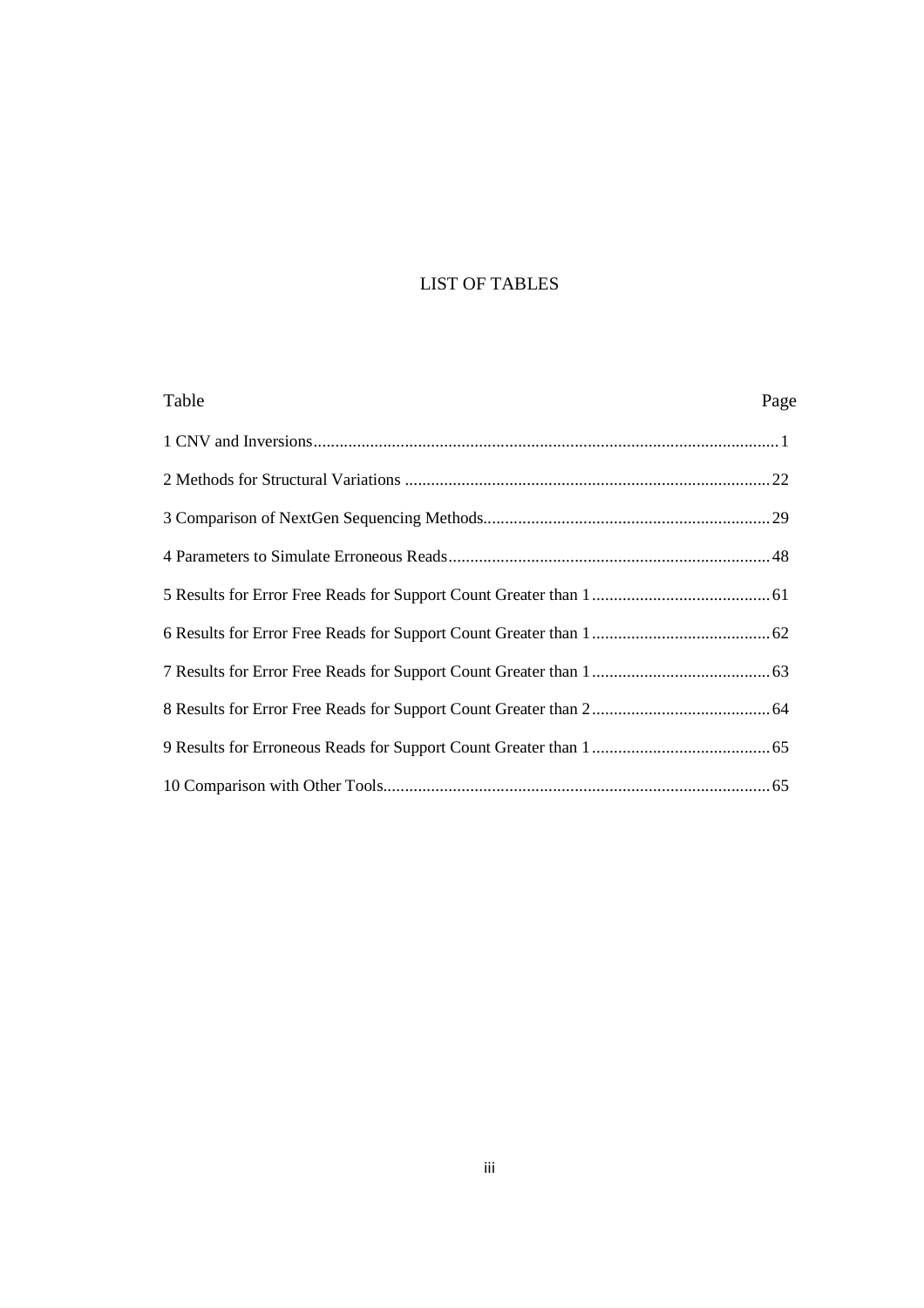## **LIST OF FIGURES**

| Figure<br>Page                                                   |  |
|------------------------------------------------------------------|--|
|                                                                  |  |
|                                                                  |  |
|                                                                  |  |
|                                                                  |  |
|                                                                  |  |
|                                                                  |  |
|                                                                  |  |
|                                                                  |  |
|                                                                  |  |
|                                                                  |  |
|                                                                  |  |
|                                                                  |  |
| 13 90 inversions size distribution over different chromosomes 47 |  |
|                                                                  |  |
|                                                                  |  |
|                                                                  |  |
|                                                                  |  |
|                                                                  |  |
|                                                                  |  |
|                                                                  |  |
|                                                                  |  |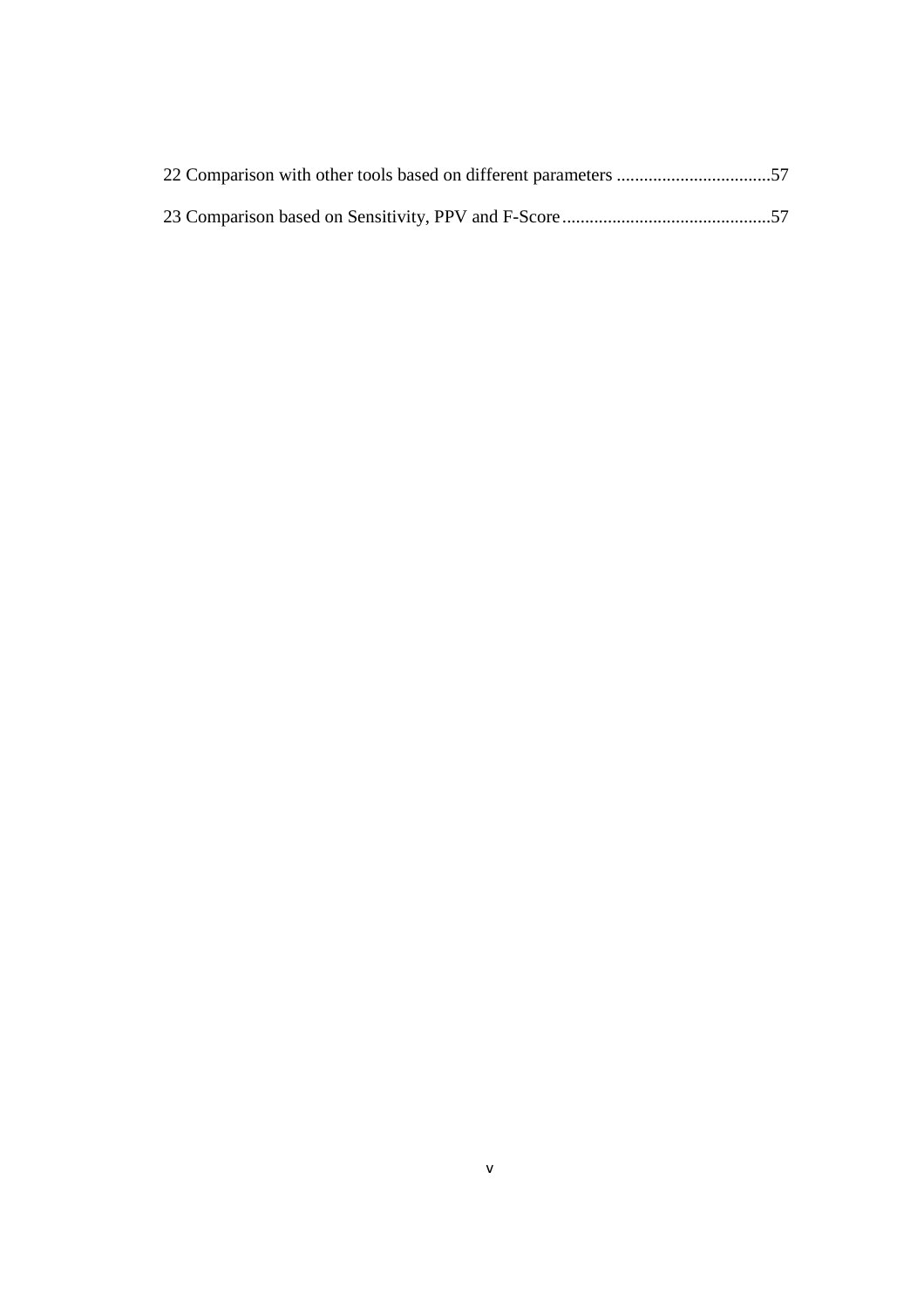## **ABSTRACT**

Structural Variations (SVs) are genomic rearrangements that include both copy-number variants, such as insertion, deletions, duplications and balanced variants like inversion and translocations. These SVs are getting more attentions for research and investigation because of their role on human phenotype, genetic diseases and genomic rearrangements. Evolution of Next-generation Sequencing has provided golden opportunities to investigate these variants and make their wider and clear spectrum in human genome. This investigation includes identification of type of SVs and their breakpoints at base pair level. For their effective identification and breakpoint resolution, many techniques are devised mainly based on paired end read. With relatively low cost and high efficiency different platforms including ION TORRENT, Illumina can generate high throughput Single End reads. In this thesis we provide a novel approach based on Single End reads to detect genomic inversions in human genome. We also compare our approach with existing methods based on paired end reads and show that our approach is competitive in terms of sensitivity and precision at relatively low coverage for detection of breakpoints of genomic inversion.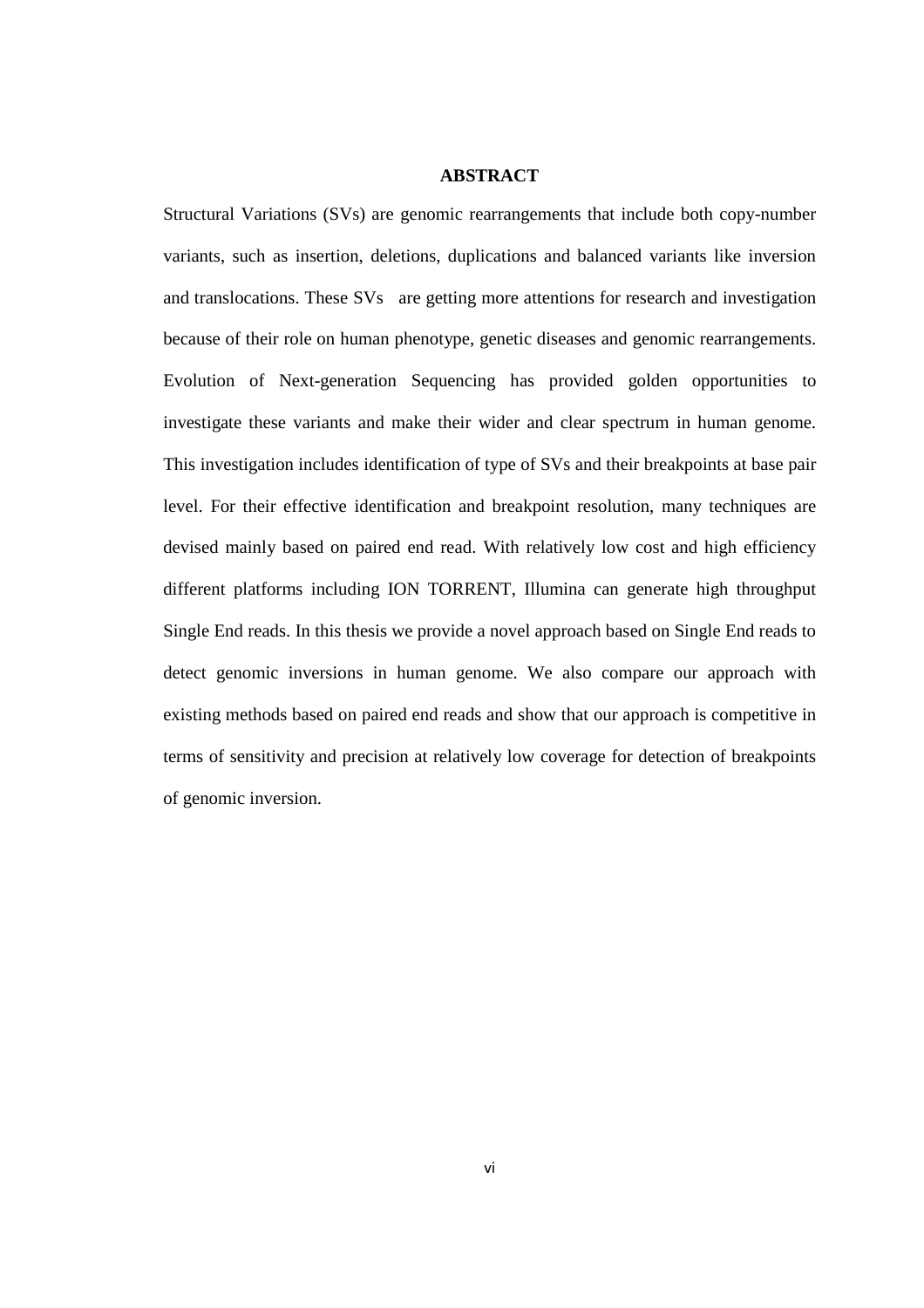## **CHAPTER 1**

#### INTRODUCTION

The successful completion of Human Genome Project opened up a new avenue for the comparative study of human genome by providing '3 billion bases' reference genome. After this, several comparative genomic studies are conducted which have shown that there are large scale of different type of Structural Variations (SV) in human genome ranging from single base to several megabases. These SV may cause the copy-number to be varied with respect to reference called Copy Number Variant like deletions, duplication (tandem duplications and interspersed duplication)and Insertions(novel sequence insertion and mobile element insertion) or may not change copy-number but change the order and orientation of sequences with respect to reference called Copy Number Invariants. This includes Inversion and Trans-location of gene sequence.

Similar to other human genomic alterations, SV can have impact on human phenotype by disrupting the usual DNA. Diseases can be a consequence of this ability to interfere with gene function, protein function, and gene expression. Therefore, identifying the type of SV and finding their precise location of occurrence (breakpoints) is cardinal in genomic research. If there exists problem in resolving breakpoints even with few bases it will be highly ambiguous to make a conclusion whether SVs falls in regulatory region or in overlapping exons which leads to delusion of functional impact of SVs. These SVs can be detected only when DNA sequences are compared with standard sample called reference. Two techniques have been used to identify SVs in the human genome: Technique based on hybridization (array comparative genomic hybridization (aCGH) and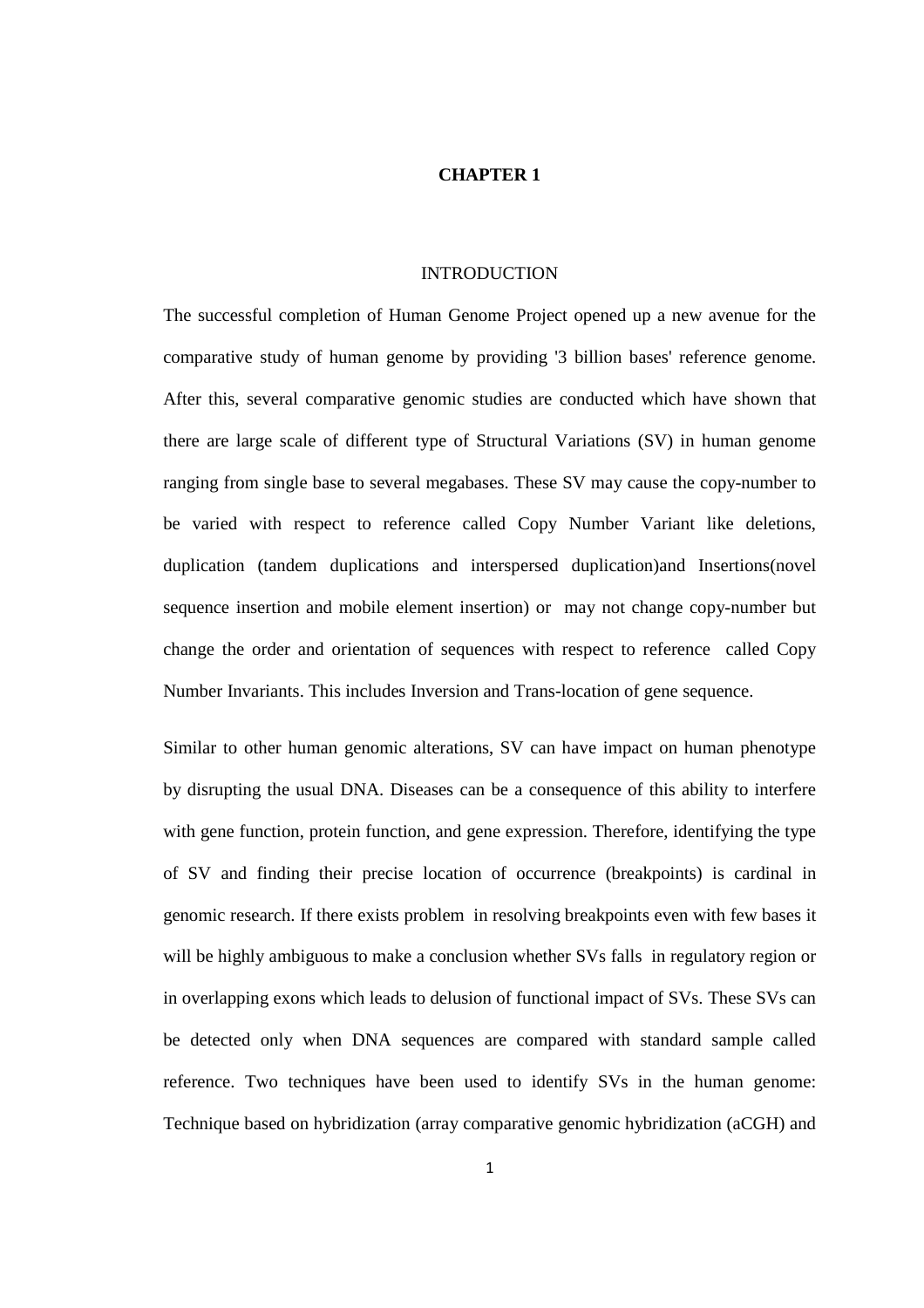Single Nucleotide Polymorphism array technology) and Technique based on end sequence profiling (ESP), also called paired-end mapping [5].

Hybridization techniques test the relative frequencies of probe DNA segments between two genomes [6]. Although by considering allelic ratios at heterozygous sites, they are able to detect CNVs like insertions and deletions, they can only detect handful of balanced variant like, inversions [7]. Newer techniques and methods are being devised for detection of Structural Variations (CNV and Inversion and trans-location) with emergence of cost effective and high throughput sequencing technologies where two paired reads are generated at an approximately known distance in the donor genome containing SV. Although Sequencing of SV allows us to identify their location of basepairs and type, finding proper resolution of their breakpoints are still challenging. All the approaches defined and developed to find breakpoints of SV to date basically rely on Pair-End reads. Unfortunately, methods based on Pair-End reads have limitation in breakpoint resolution because of uncertainty in distance between sequenced ends. In this context, we have put forth a novel method for detection of genomic inversions that relies on Single End (SE) reads.

To implement our method, we map SE reads generated from donor genome containing genomic inversion enabling ungapped alignments with reference genome. If a SE read is hovering a junction of inversion in one direction, we get the partial alignment of same read over other corresponding junction of inversion in opposite direction. Alignments of all such reads are processed based on their mapping location, orientation, number of softclipped bases, and number of mapped bases to infer the candidate breakpoints of inversions. The list of candidate breakpoints is filtered in the second phase to remove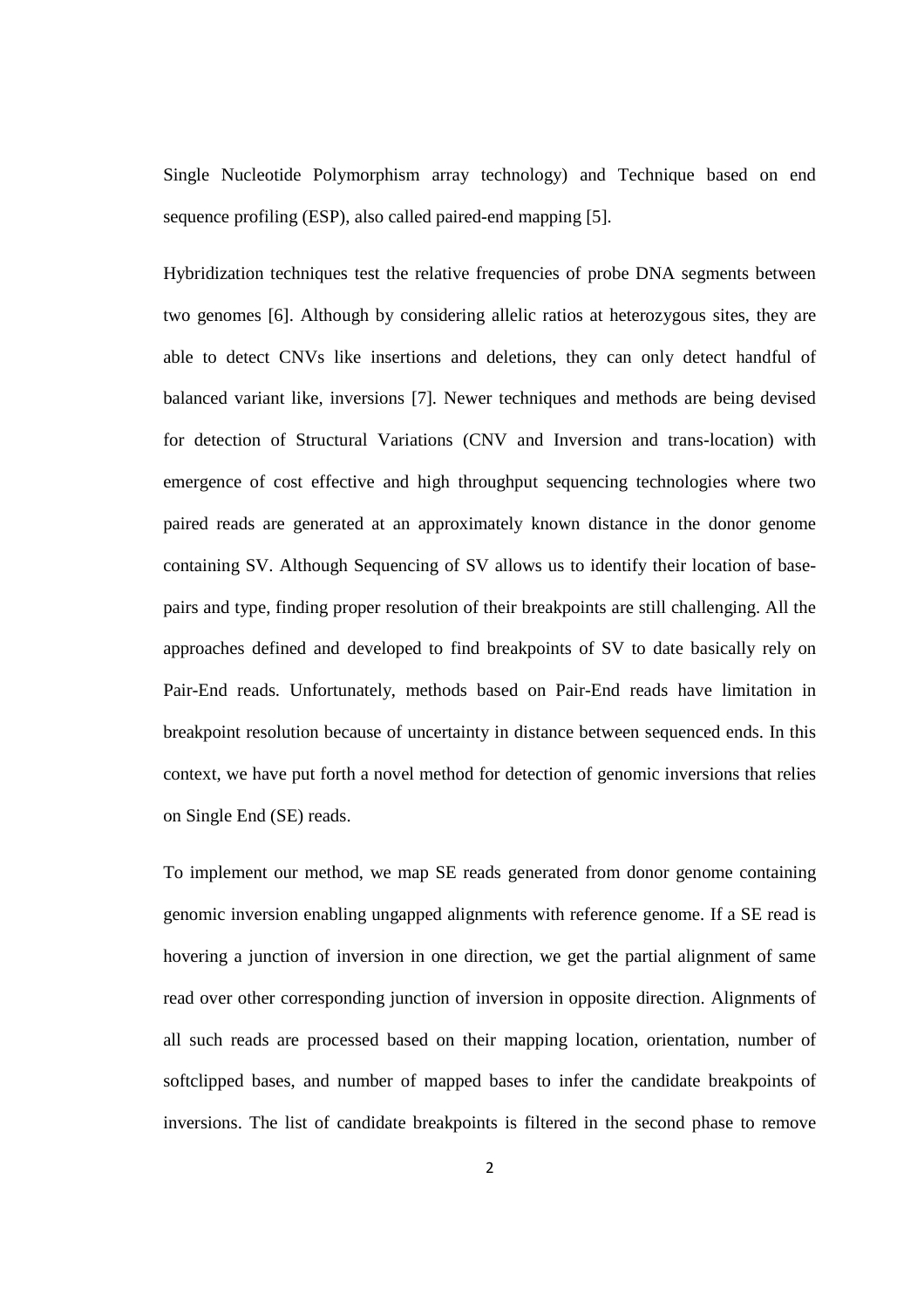false positives and final list of breakpoints are generated. In this thesis we present our pipeline, results analysis based on simulated data and comparison with existing methods that are being used for the inversion detection in the sections 3.3, 3.4 and 3.5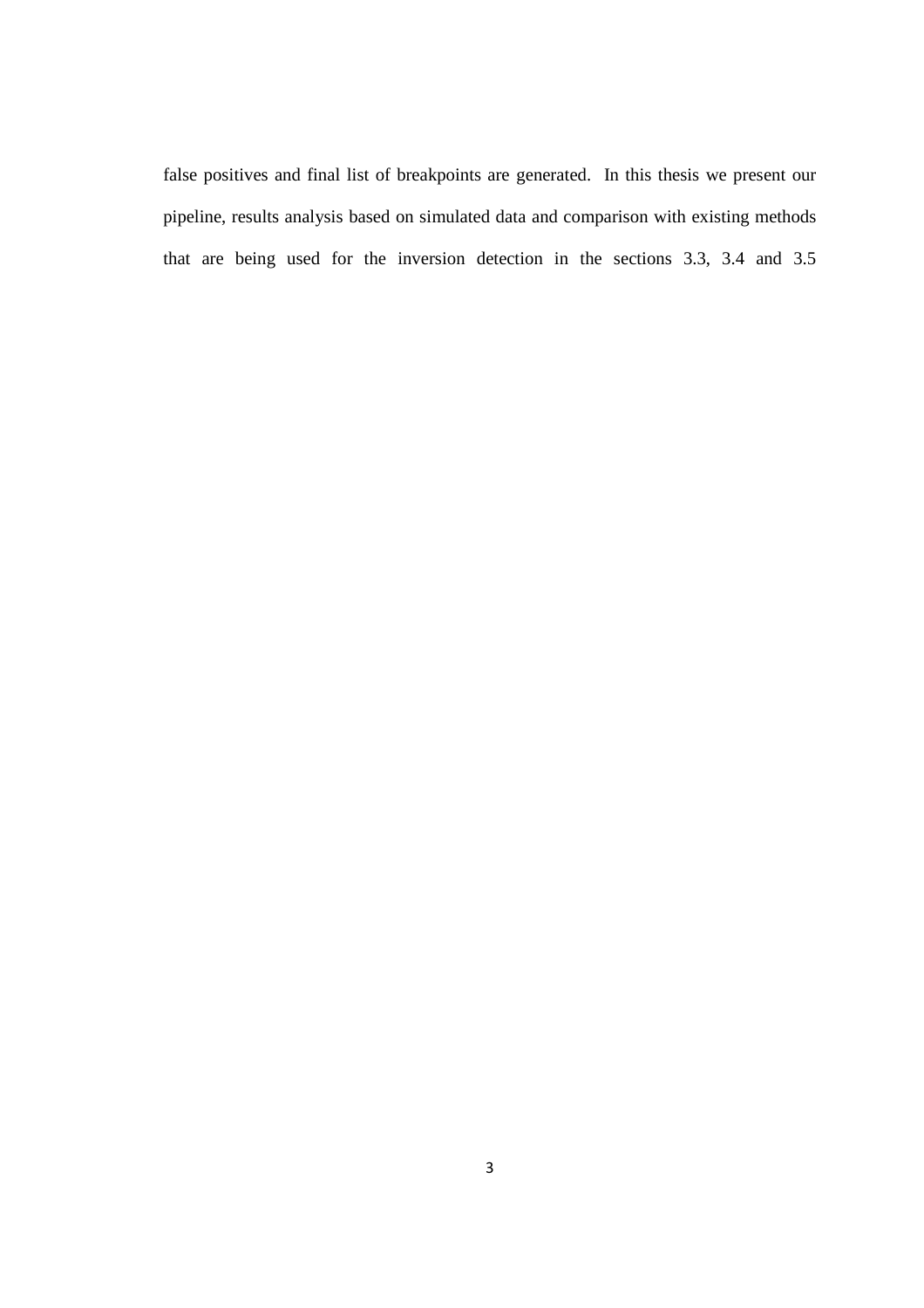## **CHAPTER 2**

.

## **BACKGROUND**

## *2.1 Basic Definition*

**DNA:** Deoxyribose nucleic acid or DNA is the most fascinating molecule in the entire world. Its massive amount of base pairs consisting of a varying number of genes (per organism) contains hereditary information that is used in the development and functioning of an entire organism. In fact, it is hard to imagine life or living without DNA being involved. The double helix structure that Watson and Crick discovered in the nineteen fifties holds many more mysteries than any other molecule could ever do; mysteries that are in need of elucidation [8]. This is probably what inspires us every day, in our quest of understanding DNA [1].

**Structural Variations:** Structural variations used to be defined as all genomic rearrangements that are bigger than one thousand base pairs (>1 kb) [11, 12]. Since our detection techniques have further developed, the current definition can be adjusted to include all variations bigger than 50 base pairs [11]. Structural variations in its broadest sense can even simply be defined as all genomic variations in an organisms genome that are bigger than one base pair [9]. Several different types of mutations fit these two last definitions: deletions, insertions (novel sequence insertions and mobile-element insertions), inversions, duplications (tandem duplications and interspersed duplications), and translocations [9]. The type of rearrangement can be identified by comparing the sequence of someone's DNA sample to the sequence of another DNA sample. Usually, a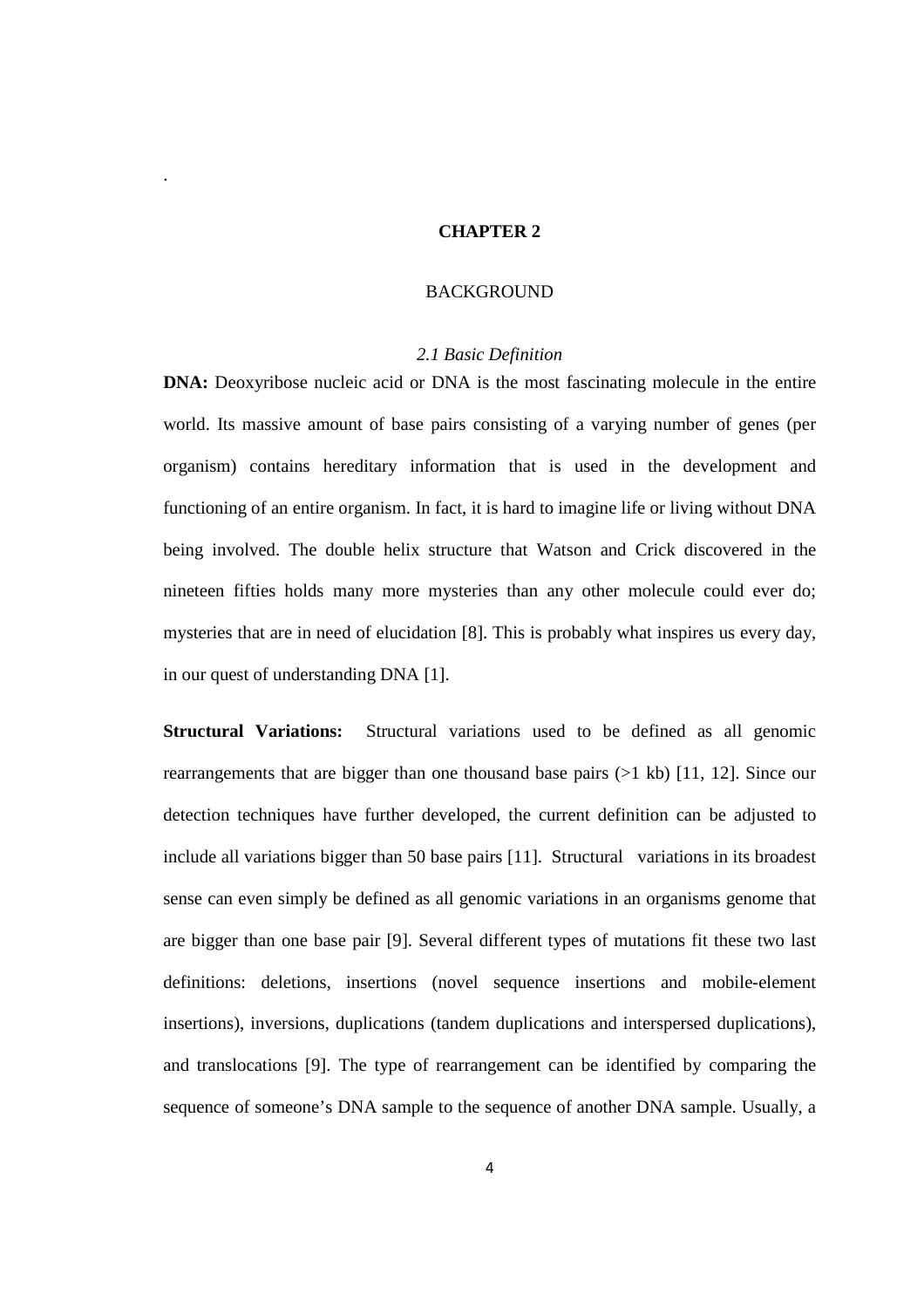reference genome is used in this comparison. However, when trying to identify *de novo* rearrangements, the DNA sequence of the parents is used. *De novo* (or new) rearrangements are structural variations that a child has, but the parents of that child do not have. They are often a result of a rearrangement in the paternal chromosome of the germ cell during meiosis [14].

 Structural variations can be divided into several categories. Firstly, they are either recurrent or non-recurrent. Sometimes, rearrangements occur more often in a certain DNA fragment, due to favorable circumstances. They are therefore present in many individuals. These are recurrent structural variations, meaning that they happen more often. Non-recurrent structural variations on the other hand occur on rare spots in the DNA. Sometimes an individual can even seem to be the only one with a certain structural variation at a certain spot. Secondly, structural variations are either intrachromosomal or interchromosomal. Rearrangements in one chromosome are named intrachromosomal, while rearrangements between two chromosomes are called interchromosomal. Finally, structural variations can either occur in somatic cells or in germ cells. A rearrangement in a somatic cell only affects the organism in which the rearrangement has happened in. A mutation in a germ cell on the other hand will only have effect on the offspring [1].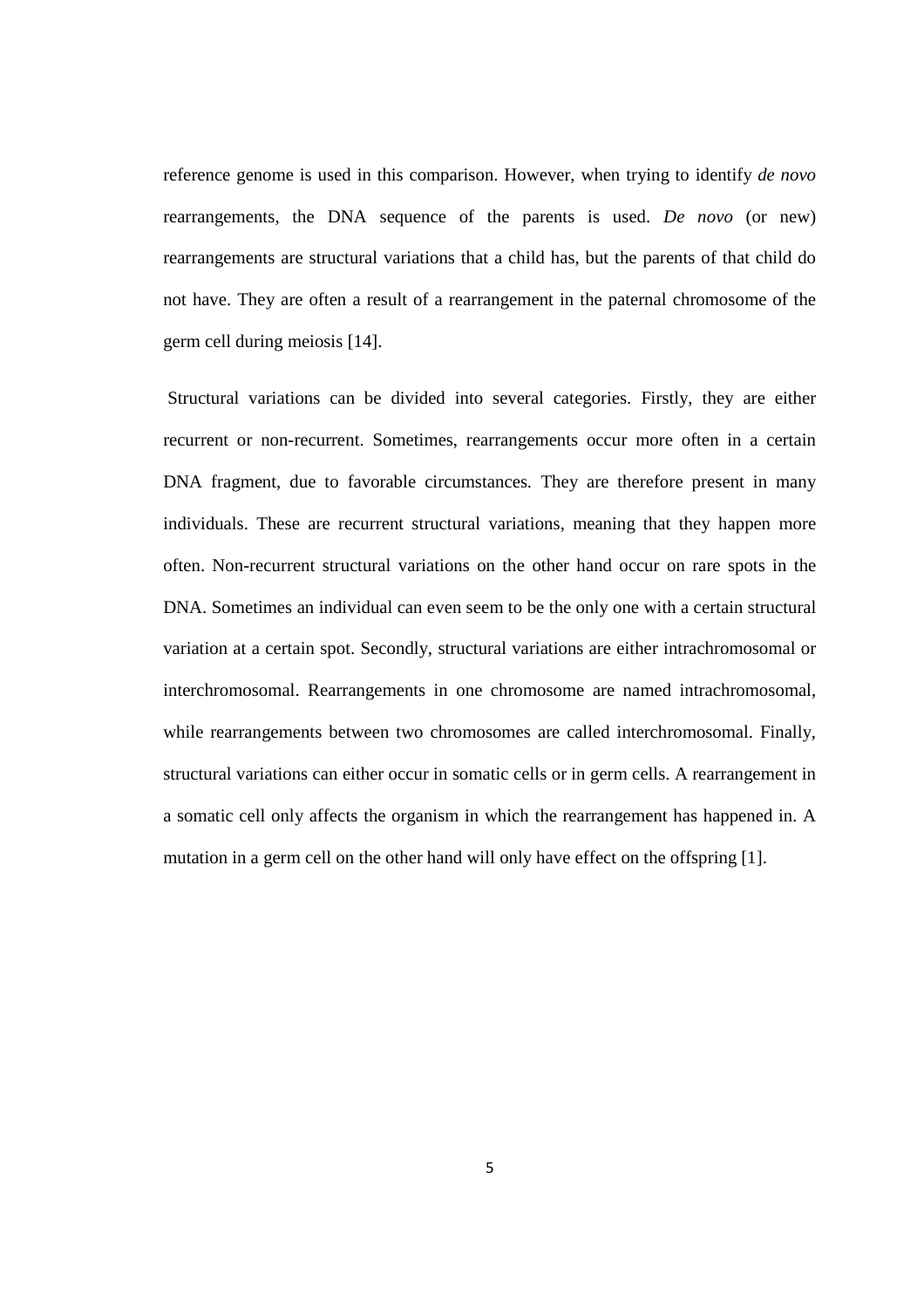

Figure1: figure showing Basic Structural Variations [11]

*Deletion:* Deletion is a type of structural variation which causes loss of bases with respect to reference genome.

*Insertion*: This type variation occurs when there are extra bases in donor genome with respect to reference genome.

## *Duplication*

*Segmental duplication or low-copy repeat:* A segment of DNA >1 kb in size that occurs in two or more copies per haploid genome, with the different copies sharing >90% sequence identity. They are often variable in copy number and can therefore also be CNVs [15].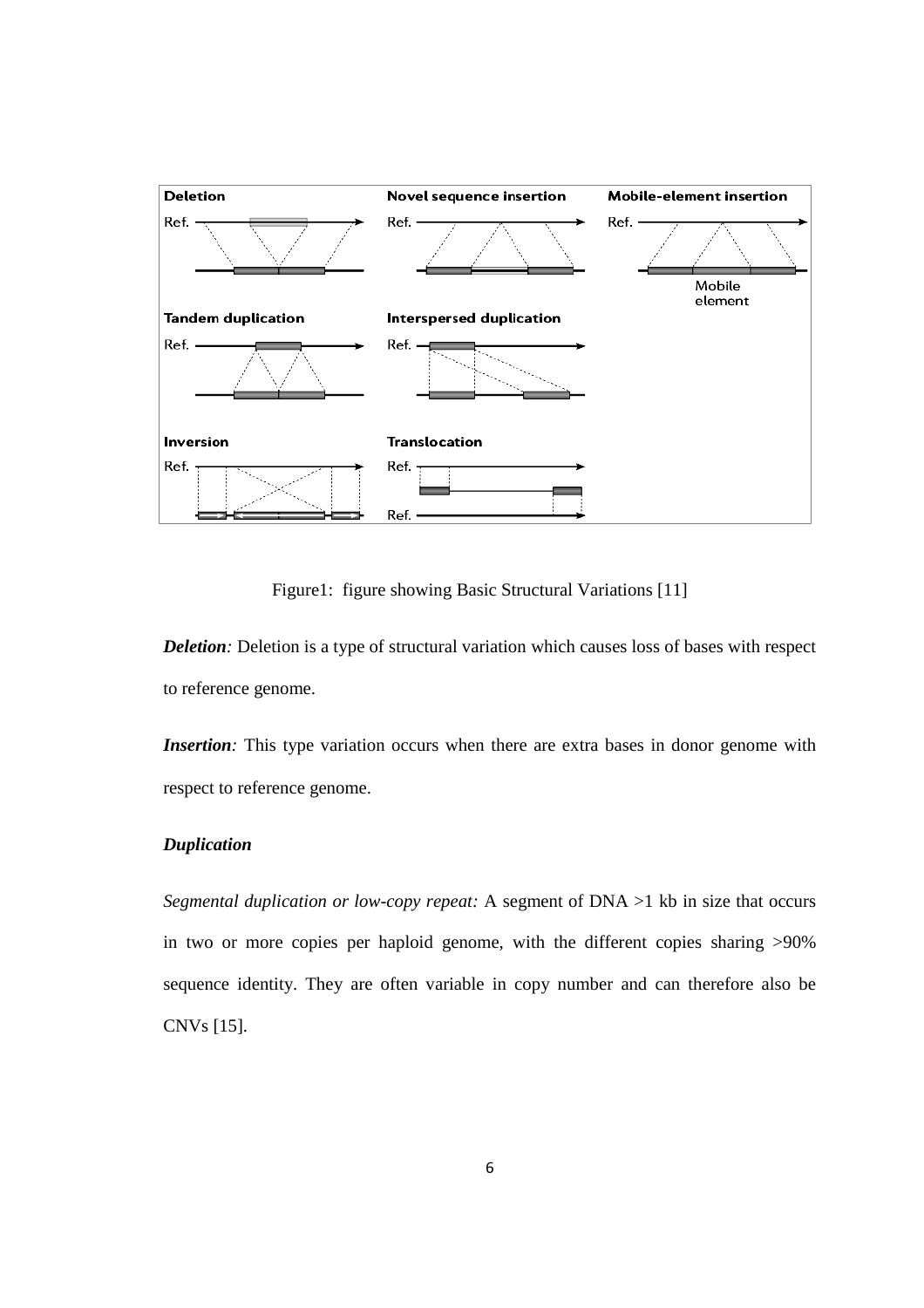*Inversion*: A segment of DNA that is reversed in orientation with respect to the rest of the chromosome. Pericentric inversions include the centromere, whereas paracentric inversions do not [15].

*Translocation:* A change in position of a chromosomal segment within a genome that involves no change to the total DNA content. Translocations can be intra- or interchromosomal [15].

*Indels: A*bbreviated combination of **in**sertions and **del**etions. Indels refers to DNA mutations. Indels involving one or two base pairs can have devastating consequences to the gene because translation of the gene is "frameshifted"*.* Indels have a size ranging from 1 base pair upto 50 base pair [15].

**Single Nucleotide Polymorphism:** A single base substitution of one nucleotide with another observed in the general population at a frequency greater than 1%.

**Breakpoints:** A breakpoint is the location at either end of structural variations.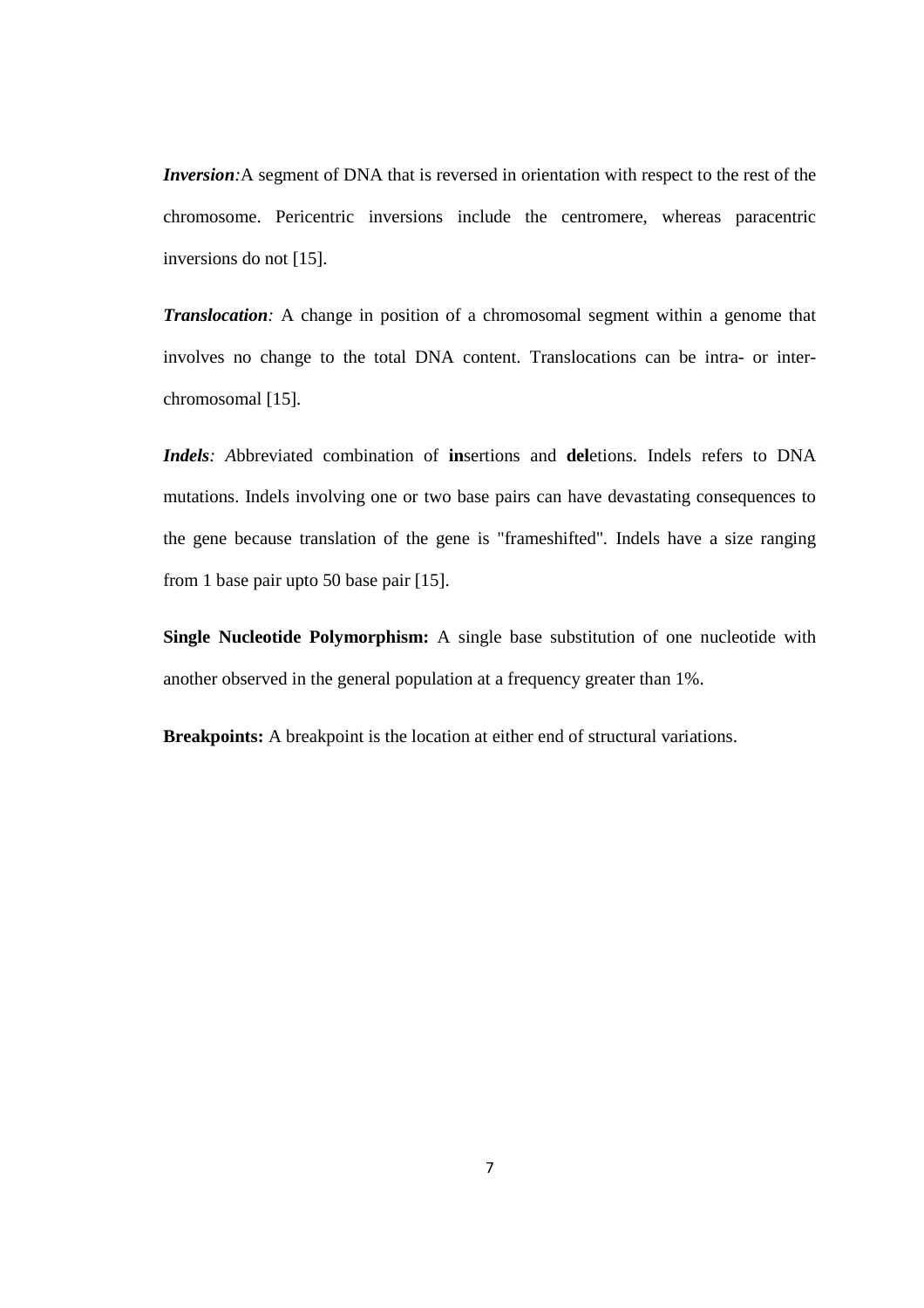## *2.2 SAM File Format*

SAM format is TAB-delimited. Headers are started with @ sign and there are other components in the following order.

1. Query/template/pair Name 2. FLAG (bitwise FLAG) 3. Reference Name 4. Position (1-based left most position) 5. Mapping Quality (In Phred Scale) 6. CIGAR (String) 7.Mate Reference Name (= if same as Reference Name) 8. Mate Position (1-based Position) 9. Insert Size 10. Query sequence 11. Query Quality 12. Variable Optional fields



Each bit in flag is defined as

| <b>FLAG</b> | <b>Description</b>                                     |
|-------------|--------------------------------------------------------|
| 0x1         | templates having multiple segments in sequencing       |
| 0x2         | each segment properly aligned according to the aligner |
| 0x4         | segments unmapped                                      |
| 0x8         | next segments in the template unmapped                 |
| 0x10        | SEQ being reverse complemented                         |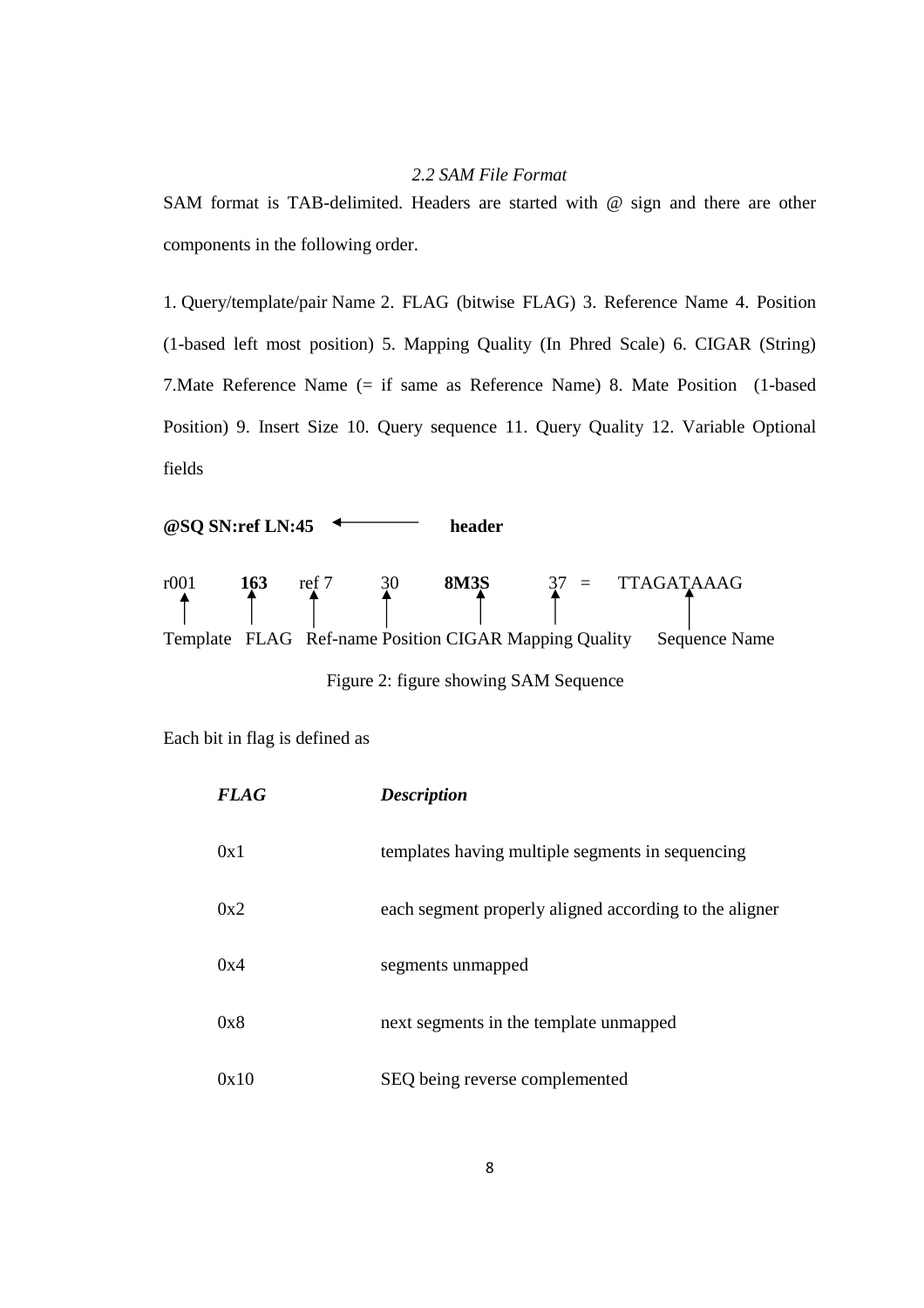| 0x20  | SEQ of the next segment in the template being reversed |
|-------|--------------------------------------------------------|
| 0x40  | the first segment in the template                      |
| 0x80  | the last segment in the template                       |
| 0x100 | secondary alignments                                   |
| 0x200 | not passing quality controls                           |
| 0x400 | PCR or optical duplicate                               |

# CIGAR String represents the following CIGAR Operations

| <b>Op</b>    | <b>Description</b>                                    |
|--------------|-------------------------------------------------------|
| M            | alignment match (can be a sequence match or mismatch) |
| $\mathbf I$  | insertion to the reference                            |
| D            | deletion from the reference                           |
| $\mathbf N$  | skipped region from the reference                     |
| S            | soft clipping (clipped sequences present in SEQ)      |
| H            | hard clipping (clipped sequences NOT present in SEQ)  |
| $\mathbf{P}$ | padding (silent deletion from padded reference)       |
| $=$          | sequence match                                        |
| X            | sequence mismatch                                     |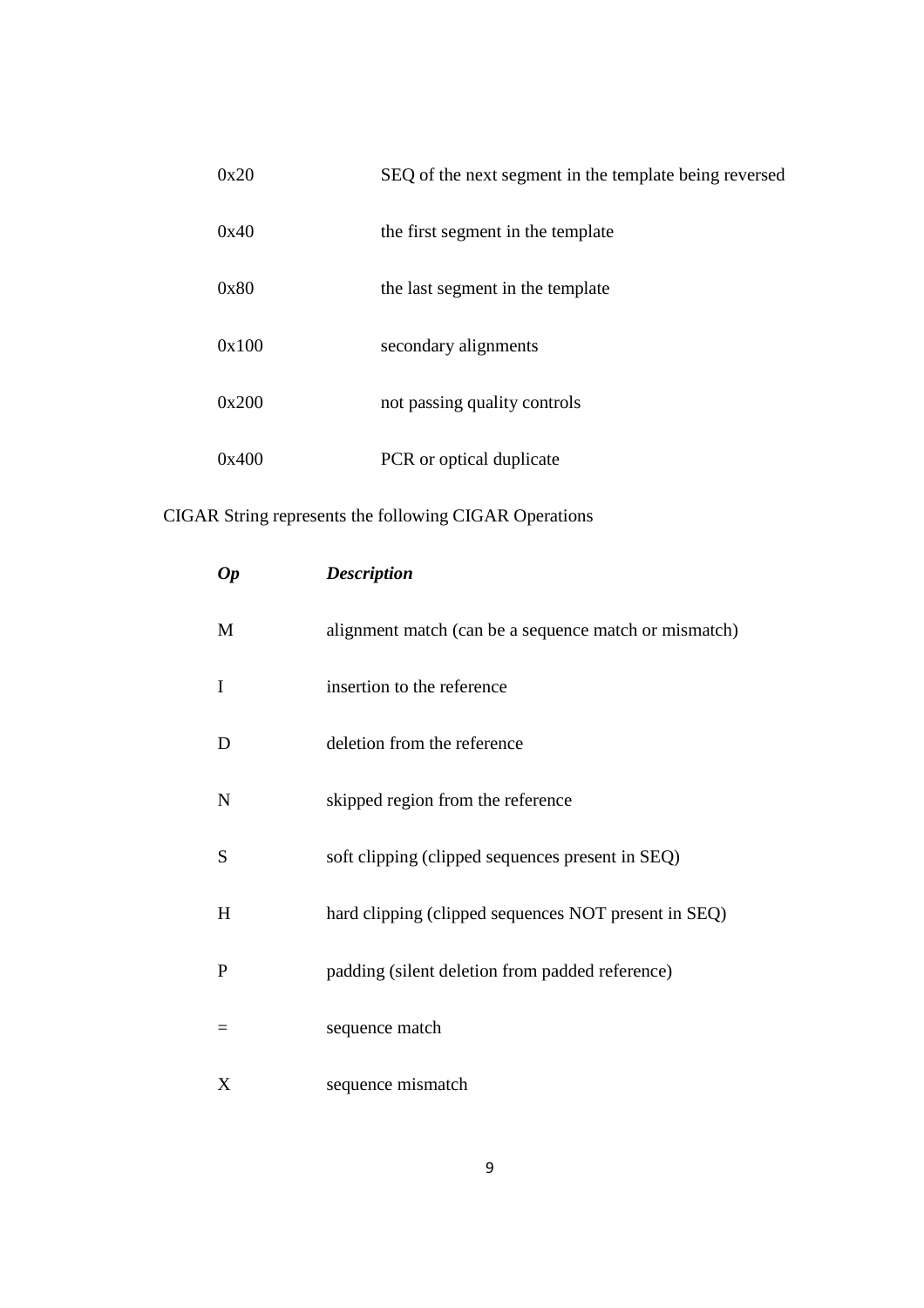## *2.3 Structural Variation in Human Genome*

Through different scientific studies, it has found that about all human being from around world has 99.9% of identical DNA sequence. Thus it is only the small fraction of genome that constitutes genetic variation between individuals and responsible for phenotypic variation and disease susceptibility [21, 22]. Before the breakthrough of sequencing technology, only the rare change in quantity and structure of chromosome were observed in comparison study of genetic variation which included aneuplodies, rearrangement, heteromorphism and fragile sites. These changes were large  $(\sim 3 \text{ Mb})$  or more) enough to be observed using microscope and thus named as microscopic structural variants. With the advancement of molecular biology along with sequencing technology, new variations such as SNPs, and small  $(\langle 1kb \rangle)$  insertions, deletions and duplications were observed. After the completion of primary sequence of human genome more tools and techniques were developed that started characterizing human genetic compositions at nucleotide level. Peculiarly, genome-scanning array technologies and comparative DNA-sequence analyses revealed large number of genomic variations that are smaller than microscopic level and larger than those detected by conventional sequence analysis. Those variations are defined as submicroscopic structural variations [21]. Hundreds of submicroscopic copy-number variants (CNVs) and inversions have been described in the human genome with help of those technologies. Figures below shows the number of CNVs and Inversions found and their size distributions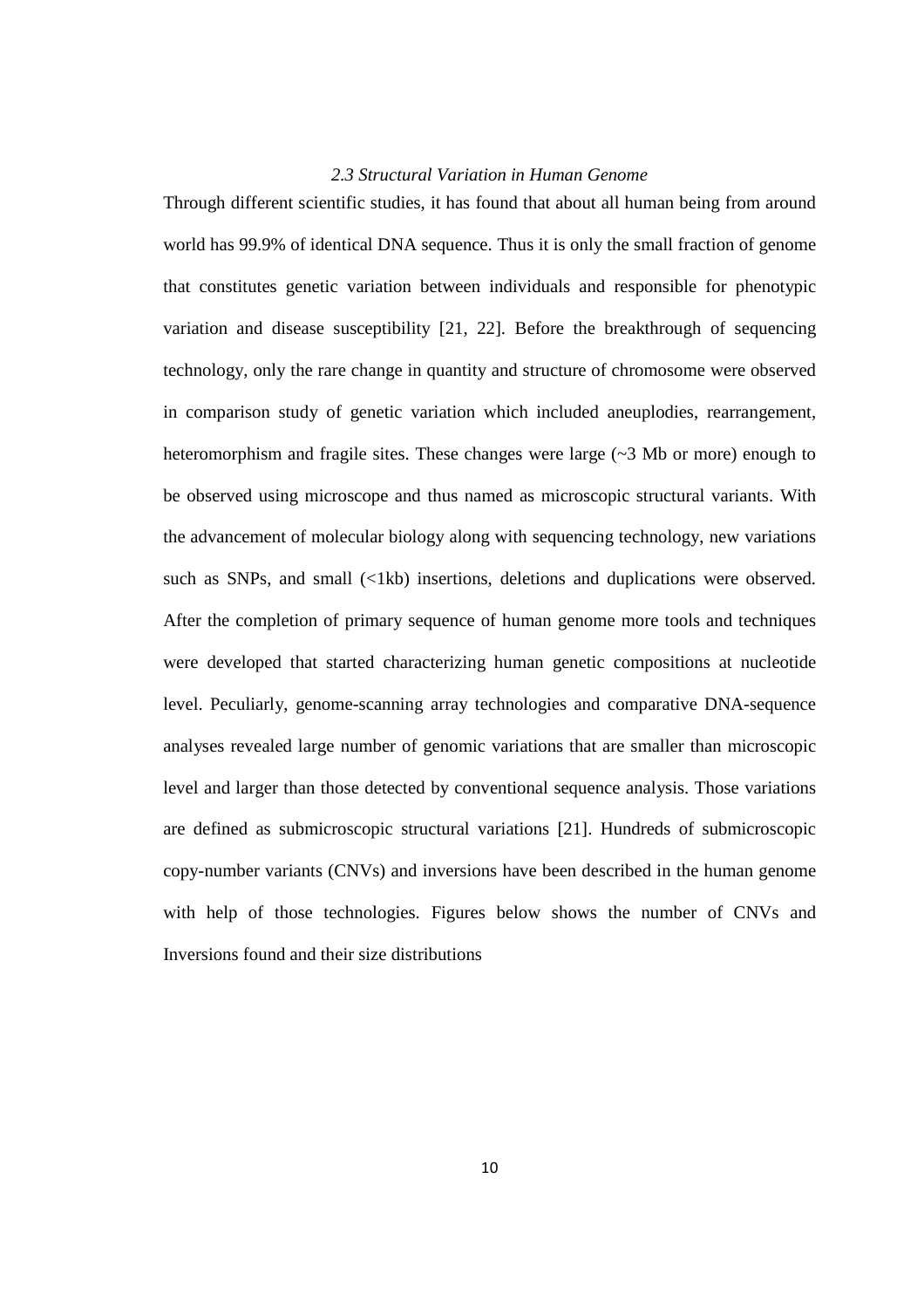

Figure 3: Blue bars indicate reported CNVs; Red bars indicate reported inversion breakpoints; Green bars to the left indicate segmental duplications [21].

| <b>STAT</b> | Merged Level Sample Level |        |
|-------------|---------------------------|--------|
| <b>CNVs</b> | 21801                     | 610834 |
| Inversions  | 892                       | 1734   |

Table T1: Table showing the CNVs and inversions [21].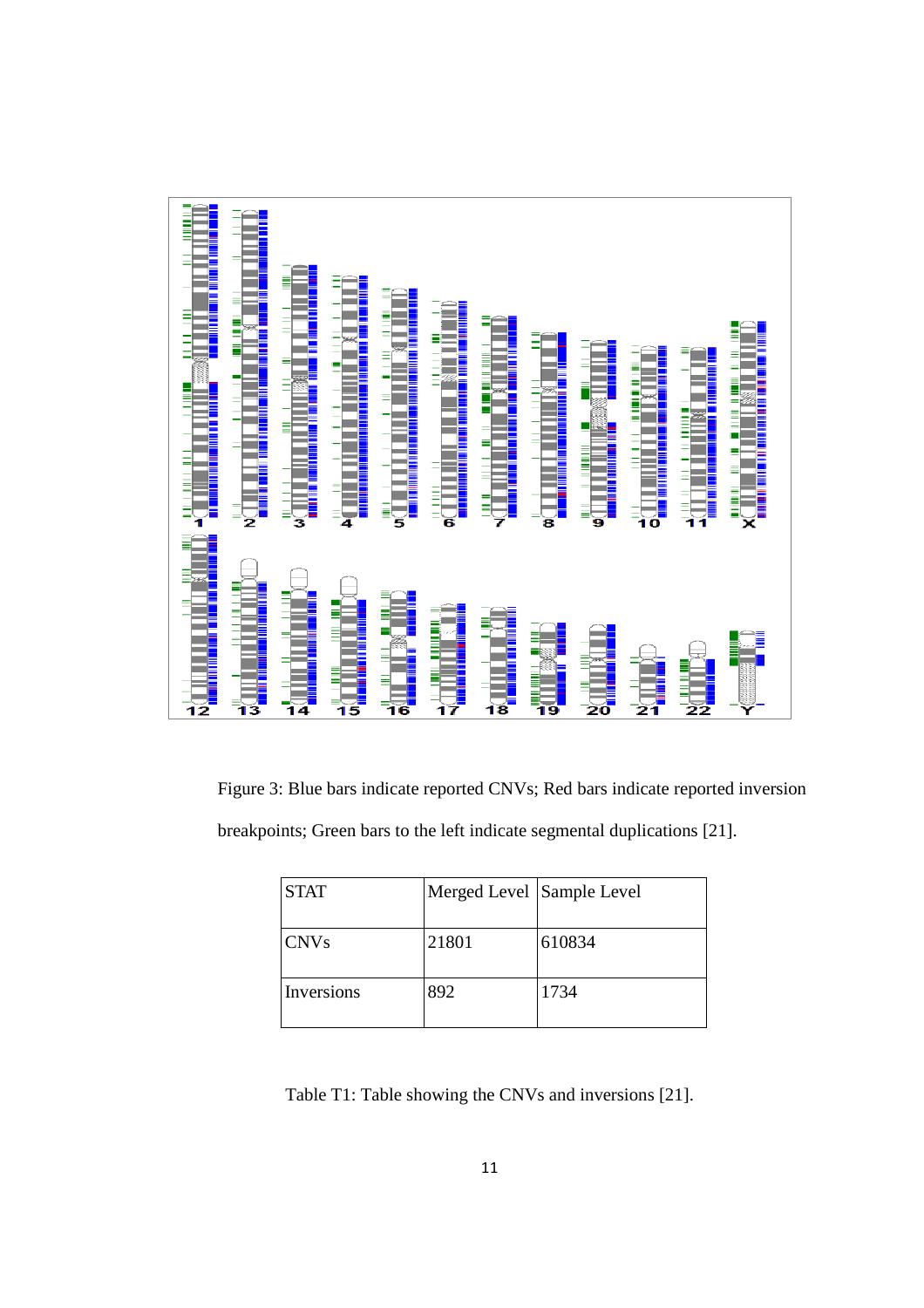

Figure 4: Graph showing the increase in published CNV and InDel data



that have been added to the database since the start in 2002 [21]

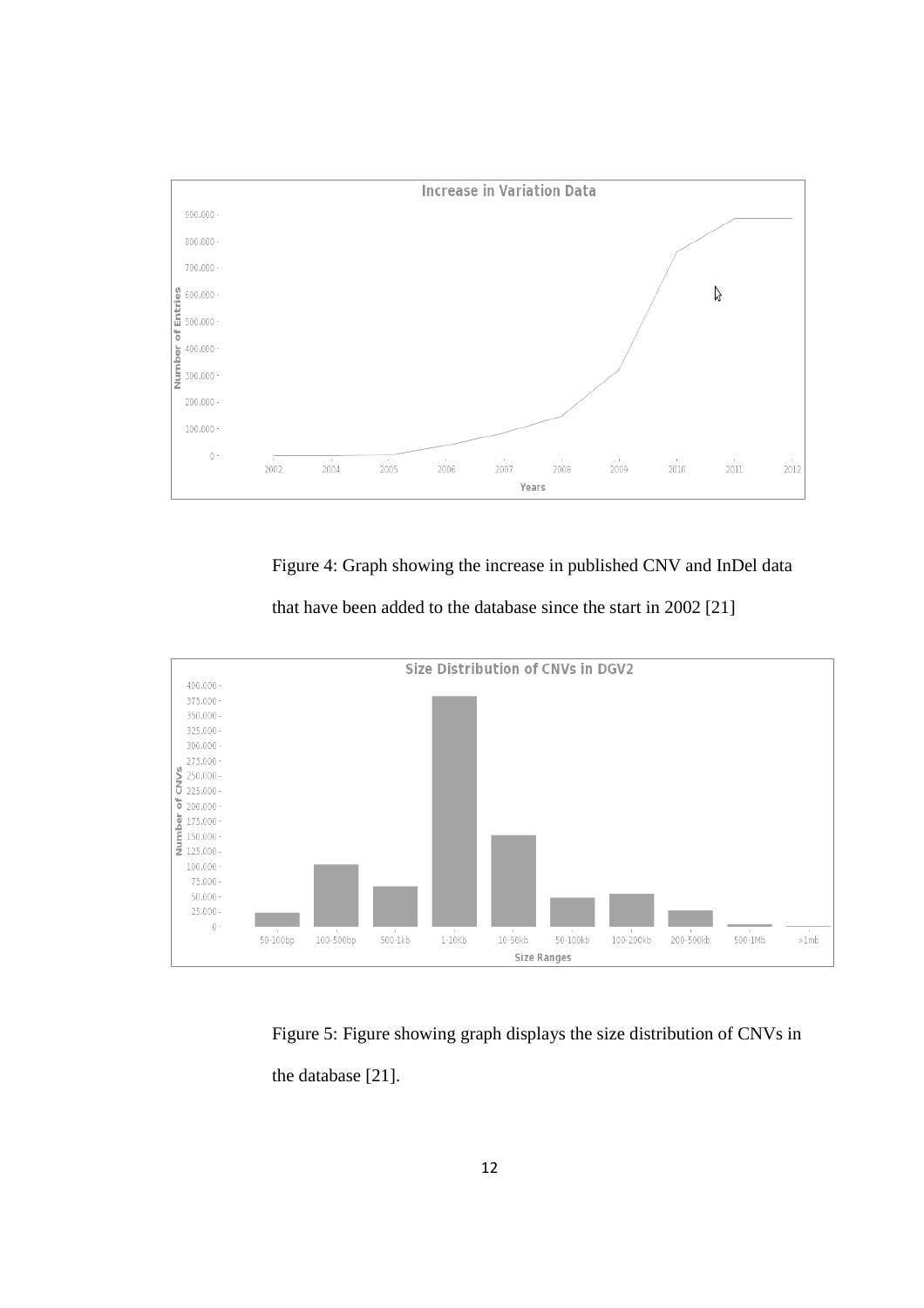Similar to other CNVs, It has long been possible to detect inversions of large chromosomal regions in karyotype level in G-band karyotypes. But, this technique is confined to identification of variants that are several megabases in size, and even significantly larger inversions may not be detected if the inverted segment leads to slight difference in the banding pattern. From the very beginning of chromosomal study, inversions are always variants of interest but they were not identified for clinical significance [16]. Inversions are the most common human constitutional karyotype make inversions astonishing as genomic rearrangements is their role in recent primate evolution. Nine cytogenetically visible pericentric inversions were found while comparing the human and chimpanzee genomes [25] and many submicroscopic inverted sequences [26]. The majority of the nine visible inversions occurred along the chimpanzee lineage, but inversions on chromosomes 1 and 18 are specific to the human lineage. This finding implies that inversions are important genomic rearrangement that occurs quite frequently in primate chromosomal evolution. Thus identification of a large number of inversions between closely related species, and signatures of selection associated with these, will shed light on the role of genomic inversion in speciation [27].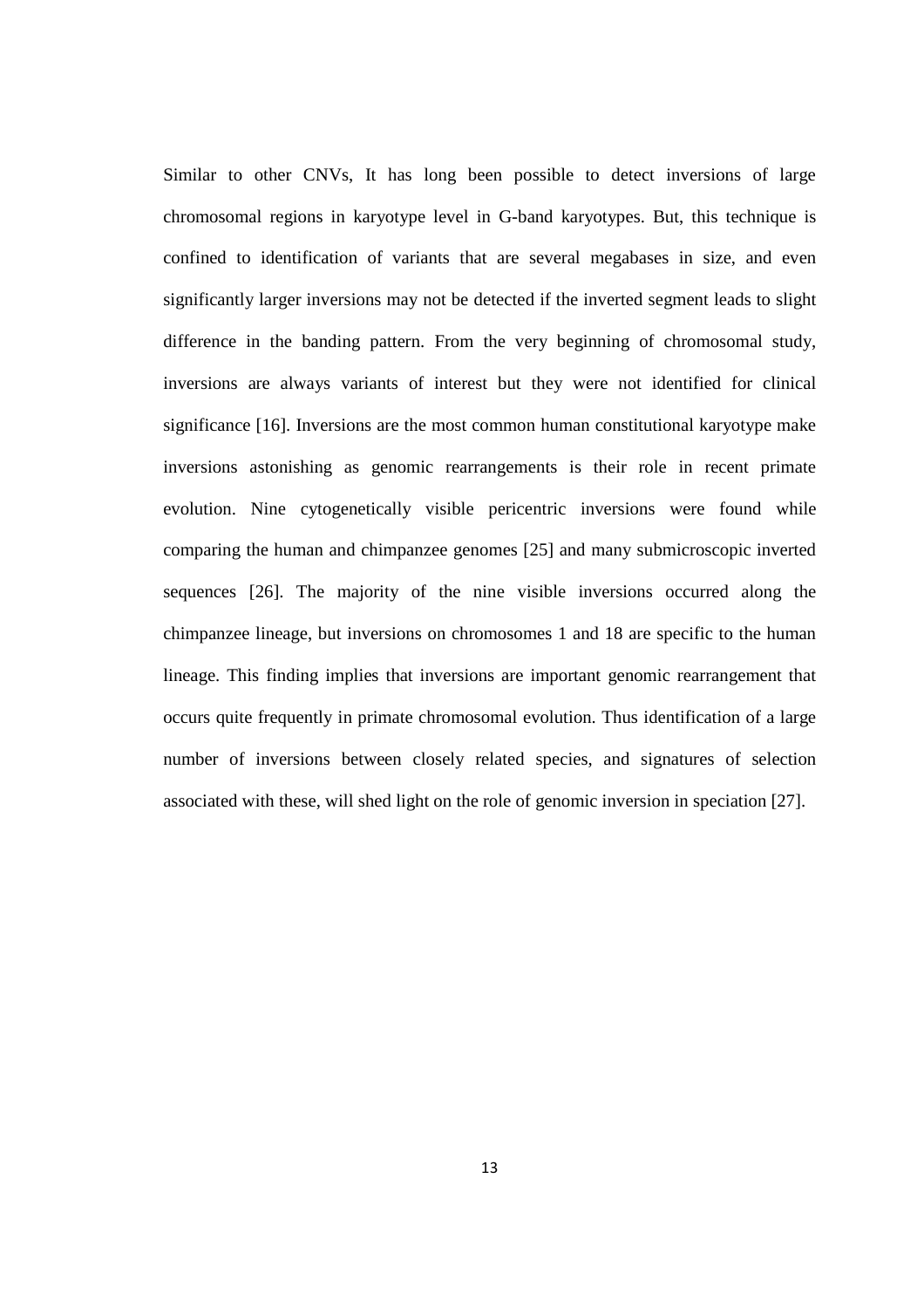

Figure 6: Figure shows that the majority of inversions reported to date are in the 10 to 100 kb size bin [20].

## *2.4 Role of Structural Variations*

Previously SNP (Single Nucleotide Polymorphism) was considered to be the most significant for the variation of genome but later it was found that there exists a structural variation which causes variation in thousands of base-pairs. These types of variant can cover millions of bases of DNA, containing entire genes and their corresponding regulatory regions [21, 26, 28, 29]. Although structural variants in some genomic regions have no distinct and direct phenotypic consequence [21, 26, 28, 29], those in others may influence gene dosage causing genetic diseases. Structural variations can come into play either alone or in combination with other genetic or environmental factors to influence genetic variation and gene functionality [30]. The extents of effects of structural variations on phenotype depend on a combination of the location and the type of structural variation. The location is probably the determining factor in defining the consequence of structural variation. Since a mutation in so-called 'junk DNA' might not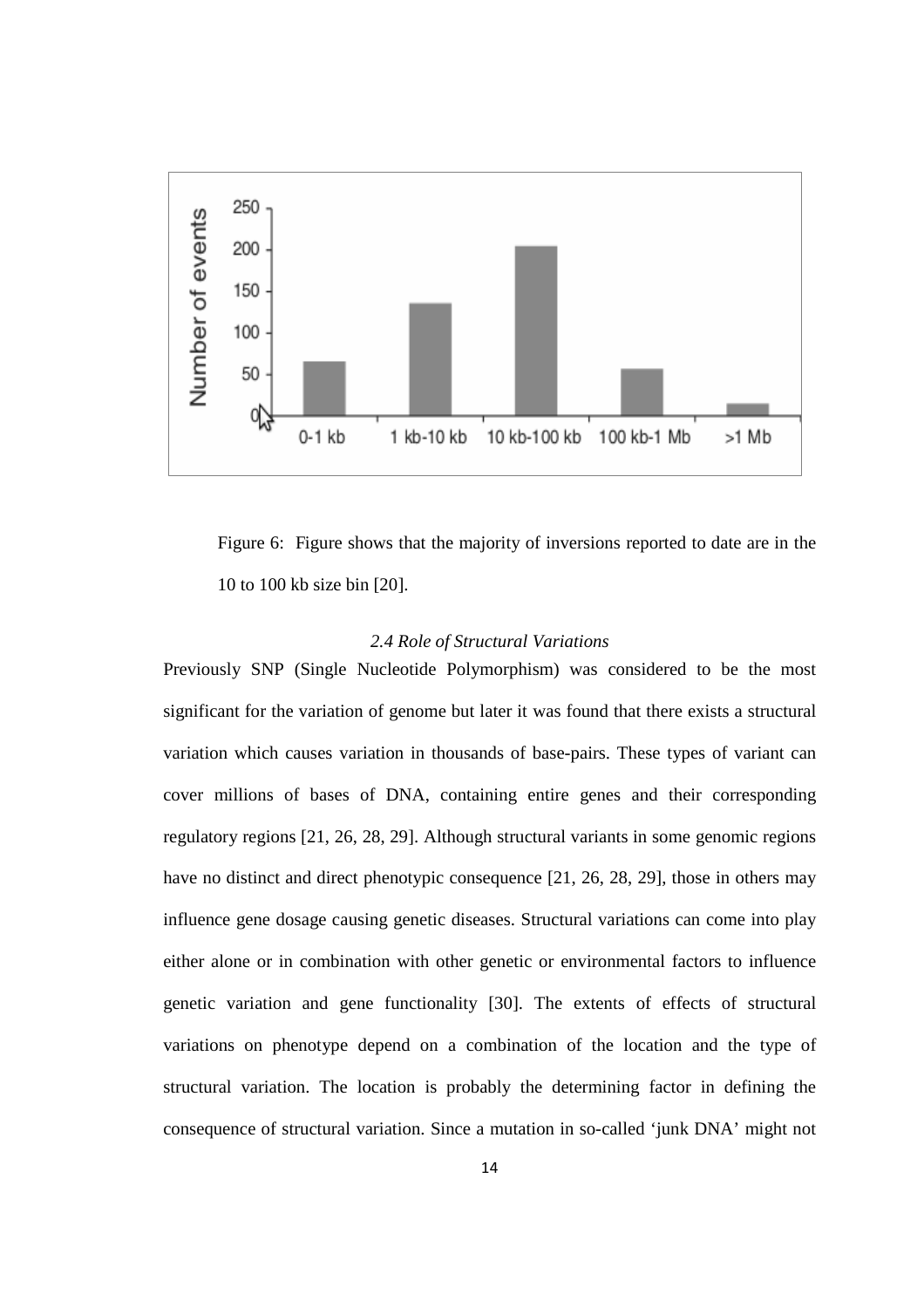even have any consequences [1]. Firstly, structural variations can occur in the regulatory sequence of a gene. Although these regulatory sequences are in non-coding region of DNA they can influence the gene expression. Thus gene expression could change if the promoter sequence of a certain gene changes. A deletion or inversion of (a part of) the regulatory sequence can cause a decrease in gene expression. Insertions can also decrease gene expression when they occur in the promoter. But, if a promoter of an active gene is coincidentally inserted right in front of a relatively inactive gene, an insertion can cause an increase in gene expression [1]. A deletion in the downstream regulatory sequence of *TNFAIP3* is associated with systemic lupus erythematosus [31].

 Another instance of a change in phenotype due to a rearrangement in the non-coding DNA sequence is in the non-coding functional RNA, among others: micro-RNA (miRNA). Micro-RNAs are thought to control the activity of approximately 30 percent of all proteins [32]. When a structural variation changes a miRNA, the activity of a protein could change as well. Therefore it is no surprise that micro RNAs have been shown to play important roles in different diseases, such as cancer and immune diseases [32]. A deletion of the miRNA *Dgcr8* in mice results in defects in the synaptic transmission of the pre-frontal cortex, which could give insights in the pathology of human schizophrenia [33].

Structural variations can also occur in genes, even though there is selective constraint against this in germ cells .The effects of these mutations in coding DNA are more likely than of non-coding DNA and can have worse consequences. Seventeen percent of all rearrangements for example directly alter gene function [10]. The amount of genes affected by a variation clearly increases with an increase in size of the variation. This is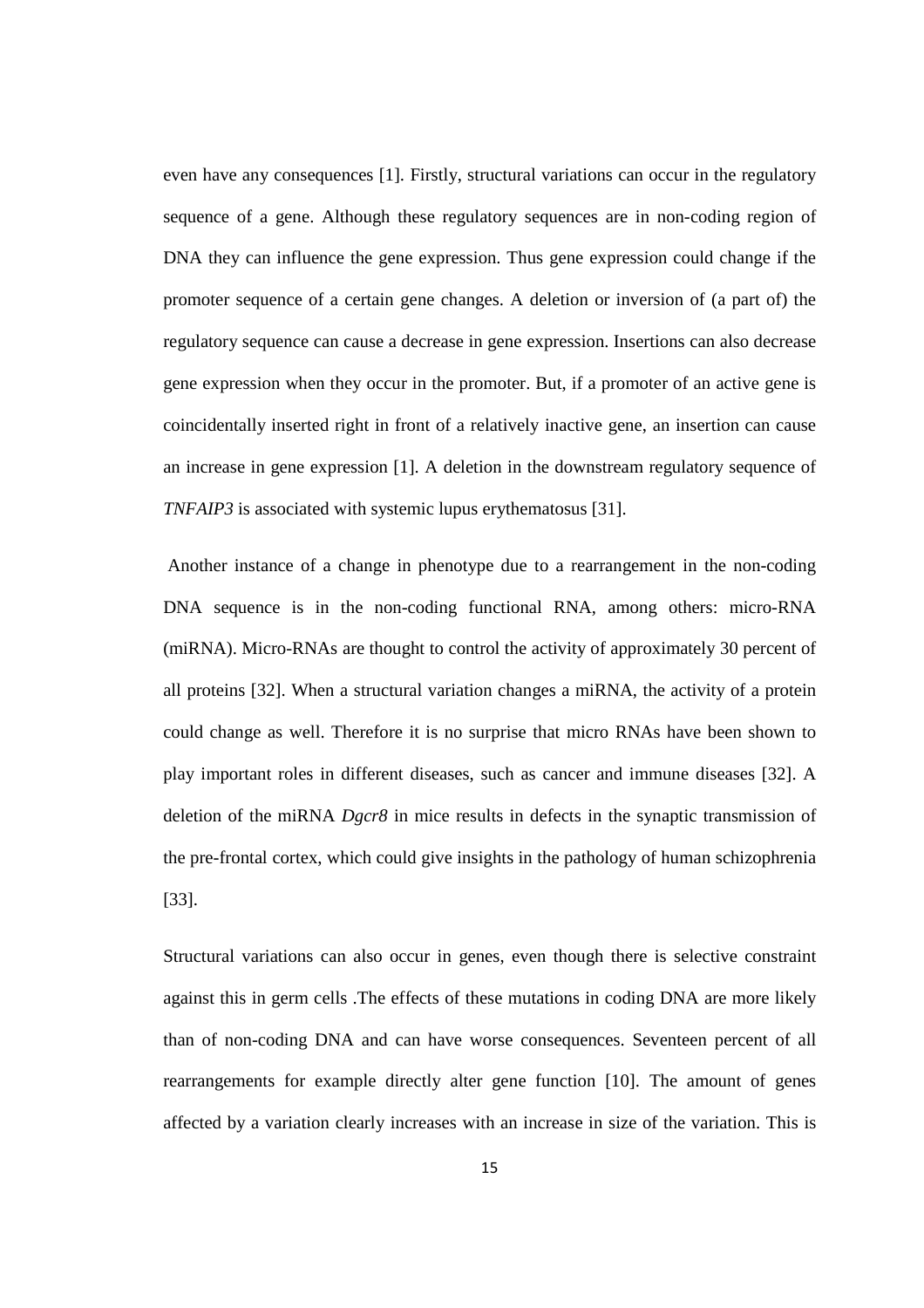especially true for mutations smaller than ten thousand base pairs. Approximately 125 genes are affected by a ten thousand base pair rearrangement [10]. Genes can be affected by structural variations in different ways. Firstly, the gene dosage can be altered. When a person has a third  $21<sup>st</sup>$  chromosome, he or she will suffer from Down syndrome. Secondly, a gene could be disrupted, by for instance an insertion. This would result in a disrupted non-functional protein. Thirdly, genes that are fused together by a rearrangement can form a new functional protein [9]. An example of this is the BCR-ABL fusion gene that is caused by a translocation and that is found in leukemia patients [32, 33]. A fourth mechanism is the alteration of gene expression due to structural variations. Gene expression can for instance be increased when a gene with low transcription activity will translocate to another promoter of a gene with high transcription activity. A final mechanism is the unmasking of recessive mutations [9]. Rearrangements related to SV can either occur in a germ cell or in a somatic cell; the consequences are totally different. A mutation during meiosis of a germ cell can cause a congenital (and eventually hereditary) disease, while a somatic mutation can contribute to a tumor. SV are thus associated with many different diseases. These range from aniridia to susceptibility to HIV infection to genomic disorders such as the Williams-Beuren syndrome [1, 2, 3, 4].

Structural variations not only have negative effects, but they also seem to have a function. Many deletions for instance (including the deletion of entire genes) have been found to be distributed in the whole genome. Structural variations can thus possibly also play a significant part in genome evolution [34].This might be the cause for the existence of population based differences in structural variations. The UGT2B17 gene for example is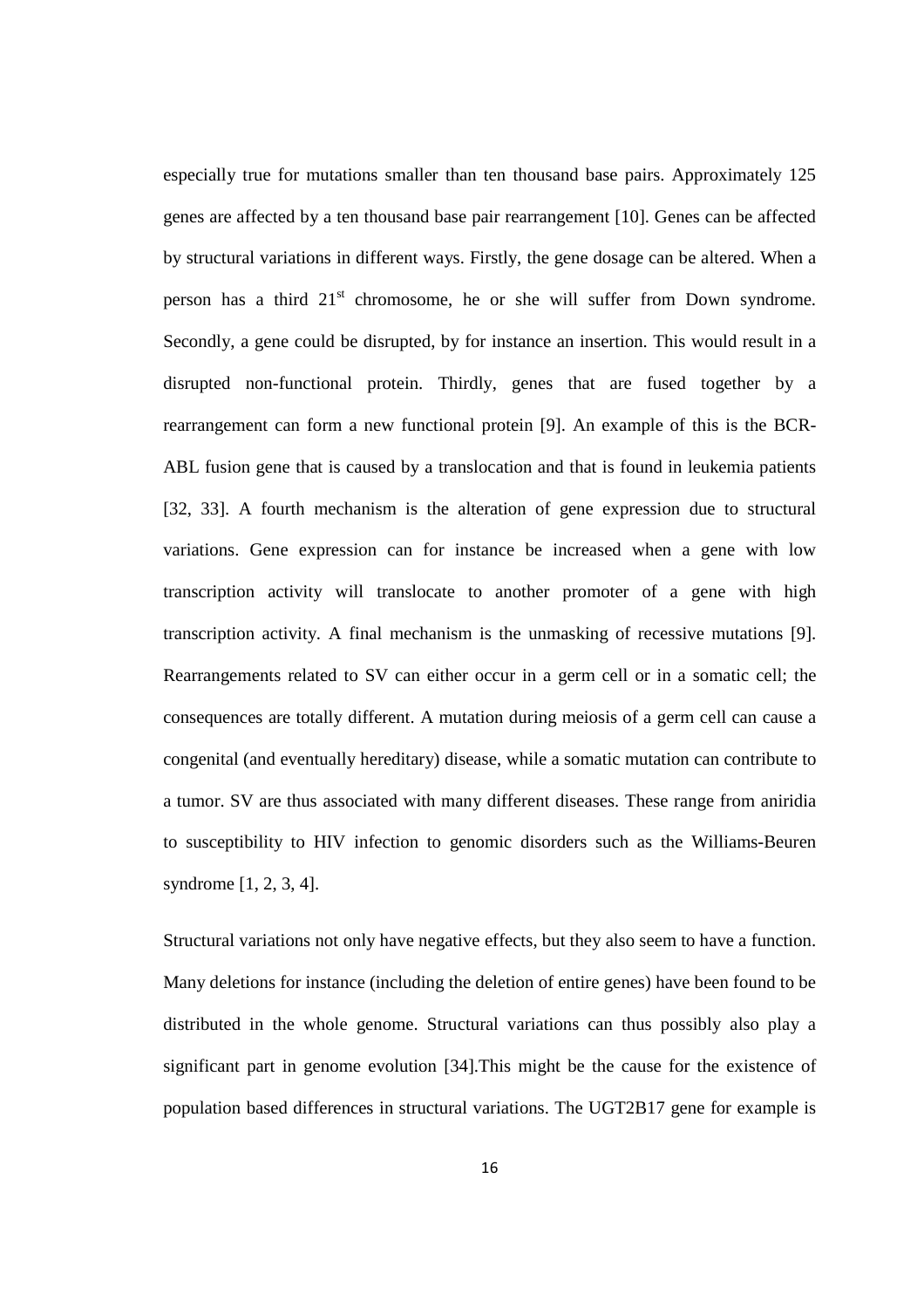associated with ethnic differences in risk of prostate cancer [9, 12]. Moreover, different populations have different skin colors, eye colors and hair colors which are also contributed by SVs [1].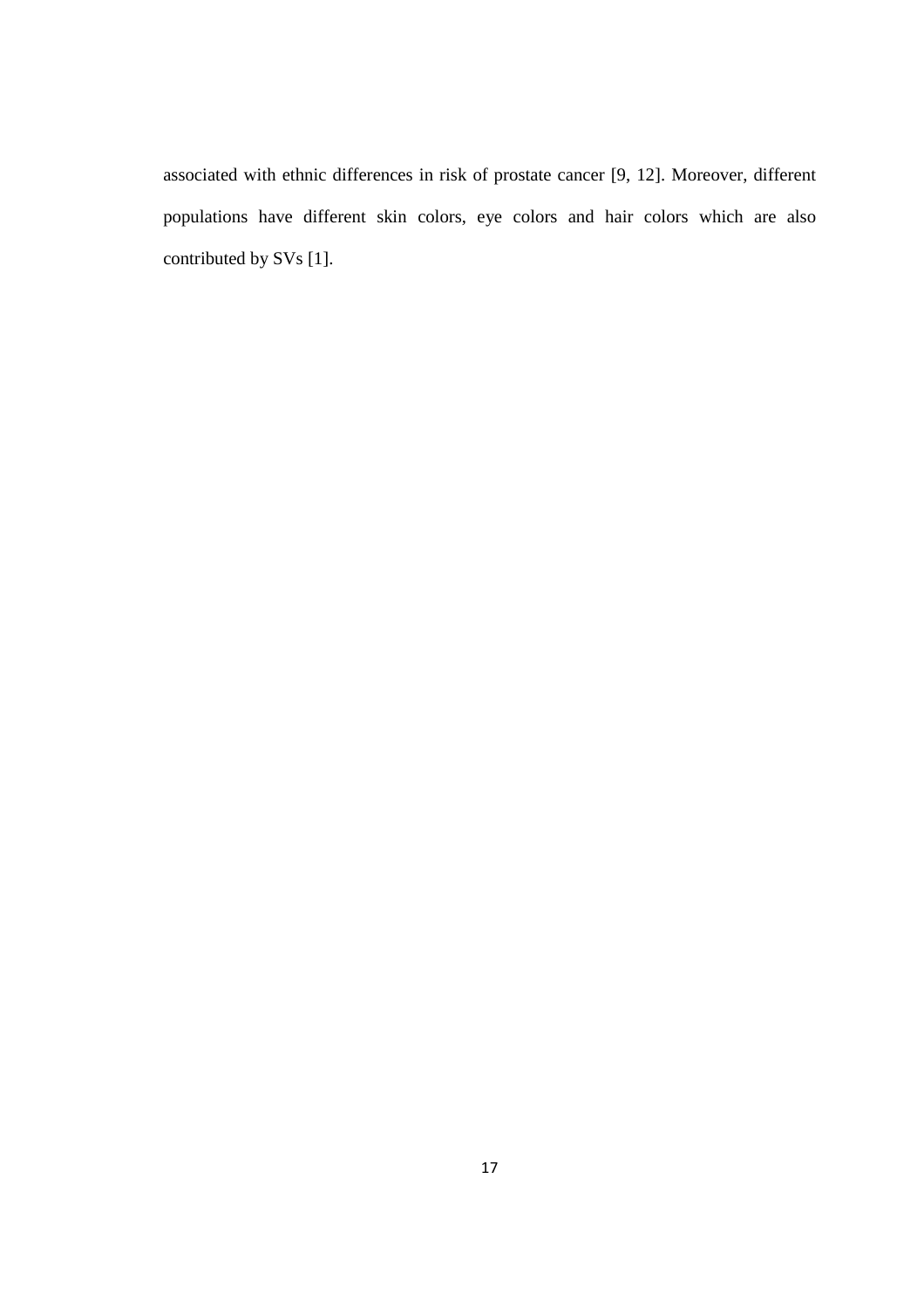## *2.5 Discovery of Structural Variations*

Since SVs are important genomic arrangements that have several consequences in phenotype, gene functionality and diseases, their proper discovery is very important in genomic research. Discovery of variations incorporates the processes of variant detection, validation and characterization at the sequence level [11]. In this thesis we explain current methods for discovery of SVs, including experimental approaches using microarrays, single-molecule analysis and sequencing-based computational approaches.

## *2.5.1 Hybridization based Array Approach*

Microarrays based techniques is considered as the first breakthrough in CNV discovery and genotyping. Under this technology two approach are most prevalence: first, array comparative genomic hybridization (array CGH) and second, SNP microarrays. Although both of these techniques are based on inferring copy number gains or losses compared to a reference sample or population they do differ in the details and application of the molecular assays [11]. Even though, they are able to detect structural variations like insertion, deletion significantly, detection of genomic inversions is only handful [6].

**Array CGH** platforms are based on the technique of comparative hybridization of two labeled samples test and reference to a set of hybridization targets either formed by long oligonucleotides or, historically, bacterial artificial chromosome (BAC) clones. The signal to noise ratio of test to sample is calculated, normalized and presented in log2 scale. This ratio is then used as a proxy for copy number. An increase in log2 ratio indicates the gain in copy number in test with respect to reference, while a decrease in log2 ratio indicates the loss in copy number. An important consideration is the effect of the reference sample on the copy-number profile. For example, when only one sample is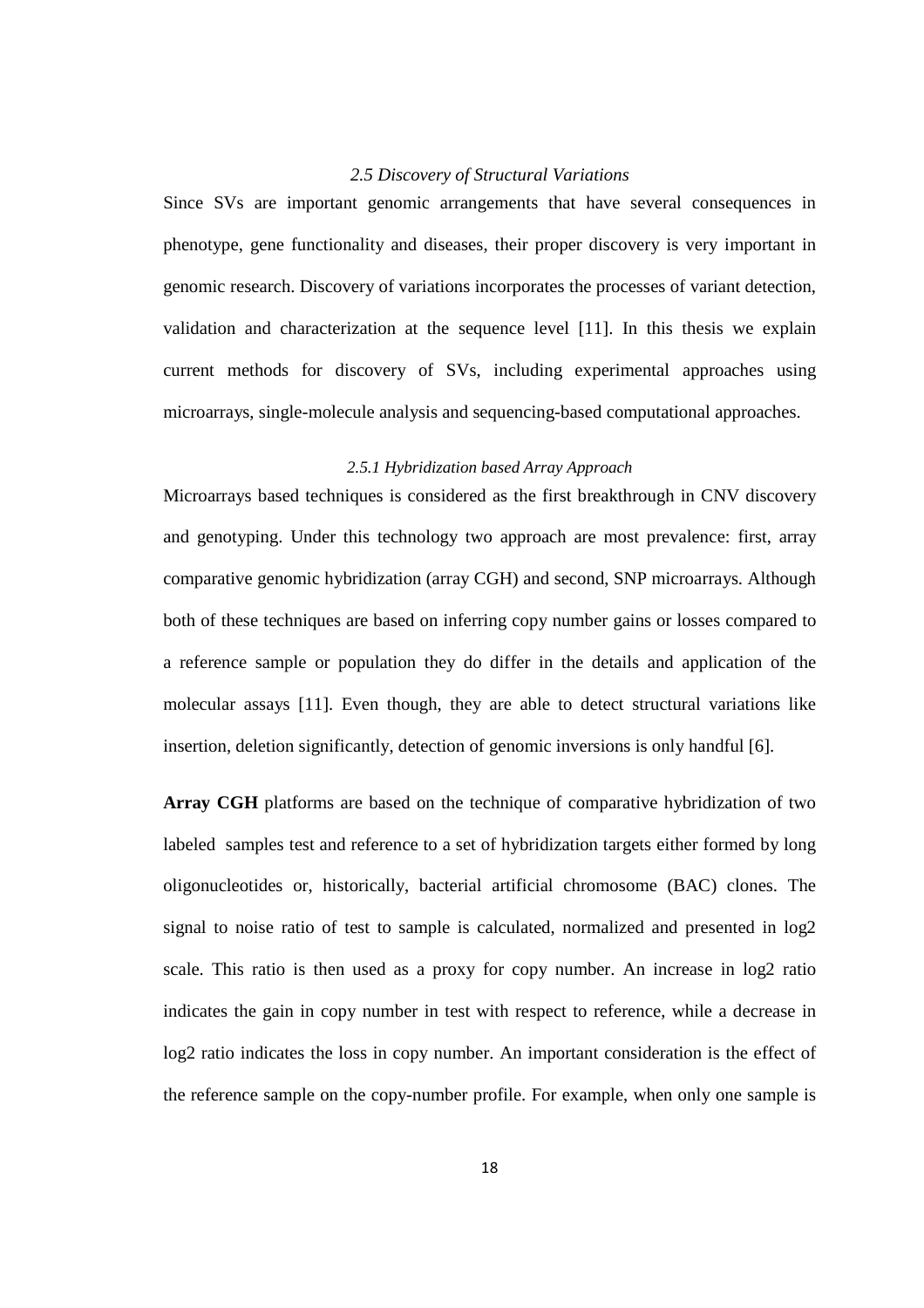examined, a loss in the reference sample is indistinguishable from a gain in the test sample. To address this issue, a well-characterized reference is vital to make final conclusion of array CGH data [11, 35]. Since early studies of germ line CNVs were based on BAC arrays or low-resolution oligonucleotide platforms, CNVs typically greater than 100 kb were detected [11, 21, 28, 36]. Although initial phase of studies uncovered the high number of CNVs in healthy individuals, corresponding breakpoints of these variations were not sufficiently well-defined to allow accurate assessment of the proportion of the genome altered or its gene content. As this result was overestimation of extend to copy number polymorphism due to large-insert BAC clones[11,36], it was refined by using oligonucleotide microarrays or sequence-based studies of the same DNA samples[11, 37-40].Now a days , Roche NimbleGen and Agilent Technologies are the top provider of whole-genome array CGH platforms which routinely produce arrays with up to 2.1 million  $(2.1M)$  and 1M long oligonucleotides (50–75-mers), respectively, per microarray. By setting the requirement of 3-10 consecutive probes's signal to detect CNV, CGH and SNP can detect several hundred CNV in a genome. Due to easy availability of custom, high probe density arrays array CGH platform is replacing traditional karyotyping analysis in clinical diagnostics to find copy-number alterations [11].

Similar to array CGH, **SNP microarray platforms** are also based on hybridization. But they have some key differences to array CGH platforms. First difference is, in SNP array the hybridization is performed on a single sample per microarray, and log-transformed ratios are generated by clustering the intensities measured at each probe across many samples [41, 42, 43]. Second, SNP platforms take advantage of probe designs that are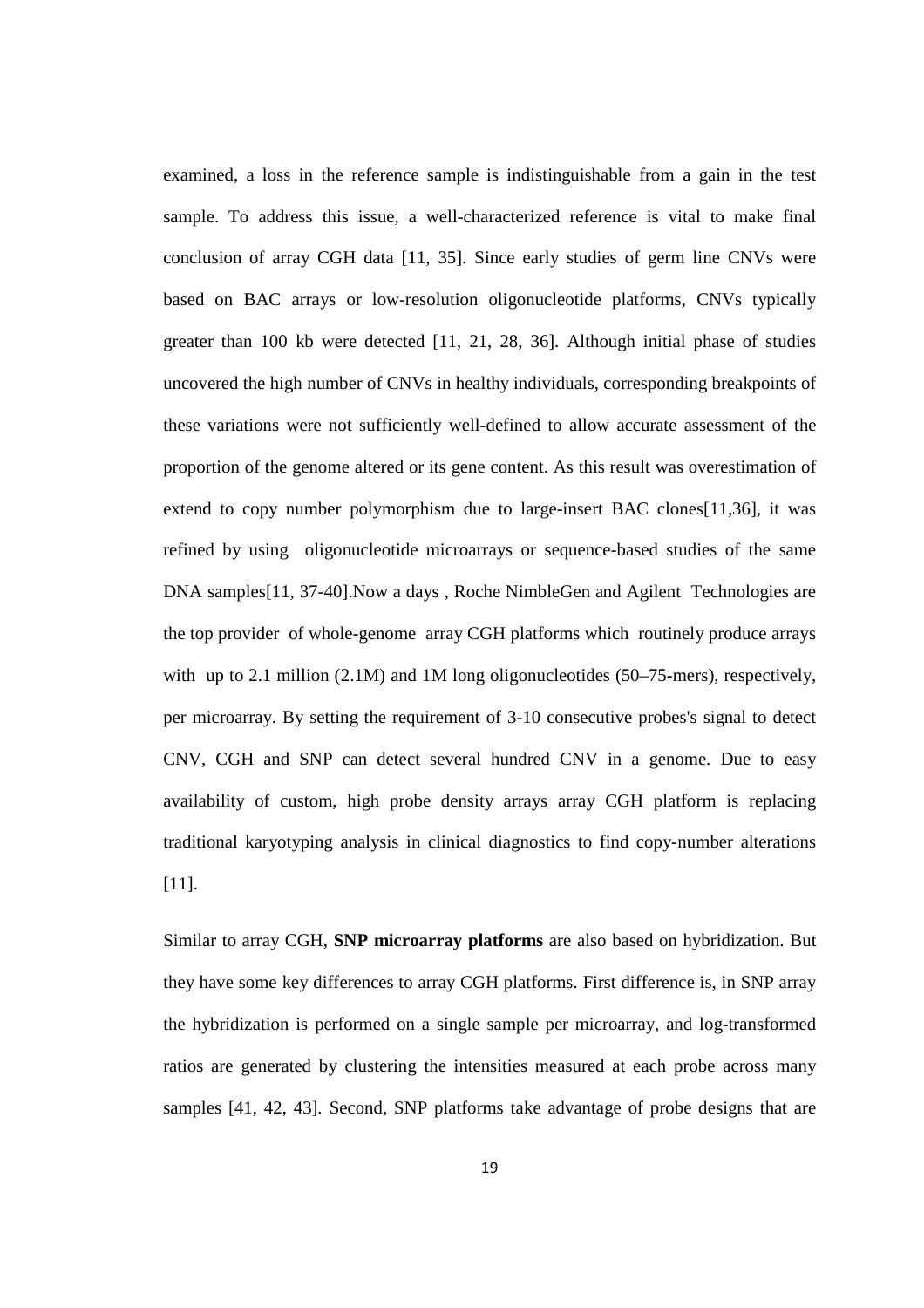specific to single-nucleotide differences between DNA sequences, either by single-baseextension methods which is implemented in Illumina platform or differential hybridization implemented in Affymetrix [41, 42, 43]. Moreover, SNP array platform also uses SNP allele-specific probes to increase CNV sensitivity, distinguish alleles and identify regions of uniparental disomy through the calculation of a metric termed B allele frequency (BAF) [11] .Although early SNP array had poor coverage over CNV regions recent arrays (such as the Affymetrix 6.0 SNP and Illumina 1M platforms) have excellent performance because of better SNP selection criteria for complex genomic regions and non-polymorphic copynumber probes(which are examined for log ratios but not BAF) [41,42,46].They are becoming popular than array CGH platform and replacing them gradually in the large-scale discovery of CNVs in a broad variety of populations [11, 22,29,41,42,45,47].

SNP array platform also has disadvantage over array CGH, as SNP microarrays tend to offer lower signal-to-noise ratio per probe than array CGH platforms. This disadvantage become more significant in comparisons of array CGH and SNP platforms in terms of detection of CNVs by a purely ratio-based approach [21, 28, 44]. To validate results and improve confidence of CNV detection some studies combine array CGH and SNP platforms [41, 45, 46].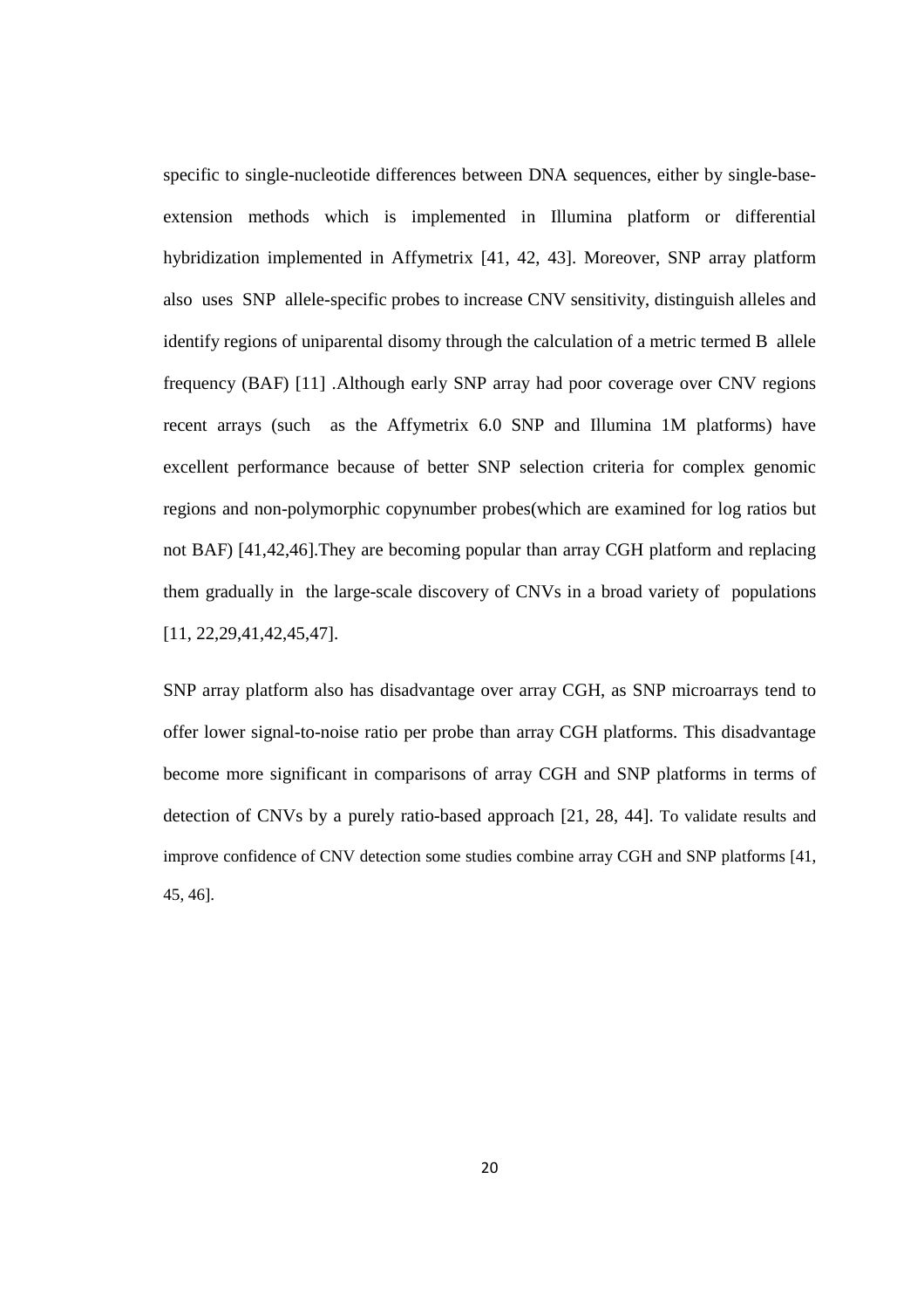

Figure 7: Figure showing log ratio of copy number for array CGH, SNP array platforms and BAF for SNP array platform [11].



Figure 8: Figure shows the probe coverage of several major array platforms as determined by ResCalc [48].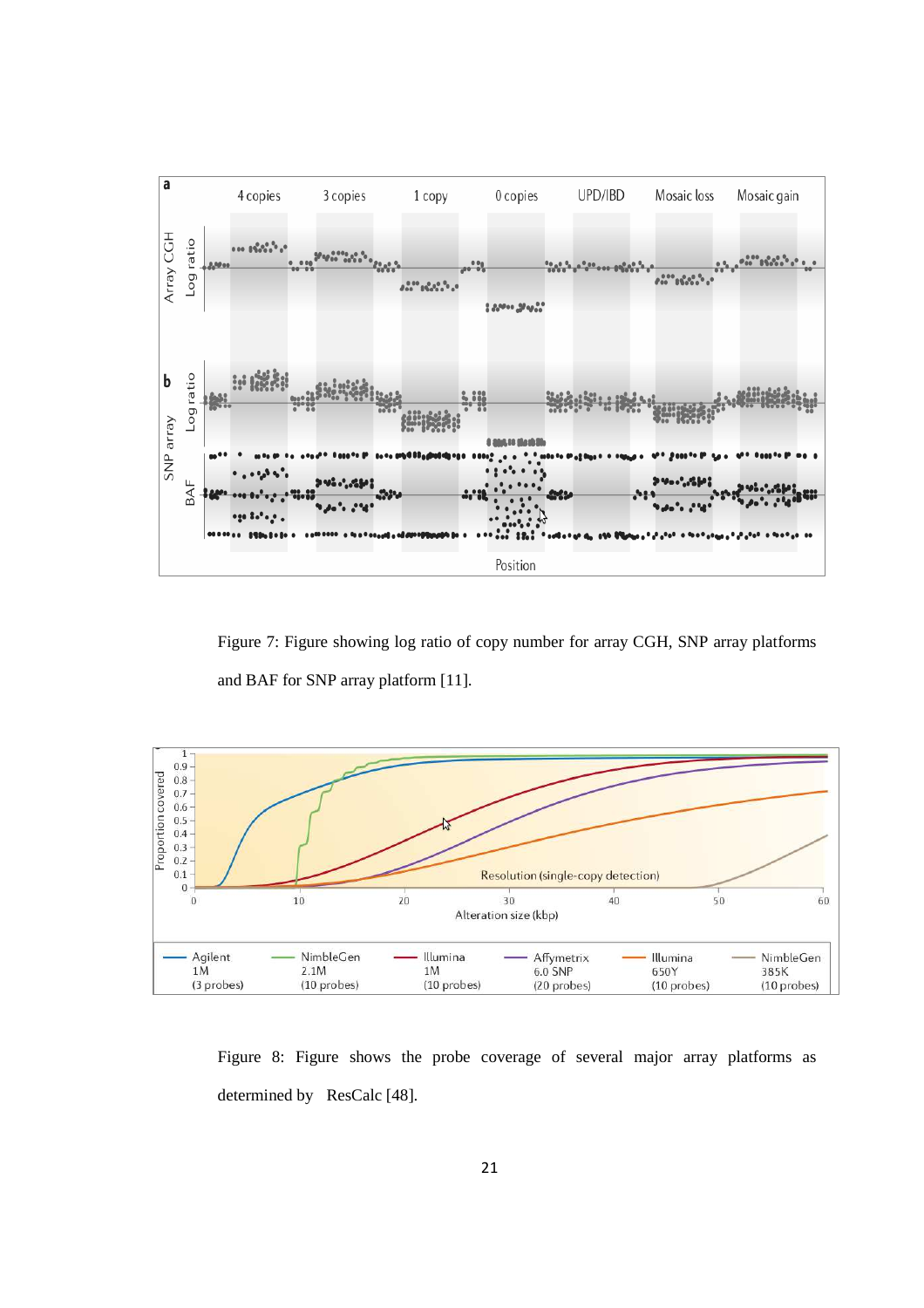| variants(<1kb) |
|----------------|
|                |
|                |
|                |
|                |
| Yes(SNPs)      |
|                |
|                |
|                |
|                |
|                |
|                |
|                |
|                |

Table T2: Table showing methods for detecting structural variation in human genome [11].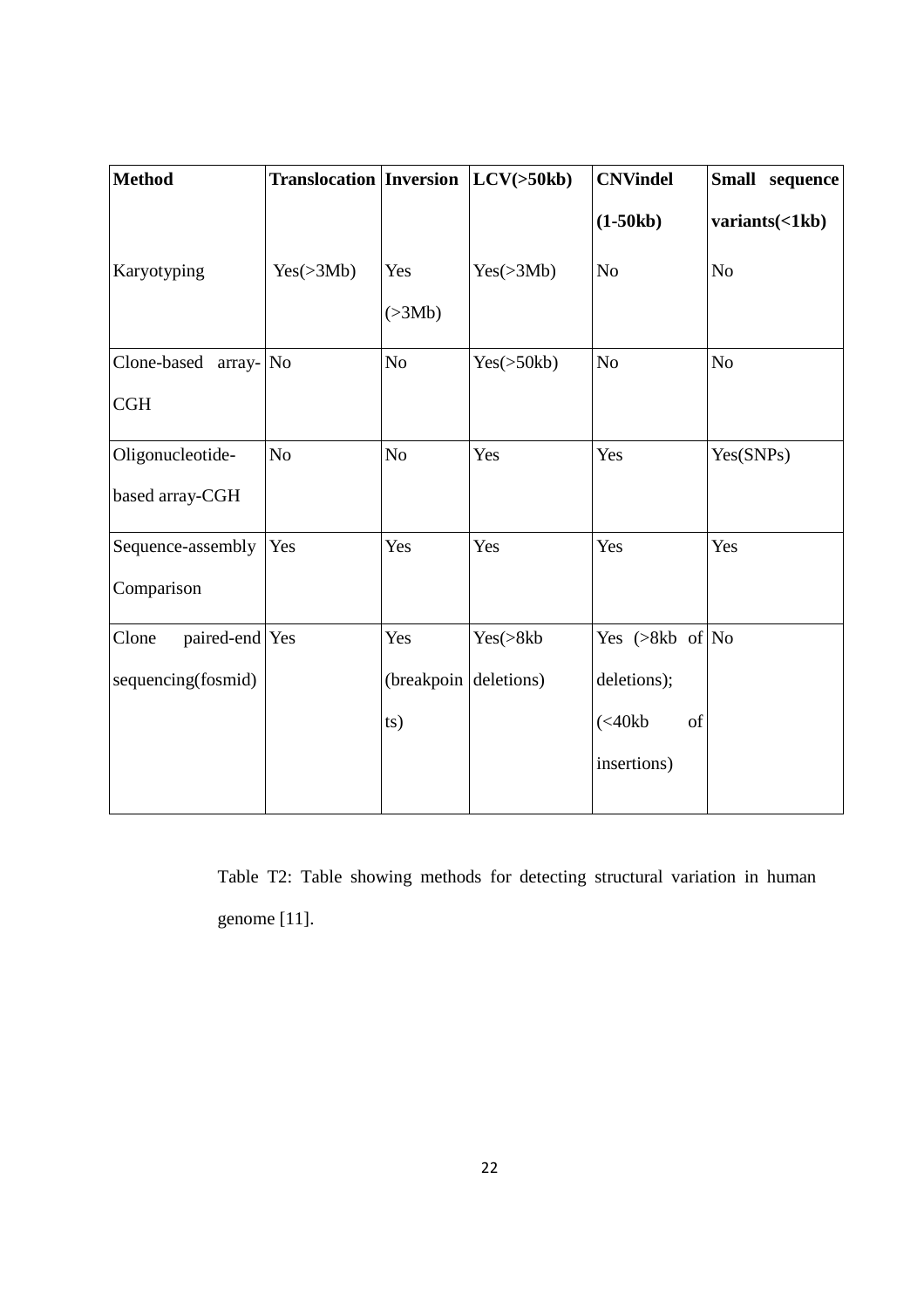Pathogenic studies require thousands of individuals and controls to assess the different diseases. Thus it will be easier in terms of cost and throughput to use Microarrys for such studies. Using array data, we can conduct genome wide studies to detect and genotype different structural variants. For example, 2,493 Illumina SNP profiles were used to retrieve a detail picture of large CNVs in the 0.5–1% frequency range [49]. It will also help in future to study larger populations and investigate human diseases [11].

Although, array data are being extensively used to identify structural variations, there have limitation in detection of larger size CNVs, balance variants like inversions and in breakpoint resolution at single base pair level. The size and breakpoint resolution of any prediction is correlated with the density of the probes on the array, which is limited by either the density of the array itself (in aCGH) or by density of known SNP loci (for SNP array) [6]. Another important limitation of array technique is to use it in repeat-rich and duplicated regions. Since Array CGH and SNP platforms are based on the assumption that each location to be diploid in the reference genome, which is not true in case of duplicated sequence. Since CNVs have a strong positive correlation with segmental duplications and many breakpoints lie in duplicated regions, we need other additional technology to find the accurate boundaries and copy numbers of these events [38, 49, 50, 51].

## *2.5.2 Single-molecule Analysis*

**S**ingle-molecule Analysis is an important way to visualize and understand the location and structure of larger variants at single-molecule level. This analysis includes techniques such as fluorescent in situ hybridization (FISH), fiber-FISH and Karyotying. These techniques are effective for identification of common and rare large genome structural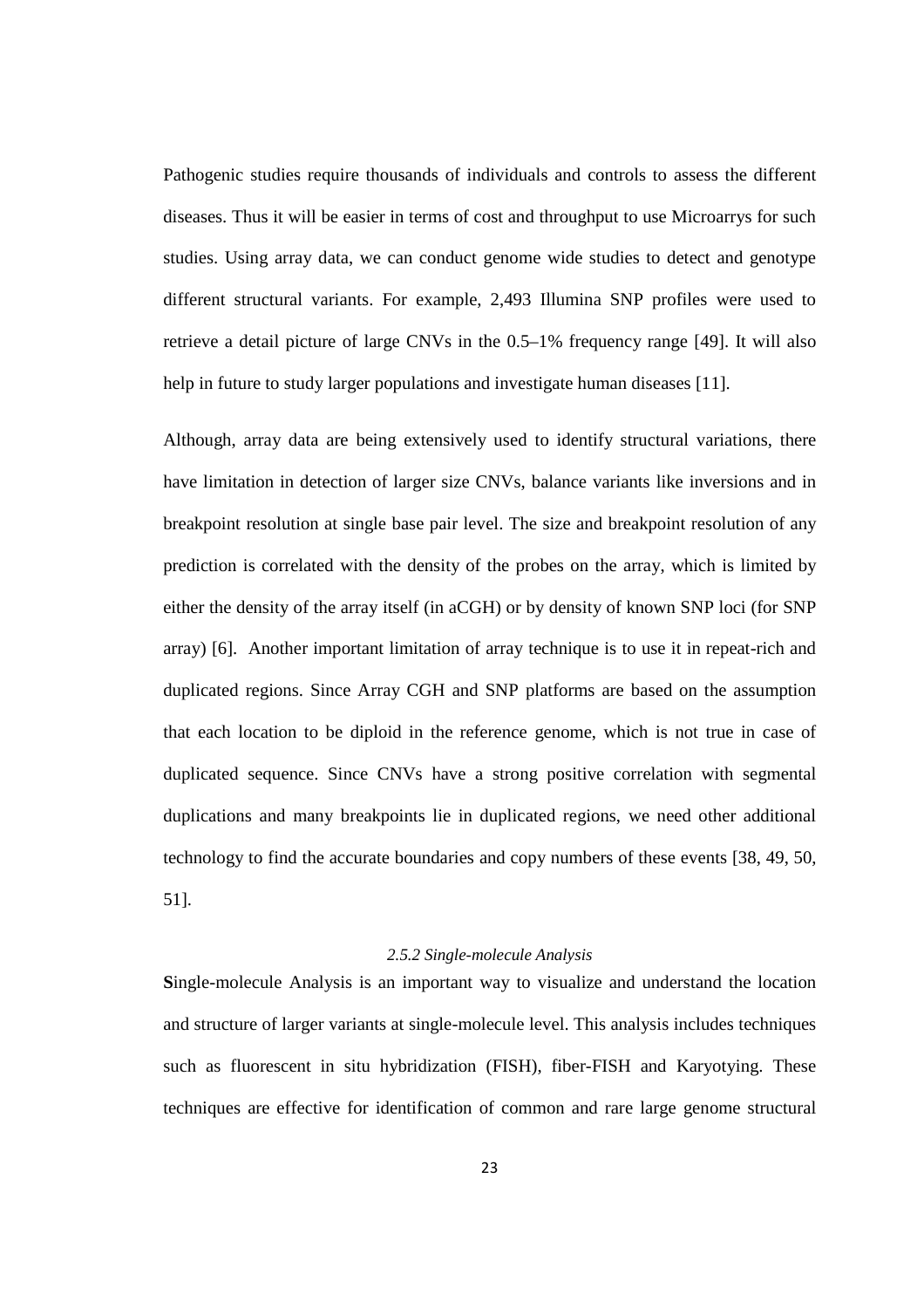variants. However, their low throughput and low resolution limit their application to a few individuals and to particularly large structural differences  $(\sim 500 \text{ kb}$  to 5 Mb). Different methods are being developed to use large scale stretched DNA fragments for direct visualization to improve resolution and scalability of this approach [11]. Optical mapping is a technique based on a modification of traditional restriction mapping. In this technique restriction digestion is performed on immobilized DNA to identify the fragment sizes and changes in their relative order on the basis of comparison to an in silico digested version of the reference genome sequence [11]. Originally, it was developed to analyze yeast genome but was used for fine-scale structural analysis of human genomes, detection of inversions and trans-locations, as well as copy number alterations, and their breakpoints [11, 37, 53, 54]. Optical Mapping technique has very limited throughput and its entire analysis depends on the reference genome. DNA barcoding methodologies are also being developed as alternative techniques which would be helpful for high-throughput detection of balanced structural differences in cellular level in future [11].

### *2.5.3 SV Detection Based on Sequencing*

 DNA sequencing is done to obtain the order of four basic nucleotides in a DNA. This will be helpful to find the SVs in comparative genome study. Different sequencing methods and technologies have evolved in the race of reducing sequencing cost and increasing throughput.

In high-throughput shotgun **Sanger sequencing**, genomic DNA is fragmented, then cloned to a plasmid vector and used to transform *E. coli.* For each sequencing reaction, a single bacterial colony is picked and plasmid DNA isolated. Each cycle sequencing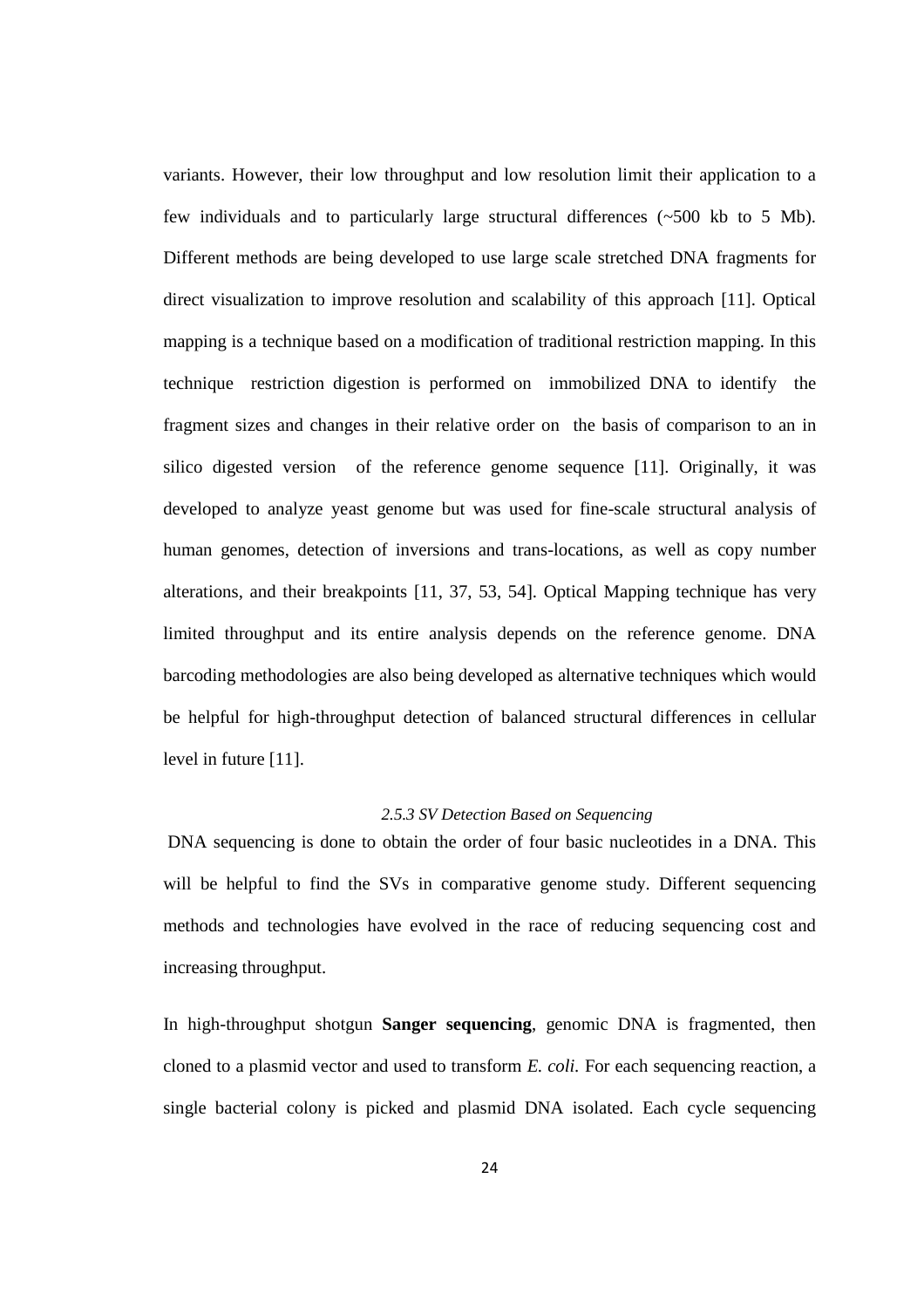reaction takes place within a microliter-scale volume, generating a ladder of ddNTPterminated, dye-labeled products, which are subjected to high-resolution electrophoresis separation within one of 96 or 384 capillaries in one run of a sequencing instrument. As fluorescently labeled fragments of discrete sizes pass a detector, the four-channel emission spectrum is used to generate a sequencing trace [55].

After three decades of continuous improvement, the Sanger biochemistry can be applied to achieve read-lengths of up to  $\sim$ 1,000 bp, and per-base 'raw' accuracies to 99.999%. In the context of high-throughput shotgun genomic sequencing, Sanger sequencing costs on the order of \$0.50 per kilobase [55].

The advancement of **Next Generation Sequencing** (NGS) has proved itself as a high throughput and cost-effective sequencing technology. It has provided golden opportunities for effective genomic variant detection. NGS has capability to sequence million of bases simultaneously completing sequencing of full human genome in couple of days with twenty fold less cost than all previous methods [56].

The concept of cyclic-array sequencing can be summarized as the sequencing of a dense array of DNA features by iterative cycles of enzymatic manipulation and imaging-based data collection. The commercial products that are based on this sequencing technology include Roche's 454, Illumina's Genome Analyzer, ABI's SOLiD and the Heliscope from Helicos [55].Along with these technologies there is also a commercial Ion Torrent platform that has semiconductor based detection system [57].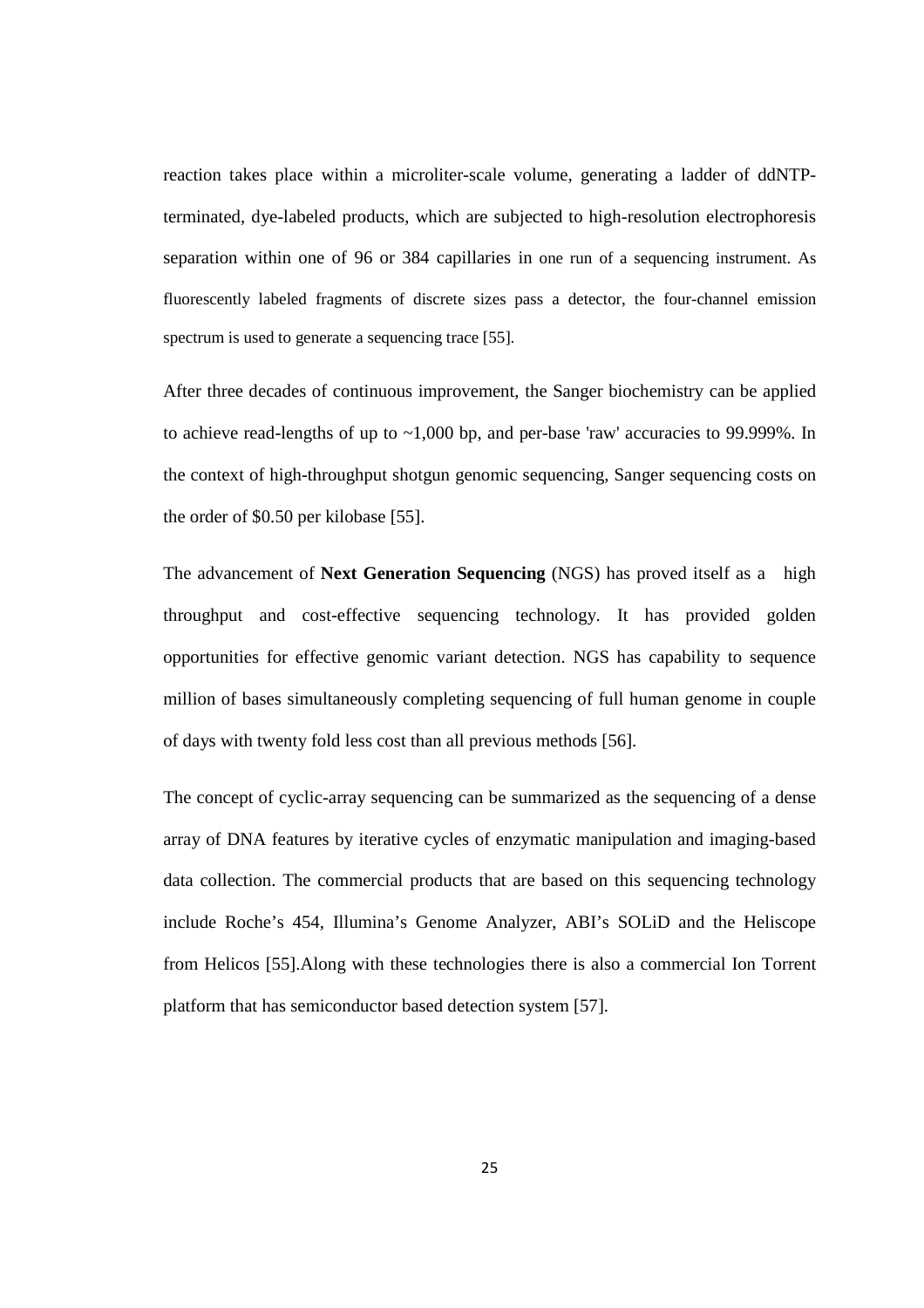## *Roche 454 GenomeSequencer*

In 2005, 454 Life Sciences lunched GenomeSequencer as a first next-generation system which was based on pyrophosphate detection [61]. It is also called pyrosequencing technology. It employs Emulsion PCR amplification approach to detect sufficient light signal in the sequencing-by-synthesis reaction step. In this sequencing system, DNA fragments are ligated to beads by means of specific adapters. After the completion of PCR amplification cycles, each bead along with its fragment is placed at the top end of an optical fiber that has the other end facing to a sensitive CCD camera. This camera enables the positional detection of emitted light. In the final step, to start the synthesis of complementary strand polymerase enzyme and primer are added to the beads. The incorporation of a base by the polymerase enzyme in the growing chain releases a pyrophosphate group, which can be detected as emitted light. Although 454 sequencing platform has overcome substitution error, it has limitation during base calling of homopolymers DNA segments (of lengths greater than 6).For this reason homopolymers segments are prone to base insertion and deletion errors during base calling. At present, the GS FLX Titanium series allows generation of more than 1,000,000 single reads per run with an average read length of 400 bases [60].

## *Illumina Genome Analyzer*

The Illumina Genome Analyzer also known as Solexa sequencer is the most widely available HTS technology. In this platform, the amplified sequencing features are generated by bridge PCR and after immobilization in the array, all the molecules are sequenced in parallel by means of sequencing by synthesis [60, 62, 63].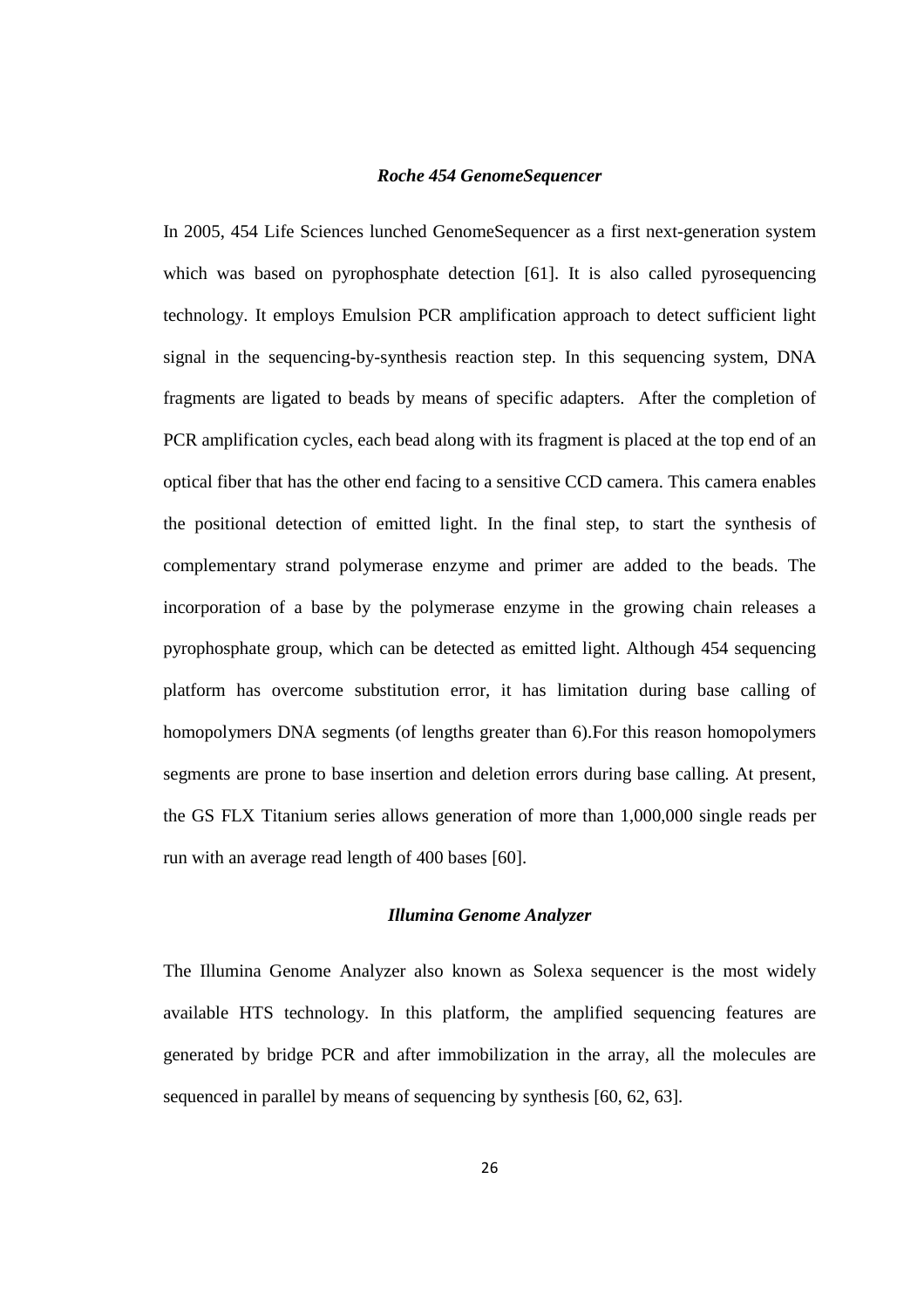During the sequencing process, each nucleotide is recorded through imaging techniques, and is then converted into base calls. The Illumina sequencer is able to sequence reads up to 100 bp (with longer ones expected in the near future) with relatively low error rates. Read-lengths are limited by multiple factors such as incomplete cleavage of fluorescent labels or terminating moieties which cause signal decay and dephasing. In this platform sequencing errors are mainly due to substitution errors, while insertion/deletion errors are much less common. Average raw error-rates are on the order of 1–1.5% [64], but higher accuracy bases with error rates of 0.1% or less can be identified through quality

Metrics associated with each base-call. Illumina Genome Analyzer IIx is able to generate up to 200 million 100 bp paired-end reads per run for a total of 20 Gb of data with a throughput of around 2 Gb per day. The latest MiSeq is said most to be most easiest and accurate benchtop product among Illumina products [60].

## *ABI's SOLiD*

The ABI SOLiD sequencer is another widely used sequencing platform acquired by Applied Biosystems in 2006. The sequencing process used by ABI SOLiD is very similar to the Solexa work flow; however, there are also some differences. First of all, the clonal sequencing features are generated by emulsion PCR, instead of bridge PCR. Second, the SOLiD system uses a di-base sequencing technique in which two nucleotides are read (via sequencing by ligation) simultaneously at every step of the sequencing process, while the Illumina system reads the DNA sequences directly. Although there are 16 possible pairs of di-bases, the SOLiD system uses only four dyes and so sets of four dibases are all represented by a single color. As the sequencing machine moves along the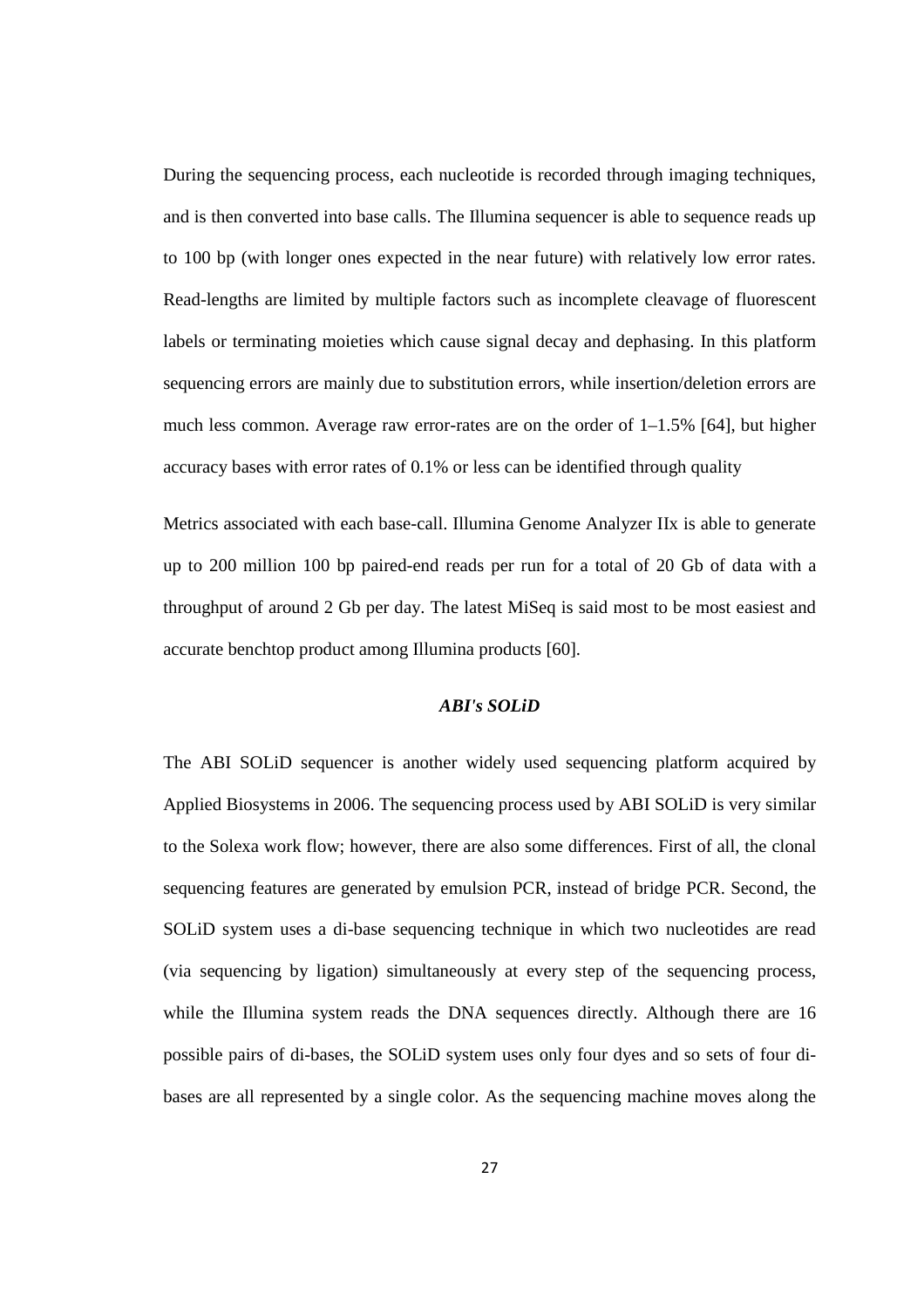read, each base is interrogated twice: first as the right nucleotide of a pair, and then as the left one. In this way, it is possible to derive each subsequent letter if we know the previous one, and if one of the colors in a read is misidentified (e.g. due to a sequencing error), this will change all of the subsequent letters in the translation. Even if this may seem to generate problems in read sequencing, it can be advantageous during the read alignment to a reference genome. The raw 'per-color' error rate is around 2-4% .The latest 5500 W Series Genetic Analysis Systems are able to generate fragment sequencing of up to 75 bp, paired-end sequencing of up to 75 x 35 bp, and mate-paired sequencing of up to  $60 \times 60$  bp  $\lceil 65 \rceil$ .

#### *Ion Semiconductor Sequencing*

Ion Torrent Systems Inc. (now owned by Life Technologies) developed a system based on using standard sequencing chemistry, but with a novel, semiconductor based detection system. This sequencing platform also uses Emulsion PCR amplification approach for clonal sequencing. This method of sequencing is relied on the detection of hydrogen ions that are released during the polymerization of DNA, as opposed to the optical methods used in other sequencing systems. A microwell containing a template DNA strand to be sequenced is flooded with a single type of nucleotide. If the introduced nucleotide is complementary to the leading template nucleotide it is incorporated into the growing complementary strand. This causes the release of a hydrogen ion that triggers a hypersensitive ion sensor, which indicates that a reaction has occurred. If homopolymer repeats are present in the template sequence multiple nucleotides will be incorporated in a single cycle. This leads to a corresponding number of released hydrogens and a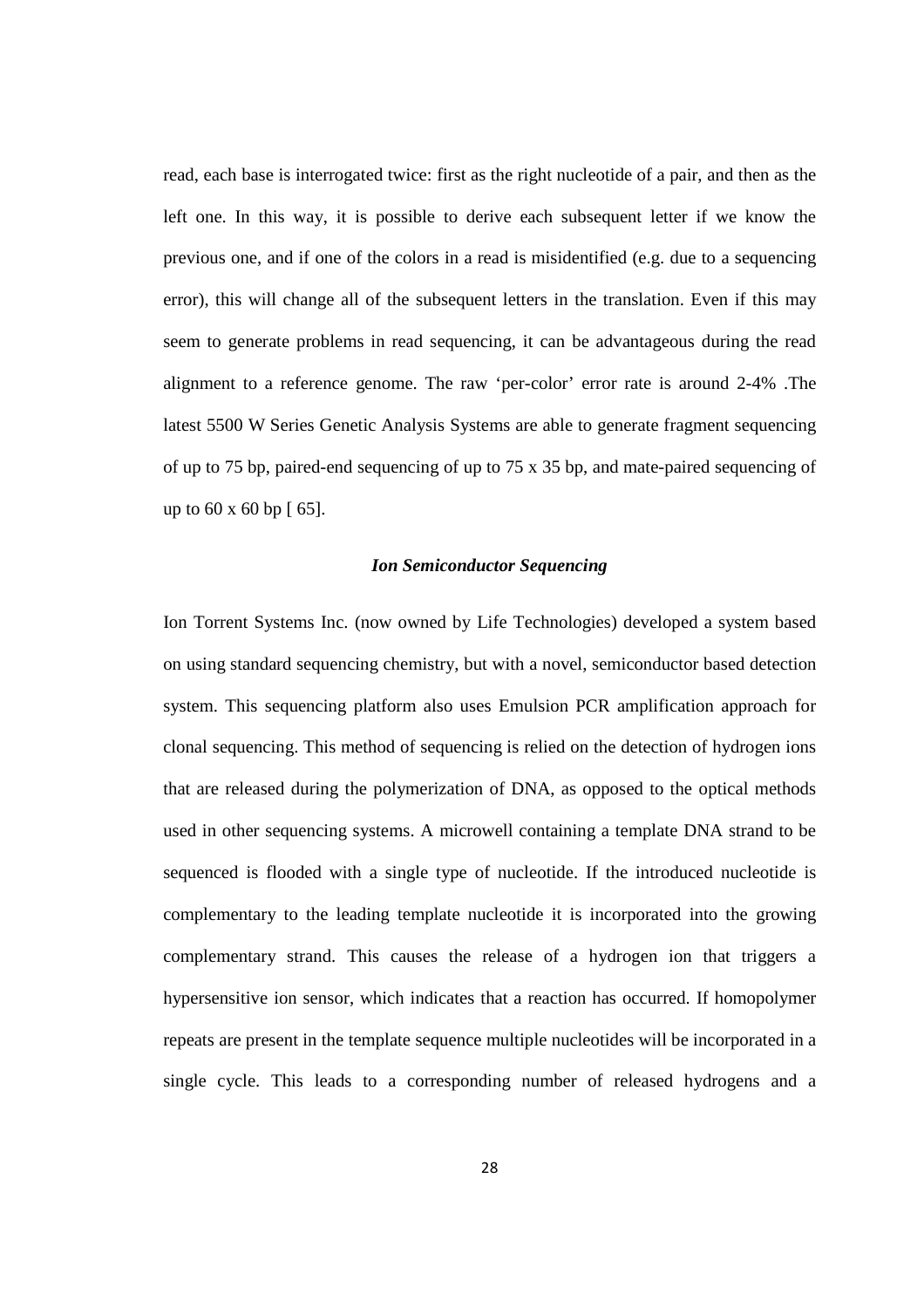proportionally higher electronic signal. Although it has relatively low substitution error, it has indels in sequencing reads due to homopolymer detection error [57].

| <b>Method</b>                             | Single-<br><b>Molecule</b><br>real<br>time<br>sequencing<br>(Pacific Bio) | Ion<br>Semiconductor<br>Torrent $(454)$<br>(Ion)<br>Sequencing)      | Pyrosequencin<br>g                           | Sequencing<br>by synthesis<br>(Illumina)       | <b>Sequencing</b><br>by litigation<br>(Solid<br>Sequencing) | Chain<br><b>Terminatio</b><br>$\mathbf n$<br>(Sanger<br>Sequencing)       |
|-------------------------------------------|---------------------------------------------------------------------------|----------------------------------------------------------------------|----------------------------------------------|------------------------------------------------|-------------------------------------------------------------|---------------------------------------------------------------------------|
| Read Length                               | 2900<br>average                                                           | $bp$   200 $bp$                                                      | 700bp                                        | 50 to 250 bp                                   | $50 + 35$<br>or  <br>50-50 bp                               | 400bp<br>to<br>900 bp                                                     |
| Accuracy                                  | 87% (read<br>length<br>mode),<br>99%<br>(accuracy<br>mode)                | 98%                                                                  | 99.9%                                        | 98%                                            | 99.9%                                                       | 99.9%                                                                     |
| Reads per run                             | 35-75<br>thousand                                                         | Up to 5 million                                                      | 1 million                                    | Up<br>to<br>million                            | $3 1.2$ to<br>billion                                       | $1.4$ N/A                                                                 |
| Time per run                              | 30 mins to $2 \mid 2$ hours<br>hours                                      |                                                                      | 24 hours                                     | 1 to 10 days<br>depending<br>upon<br>sequencer |                                                             | 1 to 2 weeks $ 20 \text{ mins}$ to 3<br>hours                             |
| Cost per 1M b (in $\vert$ \$2<br>$US$ \$) |                                                                           | \$1                                                                  | \$10                                         | \$0.05 to \$0.15                               | \$0.13                                                      | \$2400                                                                    |
| Advantages                                | length. Fast.<br>Detects 4mC,<br>5mC, 6mA                                 | Longest read Less expensive Long read size High<br>equipment<br>Fast | , Fast                                       | sequence<br>yield                              | Low<br>per bases                                            | $cost$ Long<br>individual<br>reads useful<br>for<br>many<br>applications  |
| Disadvantages                             | high<br>accuracy.<br>Equipment<br>be<br>can<br>expensive                  | Low yield at Homopolymers<br>errors                                  | Runs<br>expensive.<br>Homopolymers<br>errors | are Equipment<br>can be very<br>expensive      | Slower than More<br>other<br>methods                        | expensive<br>and<br>impractical<br>for<br>larger<br>sequencing<br>project |

**Table** T3: Comparison of next-generation sequencing methods [58, 59].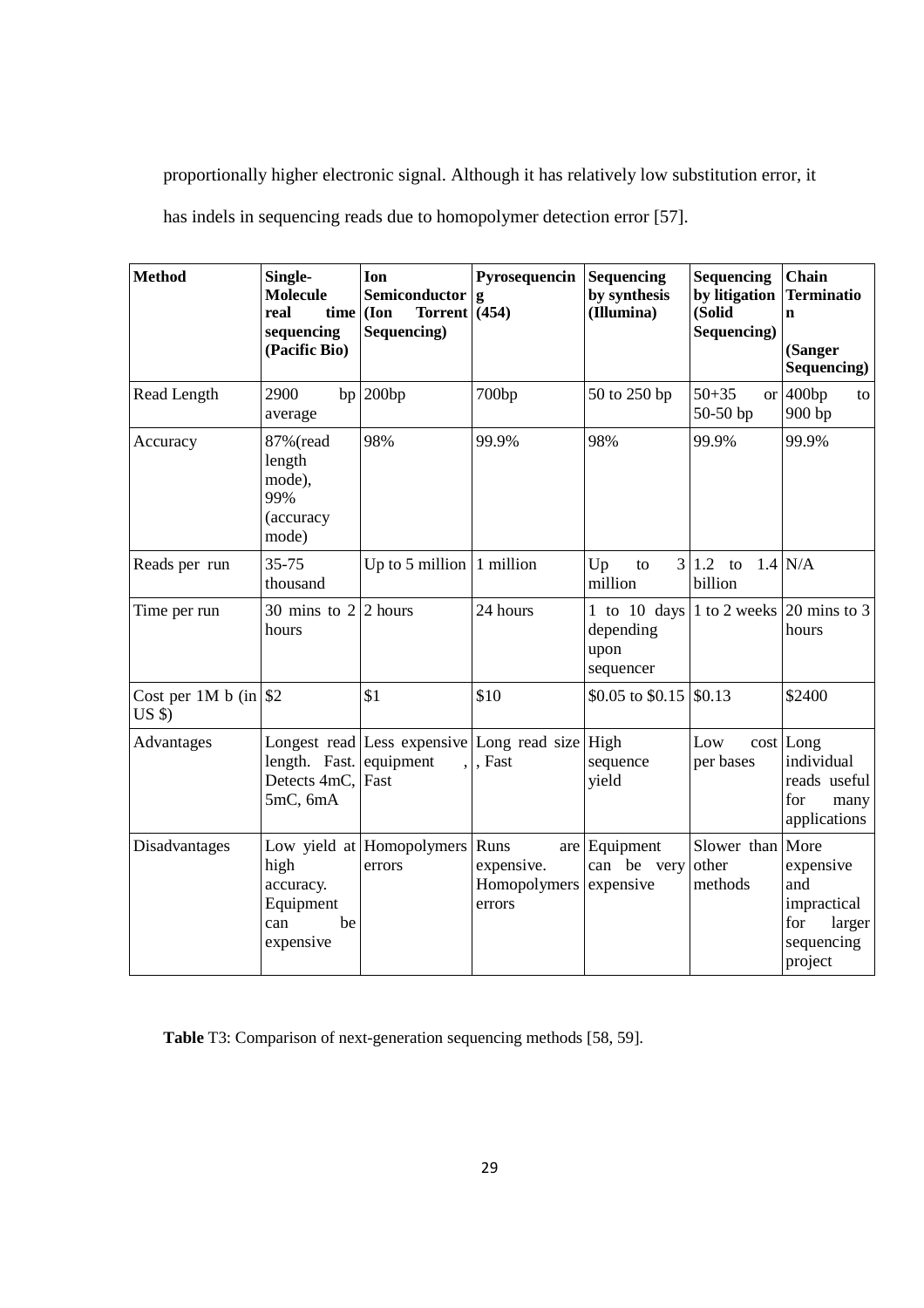### *Paired-End/Mate Pair Reads*

Sequencing technologies can generate pair of reads (i.e. two reads at approximately known distance, known as insert size) by sequencing both sides of DNA segments. To generate Mate Pair reads, first genomic DNA is fragmented and size-selected inserts are circularized and linked by means of an internal adapter. Second, this circularized and linked fragment is then randomly sheared, and segments containing adapter are purified. In third and final step, mate pairs are generated by sequencing around the adapter. In contrast, Paired-End Reads are generated by fragmentation of genomic DNA into short segments, followed by sequencing of both ends of the segments. Paired-end reads provide tighter insert-size distributions, and thus higher resolution, whereas mate pairs give the advantage of larger insert sizes .In computational approaches they do not have any significant differences though wet lab approaches to generate them are different. Thus here we only mention paired-end reads [6].

#### *Techniques based on Paired-End Reads*

Before the breakthrough of Next-generation Sequencing, relatively low coverage and expensive Sanger sequencing techniques are used to generate long pair end reads. But after the introduction of Next-generation sequencing platforms like Roche's 454, Illumina's Genome Analyzer, ABI's SOLiD and Ion Semiconductor Sequencer, both single end and paired end reads are generated in terms of billions with in short time period with relatively low cost. To extensively utilize these high throughput data different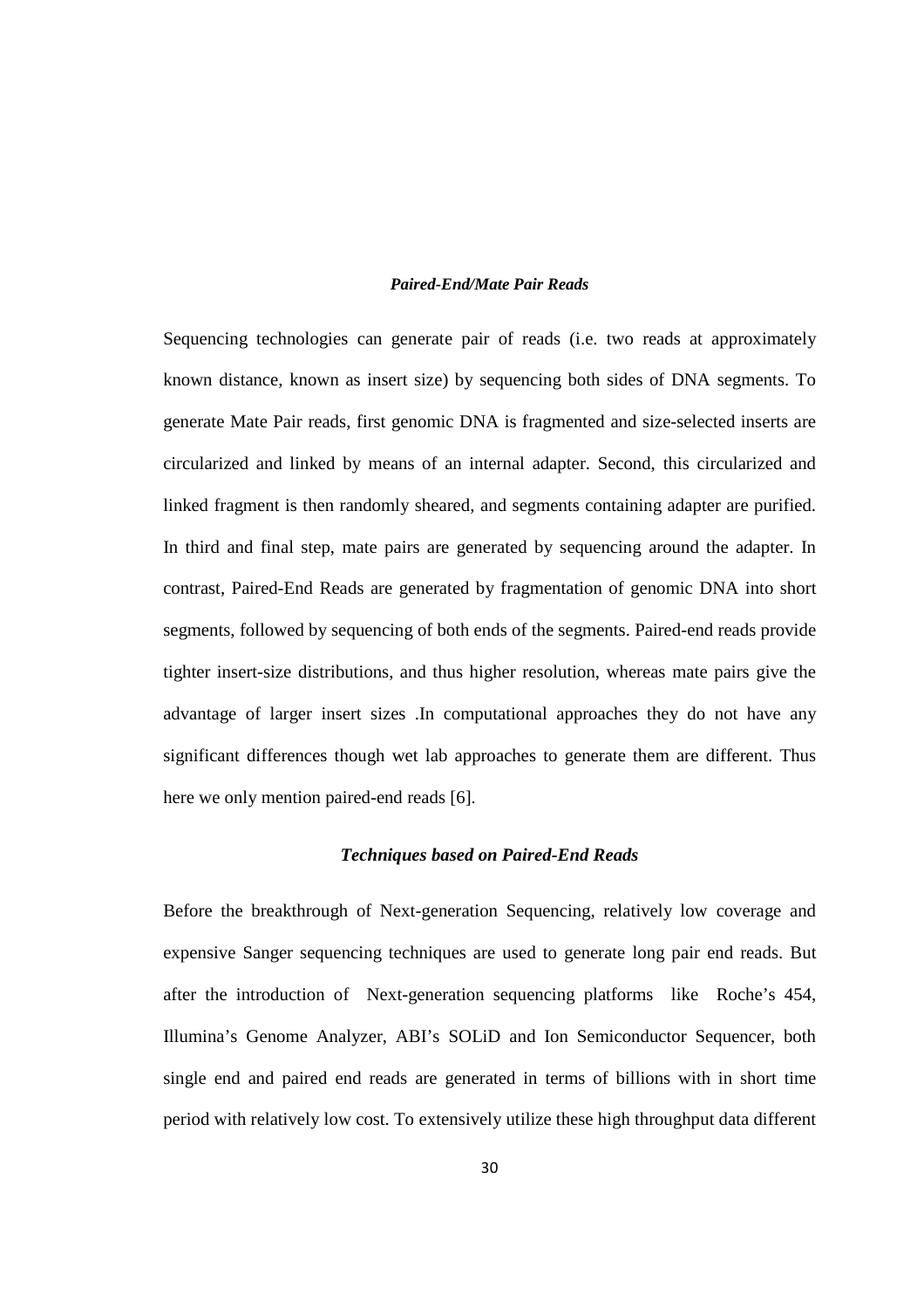strategies are developed. We mention here four general types of strategies, all of which focus on mapping sequence reads to reference genome and subsequently finding the discordant signatures or patterns that are indicators of different type of SVs.

**Read Pair:** Assessing the insert size of read-pair and abnormal orientation of read pairs in which the mapping span and/or orientation of the read pairs are inconsistent with the reference genome, one can observe different SVs. Read pairs mapping larger distance than defined insert size define deletions, those mapped with smaller distance are indicative of insertions, and orientation inconsistencies can indicate inversions and specific class of tendum duplication [11]. Different SV detection tools including PEMer, VariationHunter , MoDIL, BreakDancer and SVDetect are based on this approach but they do differ on the variant of signatures they detect and on the clustering procedures.

**Read-depth:** All the SV signatures cannot be detected by above mention approach. This approach is based on a random (typically Poisson or modified Poisson) distribution in mapping depth and investigate the divergence from this distribution to find out duplications and deletions in the sequenced sample. The basic idea of this approach is that duplicated regions will show significantly higher read depth and deletions will show reduced read depth when compared to diploid regions [11]. Different tools including RDXplorer and CNVnator are based on this approach.

**Split-read:** This approach can detect deletions as well as small insertions with singlebase-pair resolution.This approach were first applied to longer Sanger sequencing reads. This technique is used to define the breakpoint of a structural variant based on a 'split'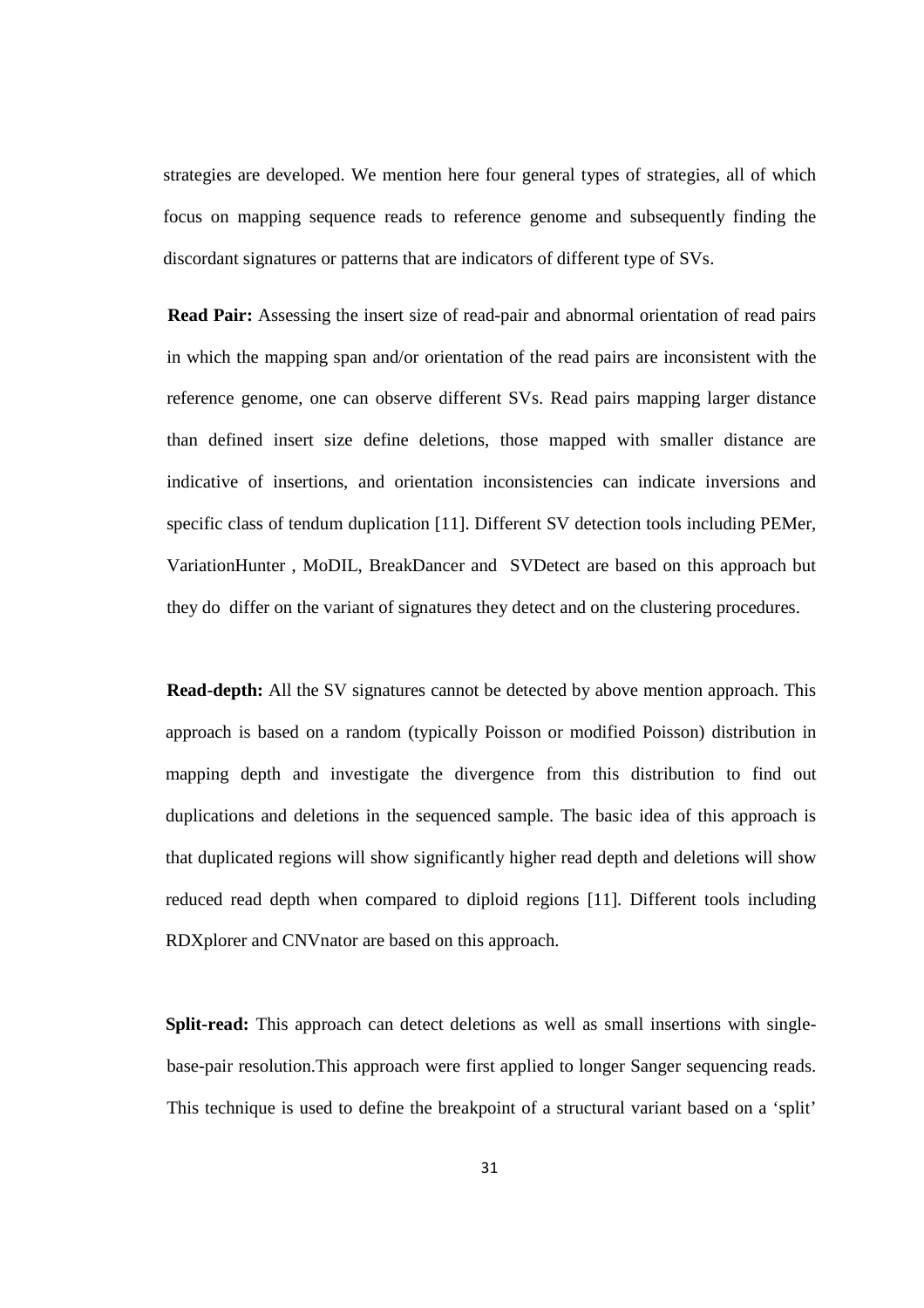sequence-read signature. If the split reads are mapped such that they are mapped far from each other than those reads indicates a deletion or in the reference indicates an insertion; if the split reads are mapped in reverse orientation that indicates the inversion [11]. Some example of tools based on this technique are PRISM , Pindel ,and SVseq.

**Sequence Assembly**: Generating assembly of the short reads and mapping them to the reference also help us to find SVs. There are assembly algorithms based on deburjion graph methods that generate the contigs from short reads. Mapping this contigs with reference gives us the clue to detect Svs. Some de novo assembly algorithms based on next-generation whole-genome shotgun (NG-WGS) data include EULER-USR, ABySS, SOAPdenovo and ALLPATHS-LG [11].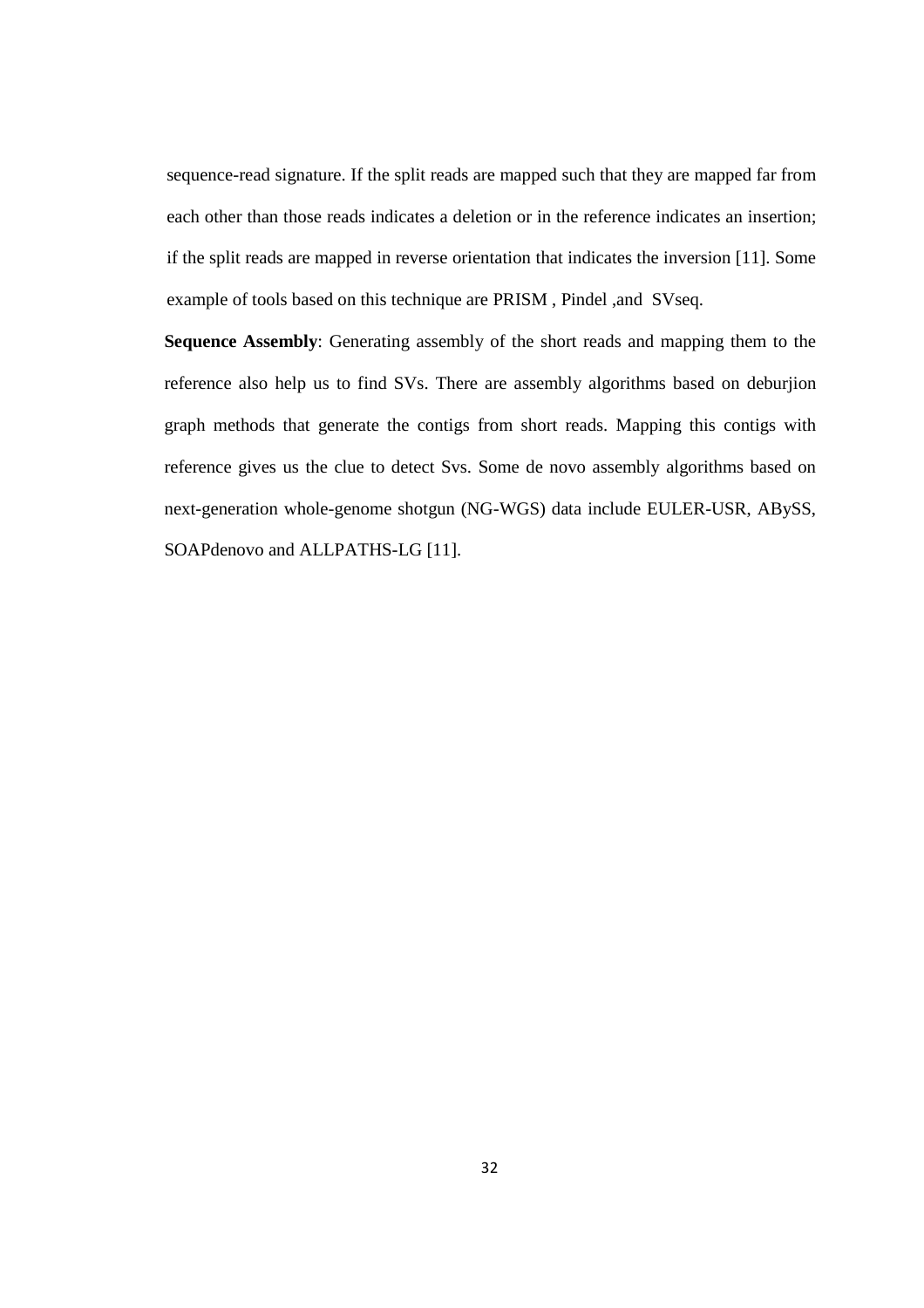

Figure 9: Figure showing different SV signatures and detection strategies based on Paired-end reads [11].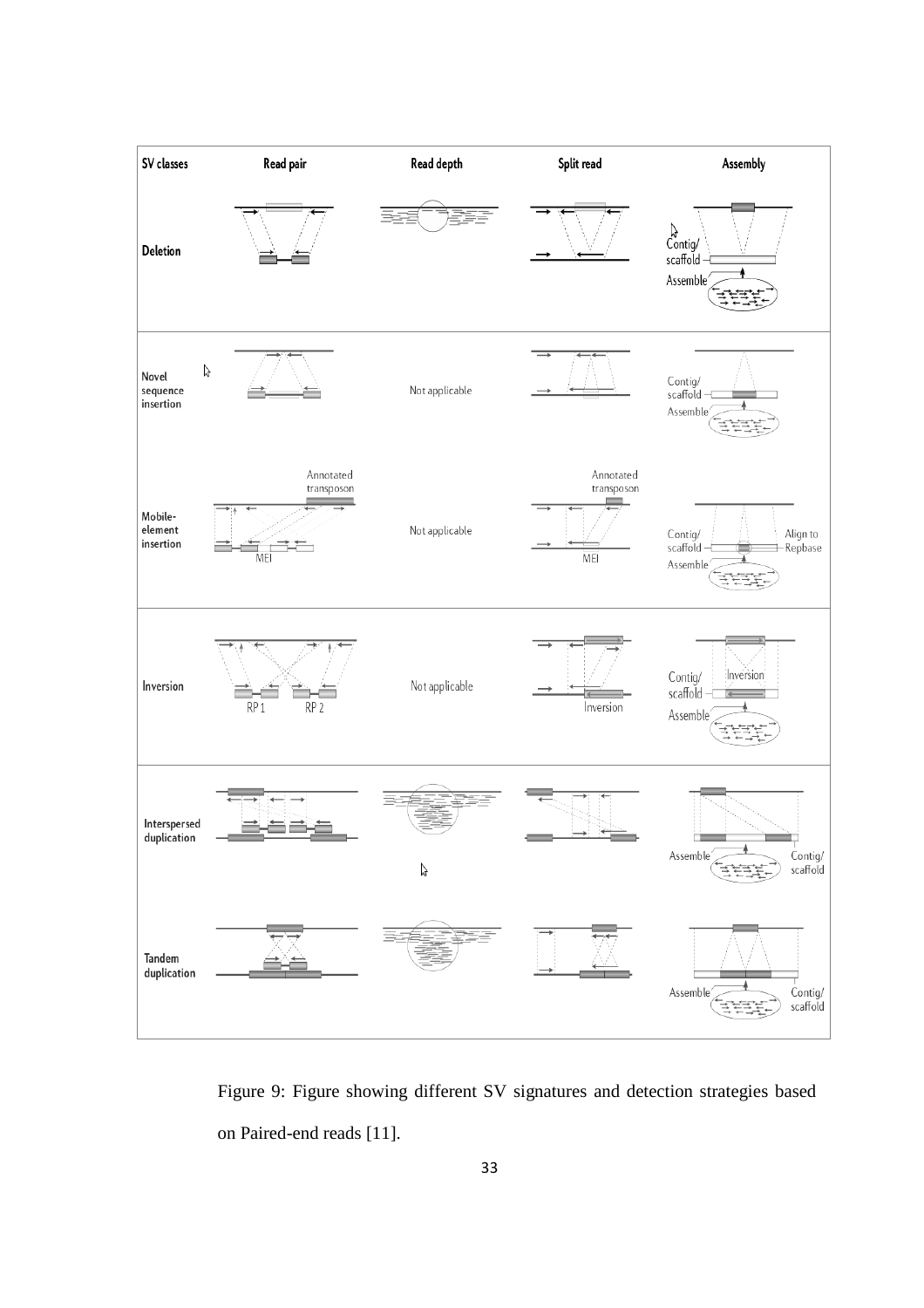#### *Advantages*

With help of NGS technology high throughput paired-end read sequences are being generated at low cost and small time frame. Techniques based on paired-end reads have made easier to detect different varieties of SVs and to present clear spectrum of genomic variations in the genome. Large number of reads provides the easy comparison for copy number of donor genome and reference genomes and gives us opportunity to find novel structural variations.

### *Limitation*

Each of four above mentioned approaches based on paired-end reads has limitations depending on variant type, size and the properties of the underlying sequence at the SV locus.Read Depth method is applicable to detect SVs based on absolute copy-number; the breakpoint resolution is very weak. Read-pair approaches are powerful, but resolving ambiguous mapping assignments in repetitive regions is challenging and accurate prediction of SV breakpoints depends on very tight fragment size distributions, which can make library construction difficult and costly [6]. Similarly, split-read algorithms can be devised to detect a wide range of SV classes with exact breakpoint resolution; however, split read is currently reliable only in the unique regions of the genome. Sequence assembly promises to be the most versatile method by facilitating pair-wise genome comparisons; however, it has been shown to be heavily biased against repeats and duplications causing to collapse assembly over such regions [66, 67].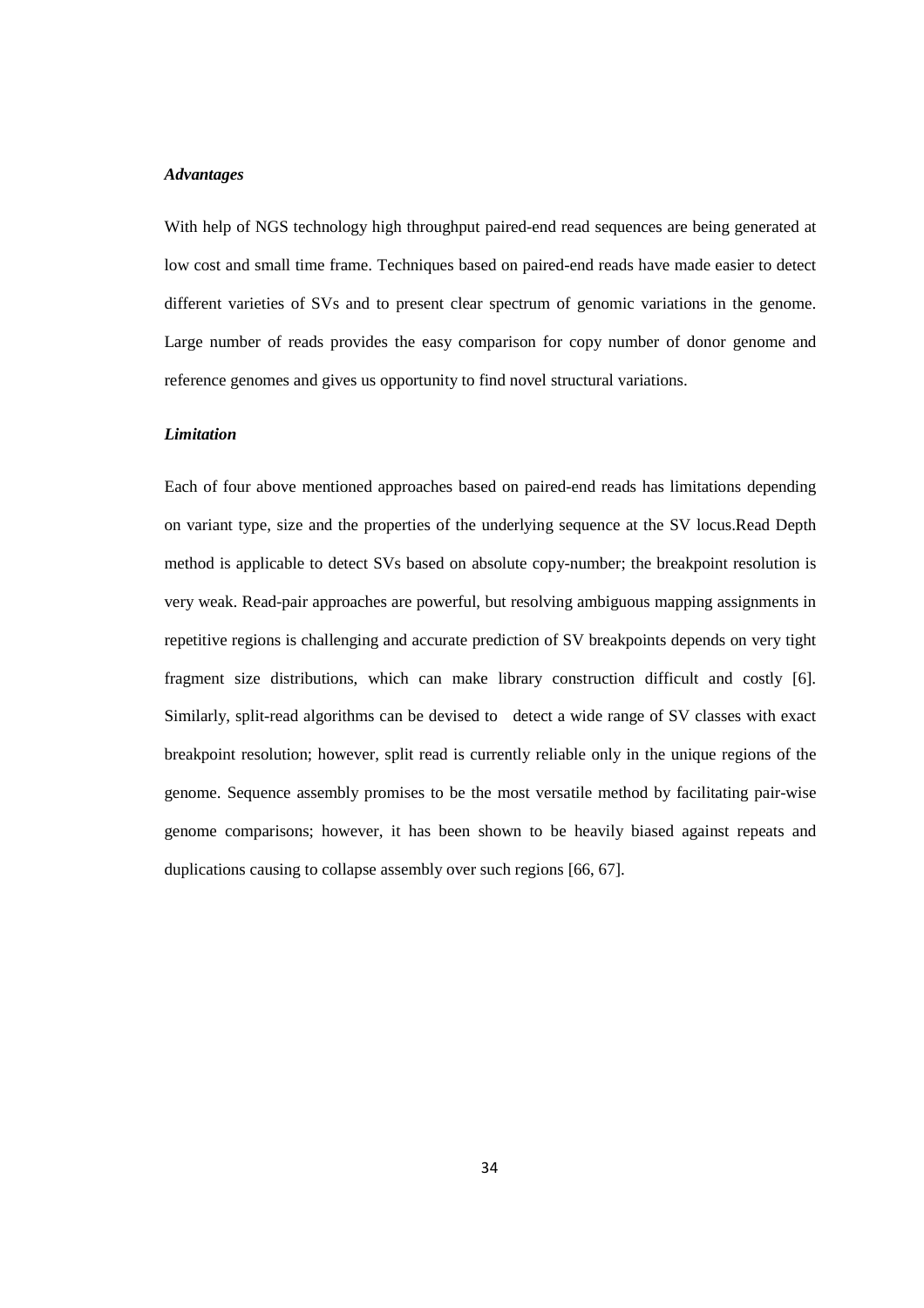### **CHAPTER 3**

#### **METHODS**

Methods based on paired-end reads need very tight fragment size distributions and high coverage for accurate SVs detection which can make library construction difficult and costly [11]. Also the short paired-end reads have been more challenging to map accurately and uniquely against reference genome than relatively longer reads. In this context we are presenting Inversion detection pipeline based on Single End Reads to show that our approach is applicable in the relatively low coverage and perform well to detect inversion variants. We have divided our pipeline in two phases. In the first phase candidate breakpoint pairs are inferred and in the second phase false positives are filtered to find true inversion breakpoints.

### *3.1 Read Mapping*

The preliminary step of our pipeline is read mapping. Single End reads generated from donor genome are aligned to reference genome using a mapper suitable for mapping single end reads. To make pipeline efficient, alignment process is divided into two phases. During first phase, we do full length alignment of whole reads against the reference genome. These results in SAM file containing alignment detail of whole reads in reference genome. This step is supposed to map the all reads at unambiguous positions in the reference genome except those reads which are hovering the region of inversion. In the second phase, SAM file obtained from first phase is processed to extract the unmapped reads. These unmapped reads have the alignments with their location field set to 0 in the SAM file, which are extracted and changed to fastq/fasta file format by picking read header, sequence and base quality using custom bash script. These unmapped reads are supposed to contain reads of our interest.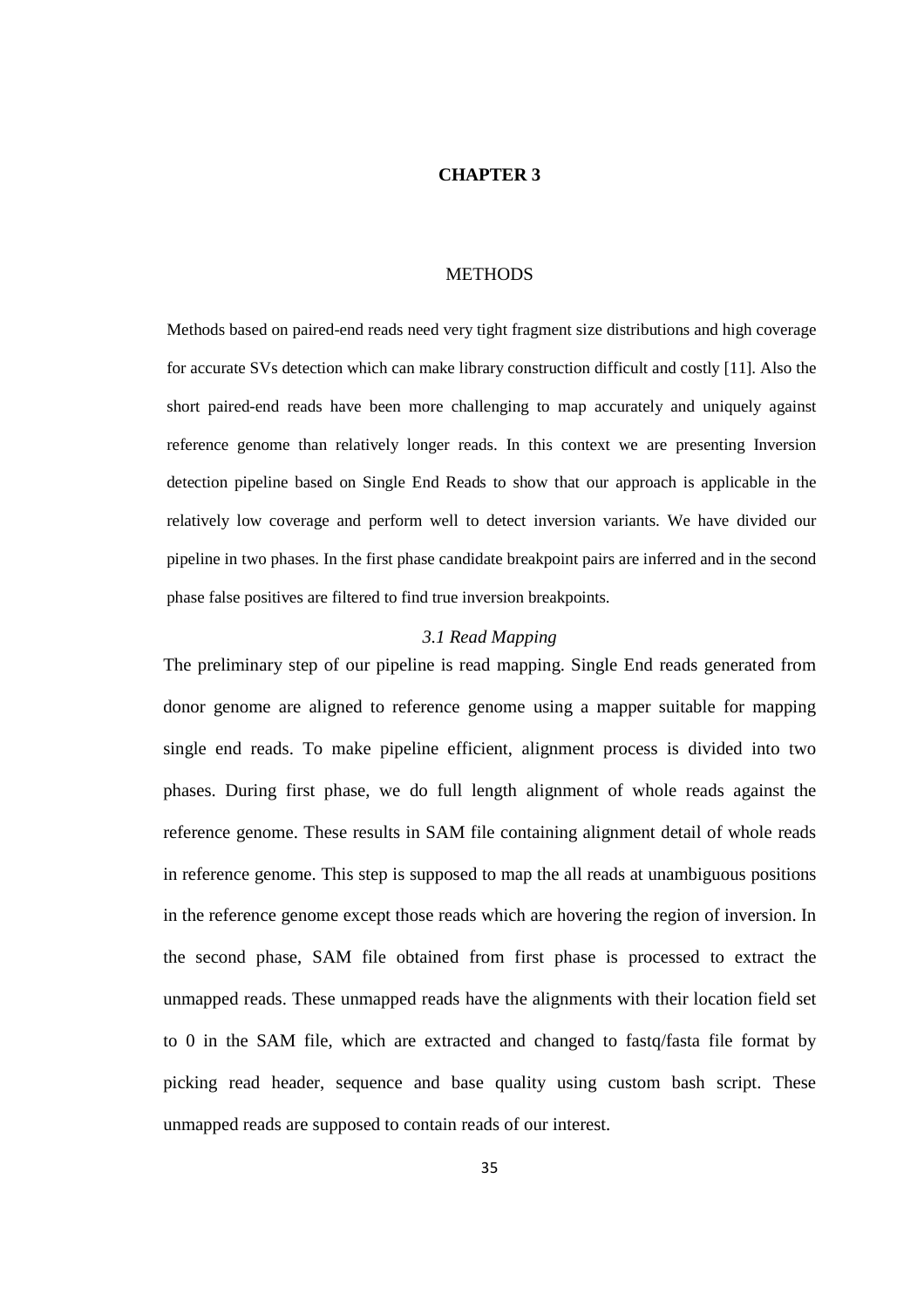All extracted unmapped reads are performed ungapped alignments against reference genome enabling the softclipping using Smith-Waterman algorithm incorporated in the mapper to get all best alignments. From the second phase of mapping we can obtain the alignments of those reads which are covering the junction of inversions with a CIGAR of mapped and softclipped bases. The SAM file obtained after the second phase is sorted based on read header if it is not sorted. This sorting makes sure that we will get all alignments of individual read consecutively.



Figure 10: Alignments of Read r1 and r2 (over the junction of inversion) after aligning against reference genome in the second phase. These reads r1 and r2 are the reads of our interest.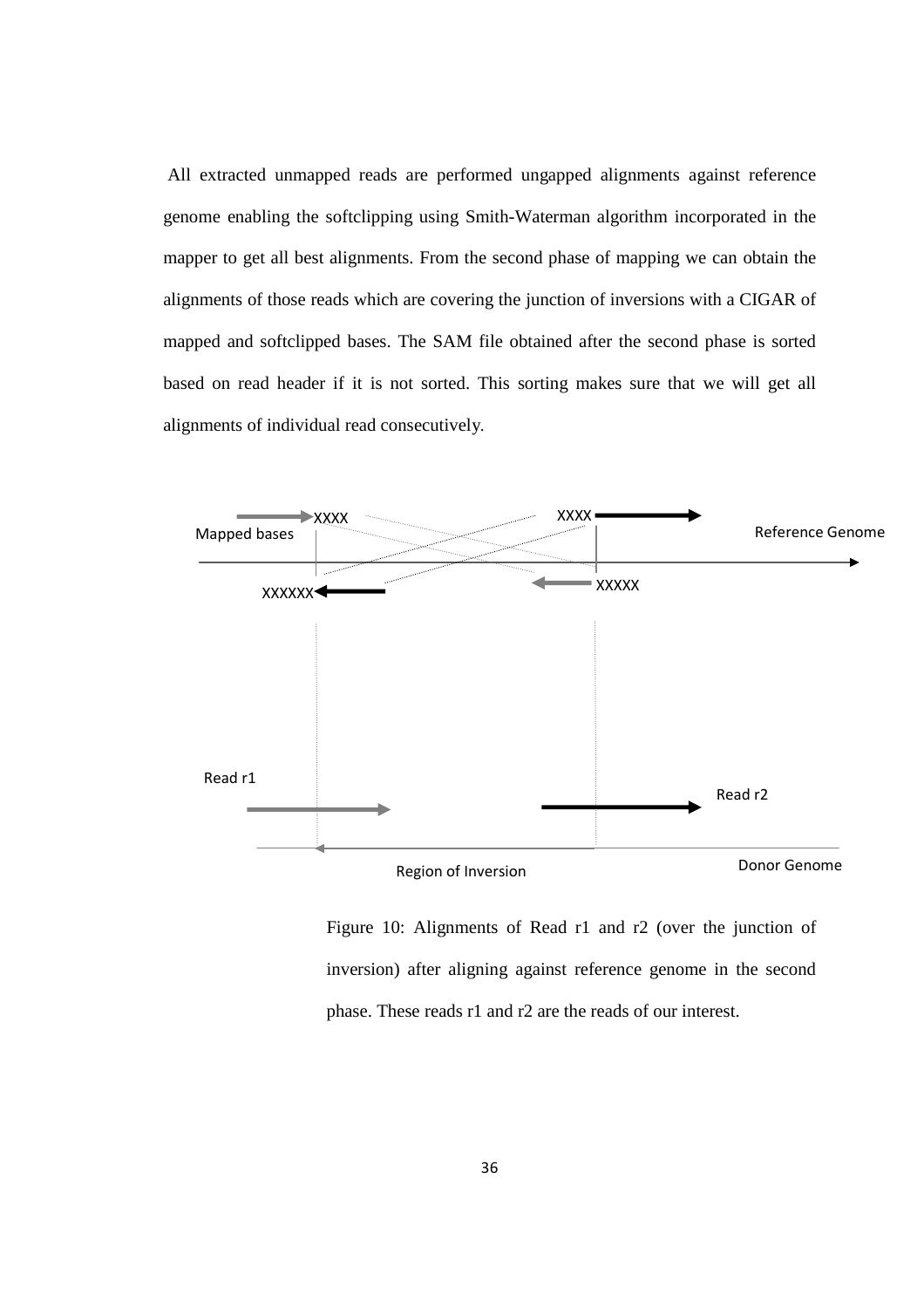### *3.2 Processing SAM and Generating Candidate Breakpoints*

After completing two phase mapping of the single end reads, obtained sorted SAM file is considered as main input in our pipeline. We process SAM file by scanning from the first line of the SAM file. SAM file first contains header section which starts with '@ ' and contains information such as contig name and length and are located above first alignment in the SAM file. Thus, our program ignores the line that starts with '@'.After scanning header section of the SAM file, it scans the each alignment, to check whether the alignment is mapped or not. To check this, our program checks the location field of alignments in SAM format. If location field is set to 0, this indicates the read is unmapped thus program skips that alignment and start scanning next alignments of another read. We know the fact that a single end read can have multiple alignments at multiple locations of different chromosomes/contigs in reference genome, and all such alignments are depicted in SAM file with same header name. Our program implements HashMap data structure to store the chromosome name and corresponding alignments of a read in that chromosome. First, we store alignments of a read belonging to a particular chromosome in array-list. This array list is then inserted into a HashMap as a value with chromosome name as a key. We repeat this for all alignments of a read. More formally, we hash all the alignments of a single end read based on chromosome name, which is at third position in SAM format of an alignment. After hashing all alignments of a read we start processing the hash map. For each chromosome (key) in a hash map we iterate all the alignments in the corresponding list to find those alignment pair which are first: aligned opposite to each other, second: total mapped bases are at least 90% of read length, third: softclipped bases are more than 10. These three constraints are the most essential for the inference of genomic inversion and its breakpoints from the alignments.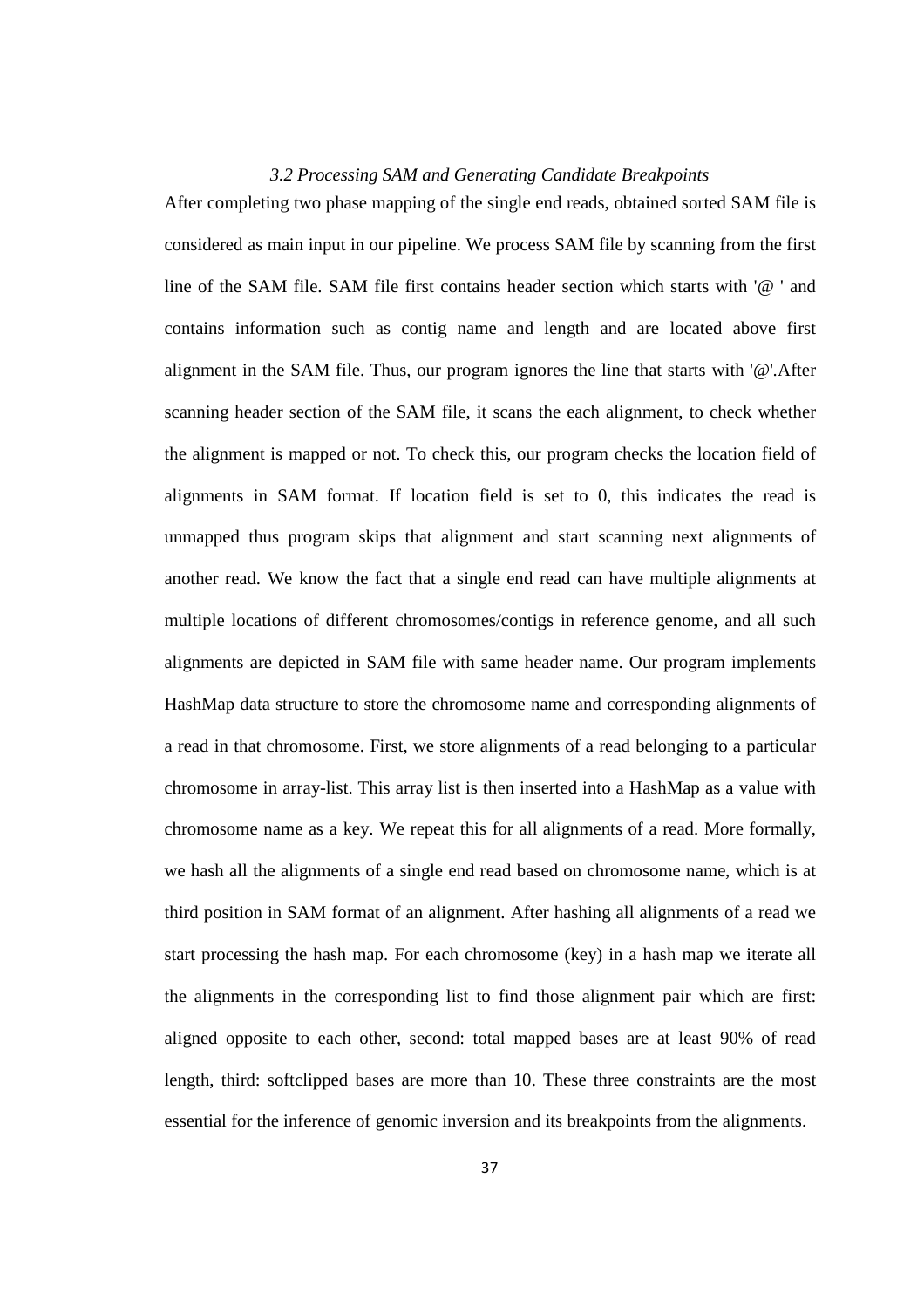To deal with first constraint, we decode the flag field present in the SAM format of alignment. This flag bit is converted into binary bit and checked if 0X10 flag bit is set or not. If 0X10 bit is set then alignment has reverse direction otherwise alignment has forward direction. To deal with second and third constraints our program parse CIGAR field of SAM format alignment. Using regular expression, our program separates mapped and softclipped bases from CIGAR, which are subsequently used to find the total mapped bases of two alignments and their softclipped bases length. If the pair of alignments in the list fulfill these three constraints we infer the pair of candidate breakpoints of inversion from them, store them in a list. Finally, we clear HashMap to start hashing alignments of another reads. Position field of SAM file is the co-ordinate of first mapped base pair. Position field and CIGAR field give us the co-ordinate of breakpoints. To infer the breakpoint pairs we check type of softclipping from CIGAR string of the alignment. If CIGAR string has softclipped bases on the left side, the breakpoint of a inversion is given by the location field of the alignment. If CIGAR string has softclipped bases on right side, the breakpoint of inversion is given by sum of location and mapped bases. Our definition of breakpoints is the position of first and last base pair of inversion, subtraction of 1 from right breakpoint is done to get location of last base pair in the inversion for the inferred location. Based on genomic coordinates breakpoints are assigned either to list of left breakpoint or right breakpoint and inserted to another HashMap with chromosome name as key and left and right breakpoints as value. After SAM file scanning is completed, this HashMap is processed to find the supporting read counts which are indicated by duplicate entry in the HashMap. This supporting read count is the important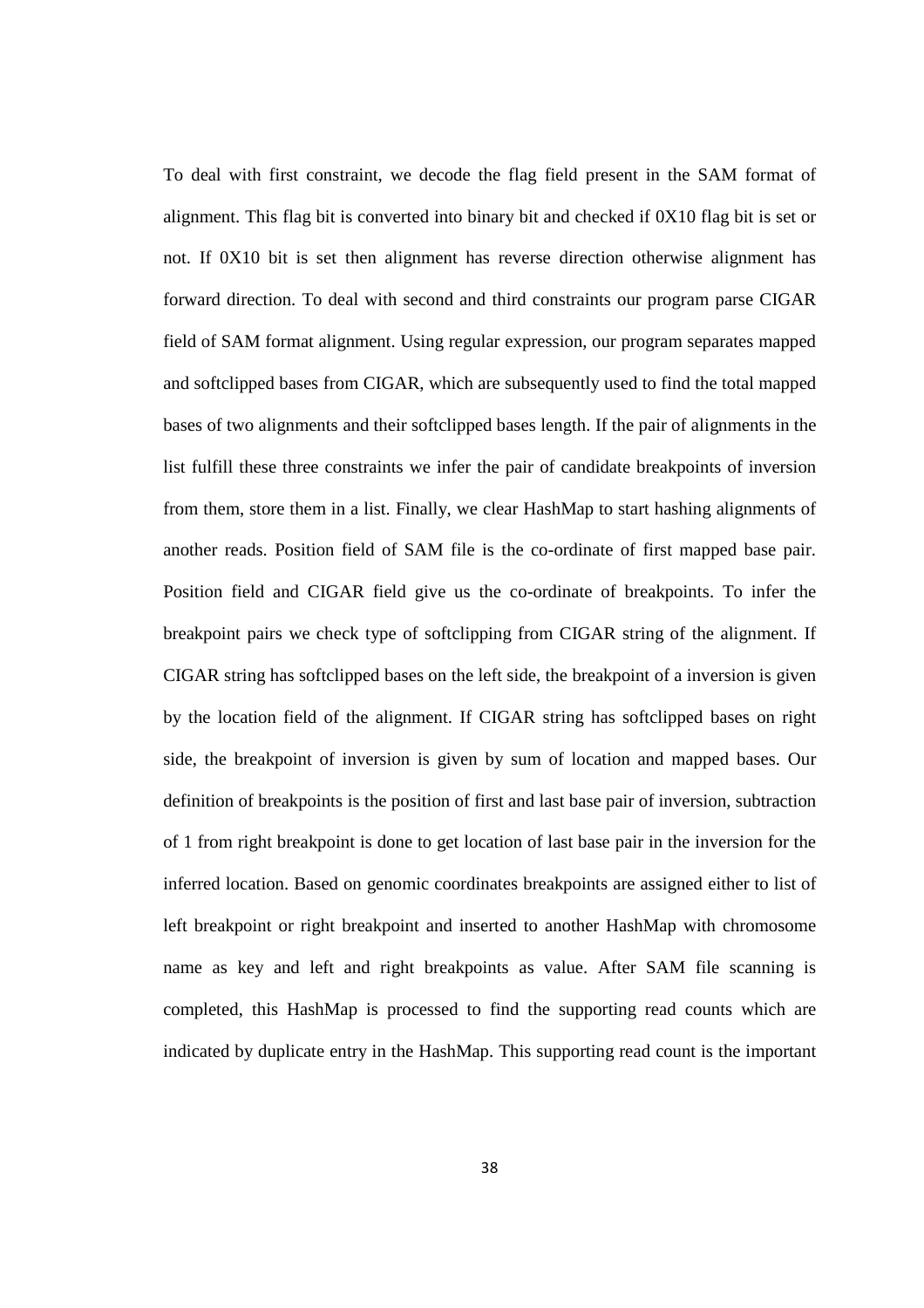parameter which helps to create the more precise candidate breakpoint list. We ignore those breakpoints whose support count is only one; that is underpinned by only one read.

## *Pseudo Code*

for each key(chromosome) retrieve list of alignments  $L =$  HashMap(key)

for i in the list L

for  $j = i+1$  in the list L

check following conditions for ith and jth alignments

a. direciton of alignmets are reverse

b. total mapped bases >= 90% of READ\_LENGTH

c. softclipped length >10

if(a AND b AND c)

GO TO STEP 1. and store in

HashMap H <chromosome, bppairlist>

set the flag indicating jth alignment is checked.

else

j++;

end if

end for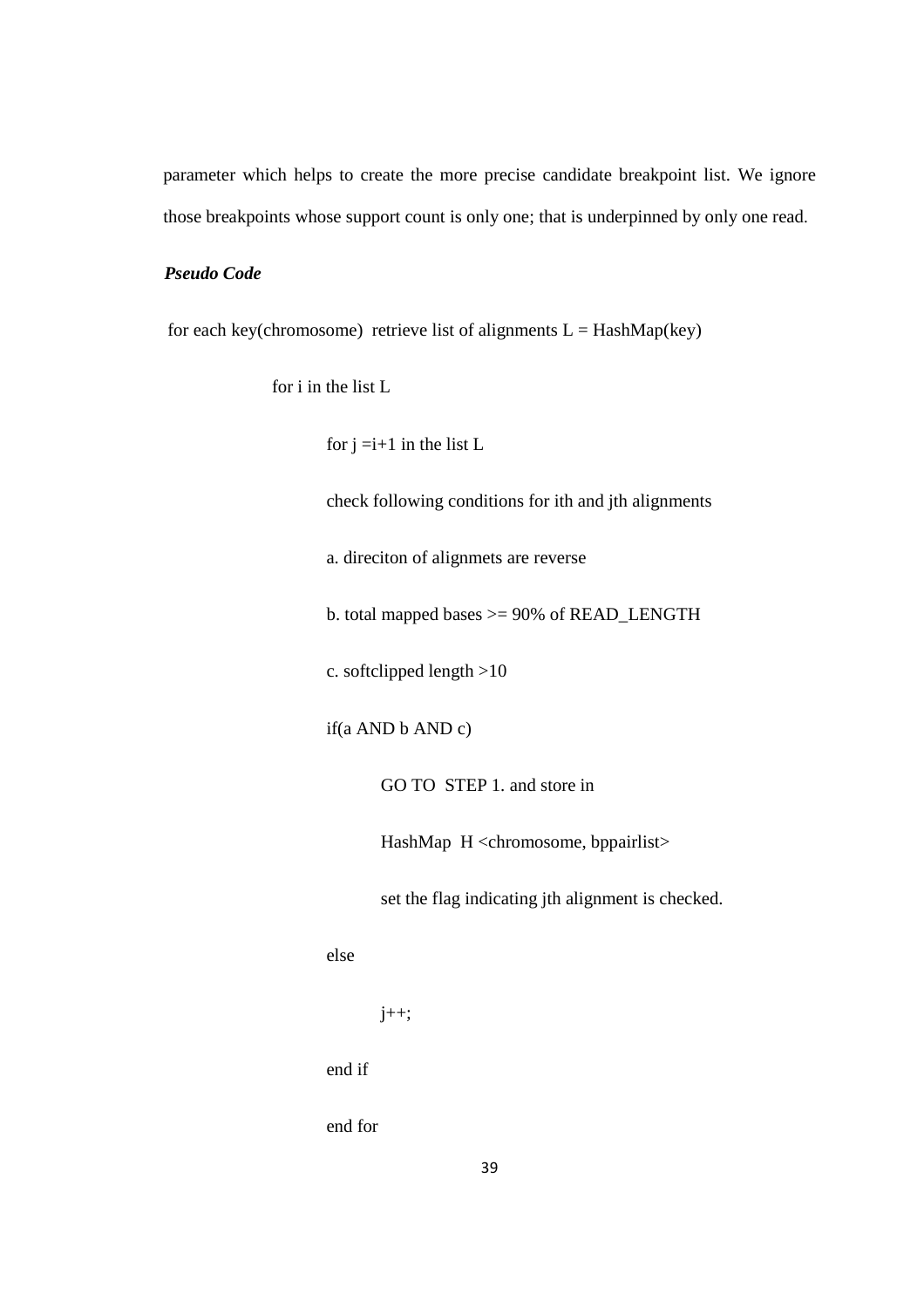i++;

end for

end for each

STEP 1 : Calculate breakpoint positions of those alignments in the following way

 $pos \leftarrow$  position of alignment in the reference

ls ← left softclipped bases

rs ← right softclipped bases

if ls>10

 $bppos1 \leftarrow pos$ 

end if

if  $rs > 10$ 

bppos2  $\leftarrow$  pos + (readlength-rs)

end if

if(bppos1>bppos2)then

bppos1 ← bppos1 -1

leftbp ← bppos2

rightbp ← bppos1

else

bppos2  $\leftarrow$  bppos2 -1

 $leftbp \leftarrow bppos1$ rightbp ←bppos2

end if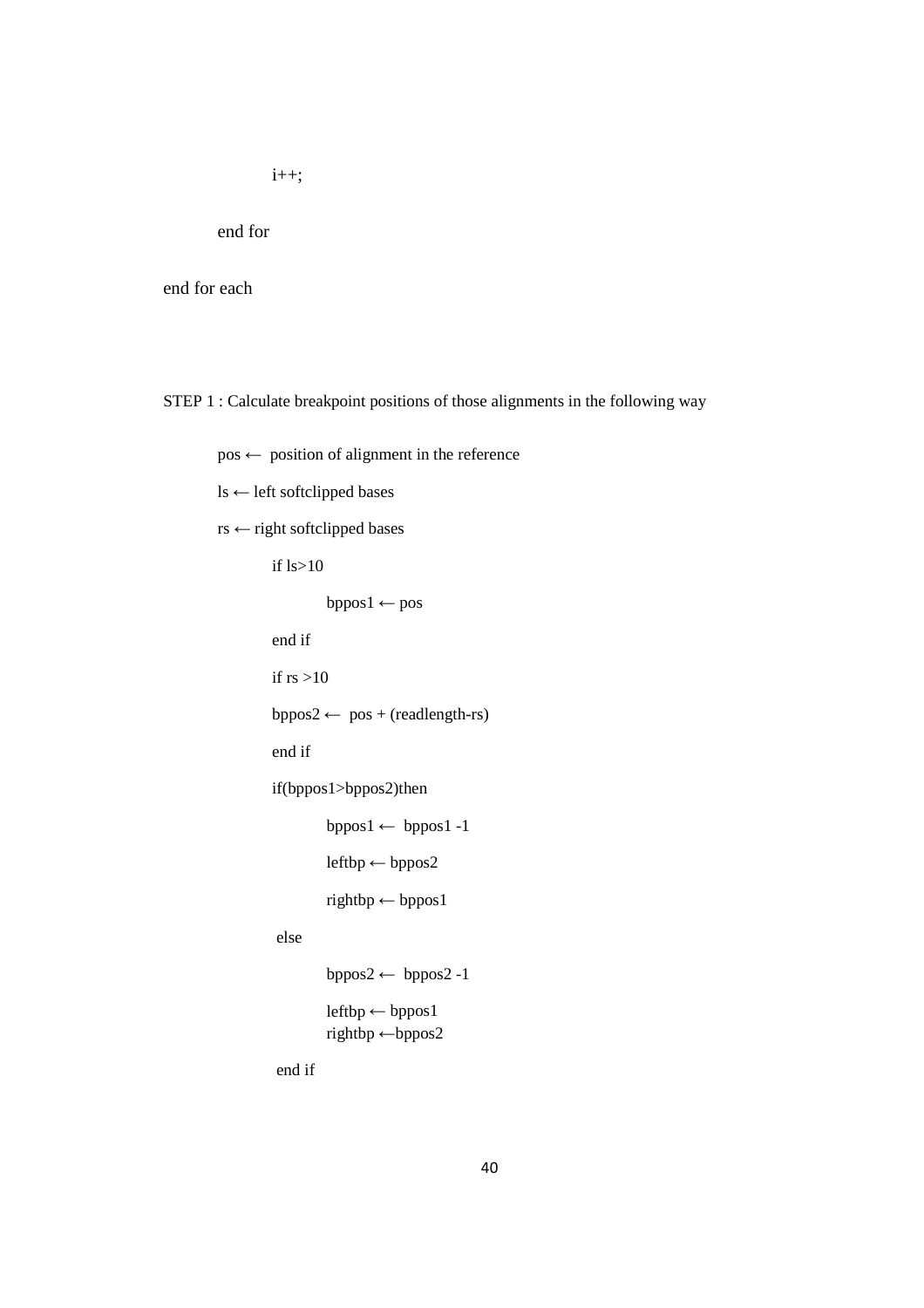if (overlapping of base pairs in the alignment, d **>**0**)**

 if(alignment giving rightbp has leftsoftclip) then  $rightbp \leftarrow rightbp + d$ 

if(alignment giving leftbp has rightsoftclip) then

leftbp ← leftbp - d

end if

add (leftbp &rightbp , bppairlist)**.** 

end if

2. sort Hashmap H<chromosome, bppairlist> based on chromosome

for each key (chromosome) in Hashmap H ,

List bppairlist  $=$  H(key) sort bppairlist based on leftbp set readsupportcounter=1 for i in bppairlist if(leftbp of bppairlist(i+1)- leftbp of bppairlist(i)  $\leq$  =5 AND ABSOLUTE(rightbp of bppairlist( $i+1$ )- right of bppairlist( $i$ ))  $\leq$ =5)

readsupportcounter++;

else

 if readsupportcounter > **CONSTRAINT**  HashMap bpset <bppairlist(i), counter>

HashMap bhchr<br/>>bppairlist(i), chromosome>

else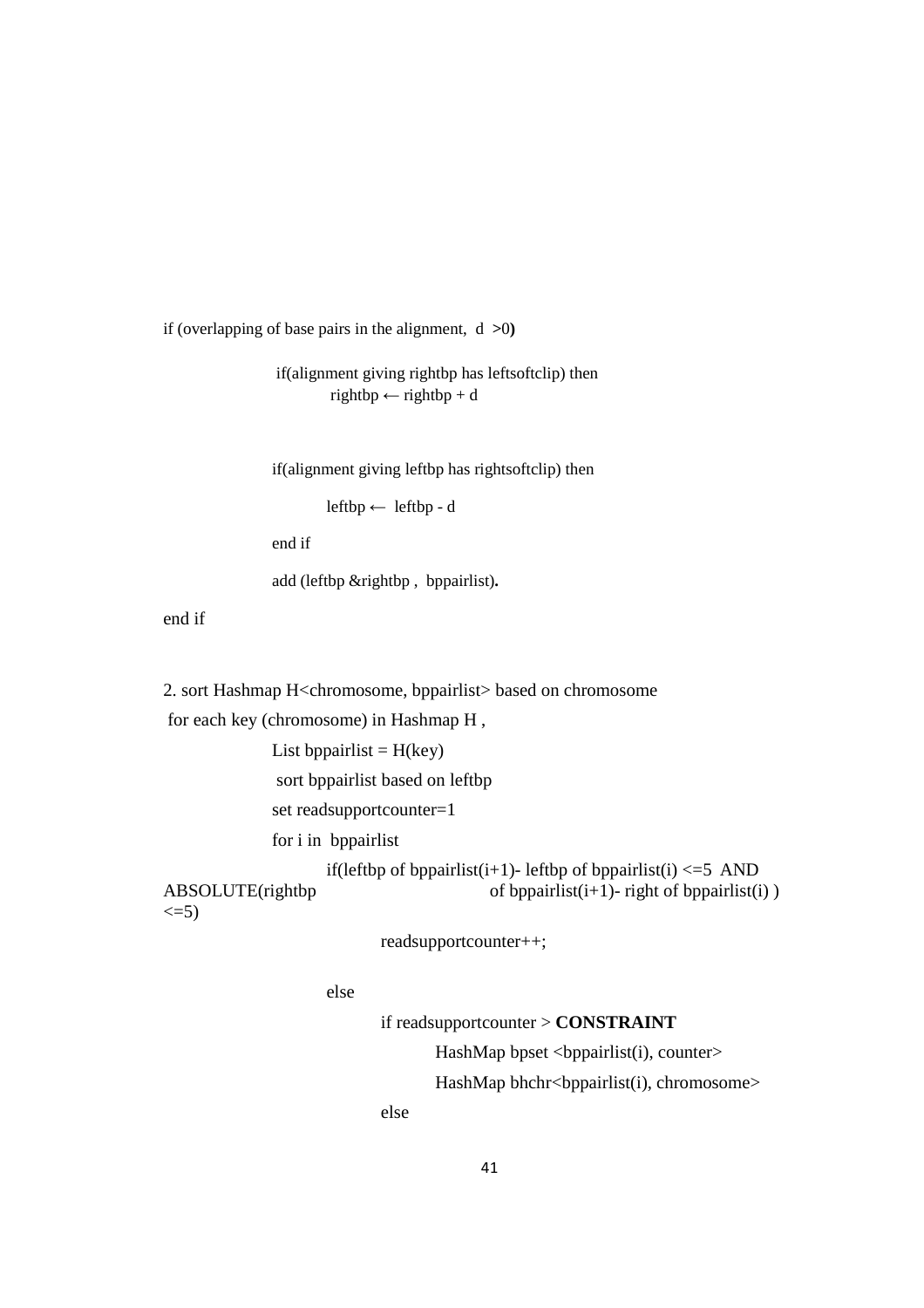readsupportcounter =1; end if end if

 $i++$ ;

end for

end for each

# *3.3 Filtering and Finalizing Breakpoints*

After completion of the first phase, we obtain candidate list of breakpoint pairs whose support count is greater or equal to **CONSTRAINT**. We can set this constraint depending on the coverage of the reads. For higher coverage  $(>10X)$  we can set the CONSTRAINT higher (normally  $>2$ ) and for lower coverage ( $\lt 5X$ ) we can set it to >=1.In the second phase or final phase, we filter the false positives to increase sensitivity of our pipeline. To do this, first we create local regions based on coordinate and chromosome name of candidate breakpoint pairs. For each such pair first, we retrieve the segment of the reference genome located in between two breakpoints (left breakpoint and right breakpoint) in a particular chromosome. This segment is named as candidate region. Second, we retrieve the segment of reference genome of length equal to read length starting from left breakpoint coordinate – READ LENGTH up to left breakpoint, which is called left region. Third, we also create right region by retrieving the segment of reference genome of length equal to read length starting from right breakpoint coordinate up to right breakpoint coordinate + READLENGTH.

| <b>READLENGTH</b> |                                                         | <b>READLENGTH</b>                                                                |  |
|-------------------|---------------------------------------------------------|----------------------------------------------------------------------------------|--|
| left region       | candidate region                                        | right region                                                                     |  |
| left bp           |                                                         | right bp                                                                         |  |
|                   |                                                         | Figure 11: figure showing local regions retrieved from reference genome based on |  |
|                   | left and right breakpoints and corresponding chromosome |                                                                                  |  |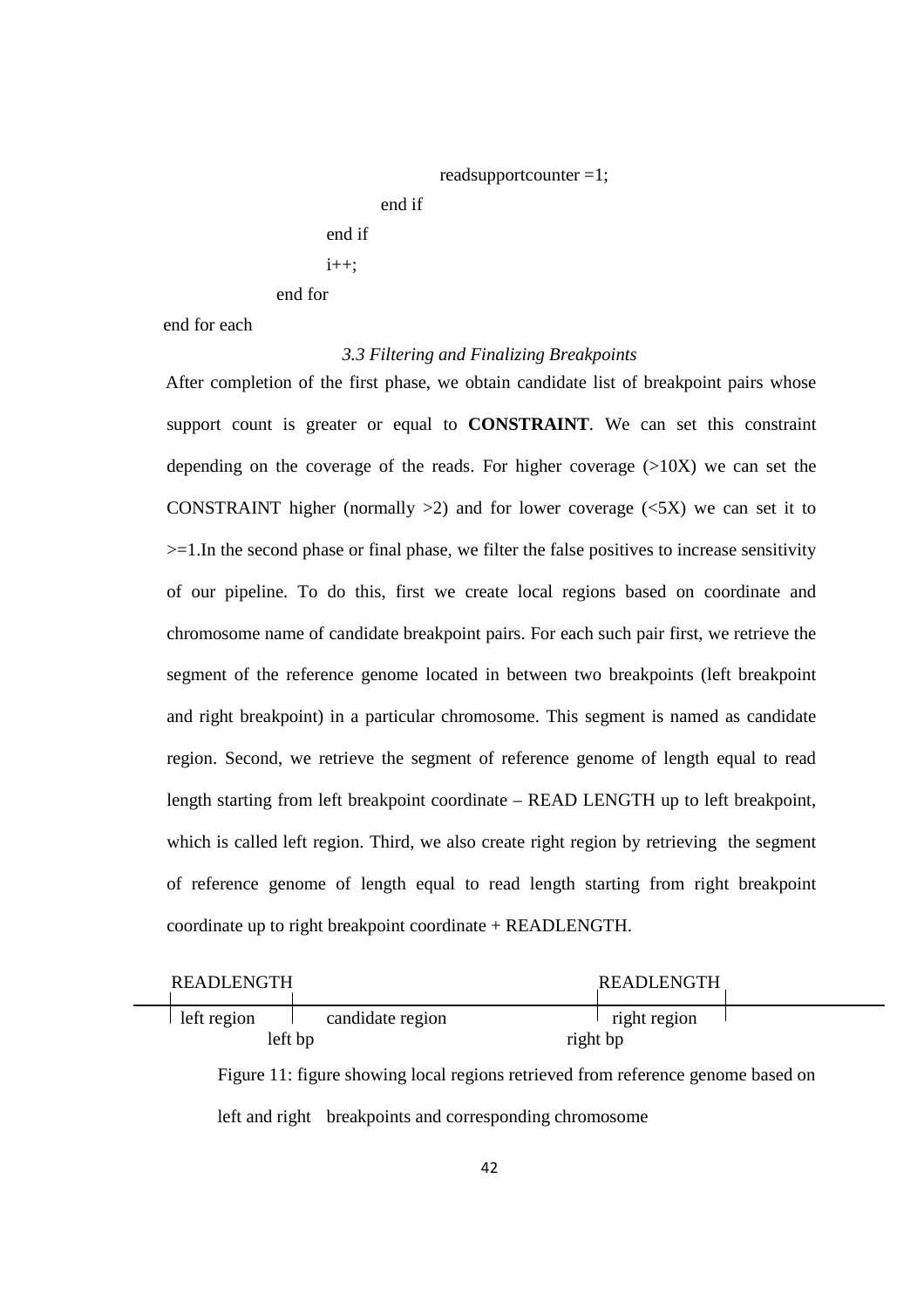After getting left region, candidate region and right region from breakpoint pair writes derive final local regions and store them in fasta file in the following way.

## *Pseudo Code*

For each breakpoint pairs in **bppairlist**

String candidateregion  $\leftarrow$  Reference.substring(leftbp, rightbp+1)

String extension  $1 \leftarrow$  Reference.substring(leftbp-READLENGTH, leftbp+1)

String extension2  $\leftarrow$  Reference.substring(rightbp, rightbp+READLENGTH+1)

//generate the region without Inversion//

localregion ← extension1+candidateregion+extension2

 $local region1 \leftarrow local region.substring(0,2*READLENGTH)$ 

 localregion2 ← localregion.substring(localregion.LENGTH -2\*READLENGHT, localregion.LENGTH)

//generate the region with inversion//

candidateregion ← ReverseComplement(candidateregion)

localregion ← extension1+candidateregion+extension2

 $local region3 \leftarrow local region.substring(0,2*READLENGTH)$ 

localregion4 ← localregion.substring(localregion.LENGTH-2\*READLENGTH,

localregion.LENGTH)

end for each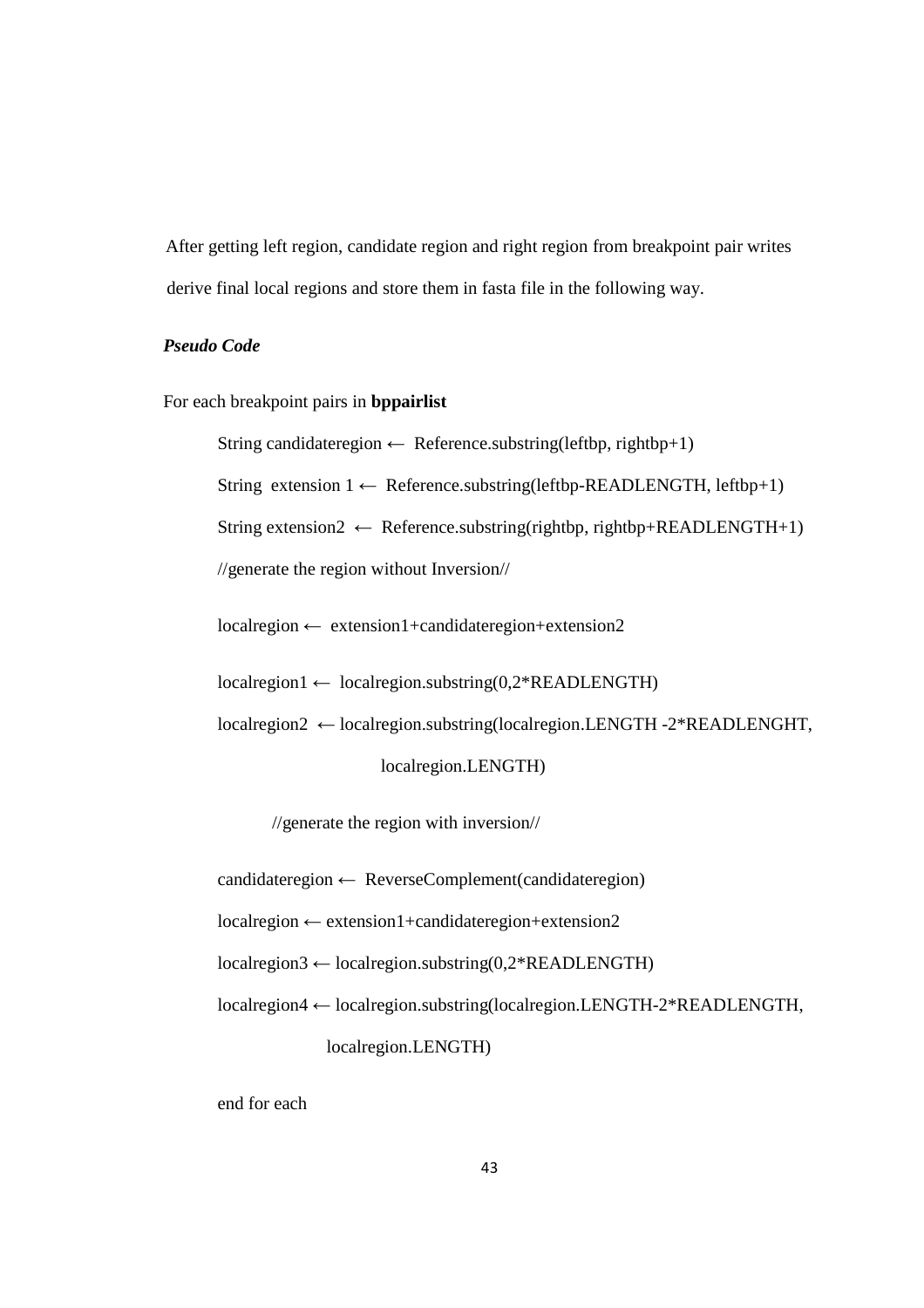To write local regions in fasta format , we create a unique header on the basis of name of local region, corresponding left and right breakpoints , name of chromosome and type of local region ( region with inversion or without inversion) in the following way concat(>nameoflocalregion/leftbp/rightbp/chromosomename/type of region) .

For example, header for a localregion generated by breakpoints 22234 and 22456 in ChrY with inversion would be >localregion1/22234/22456/ChrY/inv

Then we write the sequence of the region in the next line.

After creating local reference, we index it using suitable aligner and perform full length alignment of all generated single end reads to this local reference.

The output SAM stream after aligning whole reads against local reference file is used to count the number of overlapping alignments over the breakpoints. To count alignments overlapping over breakpoints we use fractional proportion of alignments. For example, if a read has 5 alignments in the local regions we assign 1/5 weight to each of the alignments of that read.

Ideally, *for true breakpoints,* localregion3 and localregion4 (regions with inversion) will have fully mapped alignments' fractional count nearly equal to the read coverage where as localregion1 and localregion2 (region without inversion) will have any fully mapped alignments' fractional count nearly equal to 0. Similarly, for *false breakpoints*, localregion3 and localregion4 (regions with inversion) will have fully mapped alignments' fractional count equal to 0 where as localregion1 and localregion2 (regions without inversion) will have fully mapped alignments' fractional count equal to the read coverage. So setting the following condition will help us filter the false positives.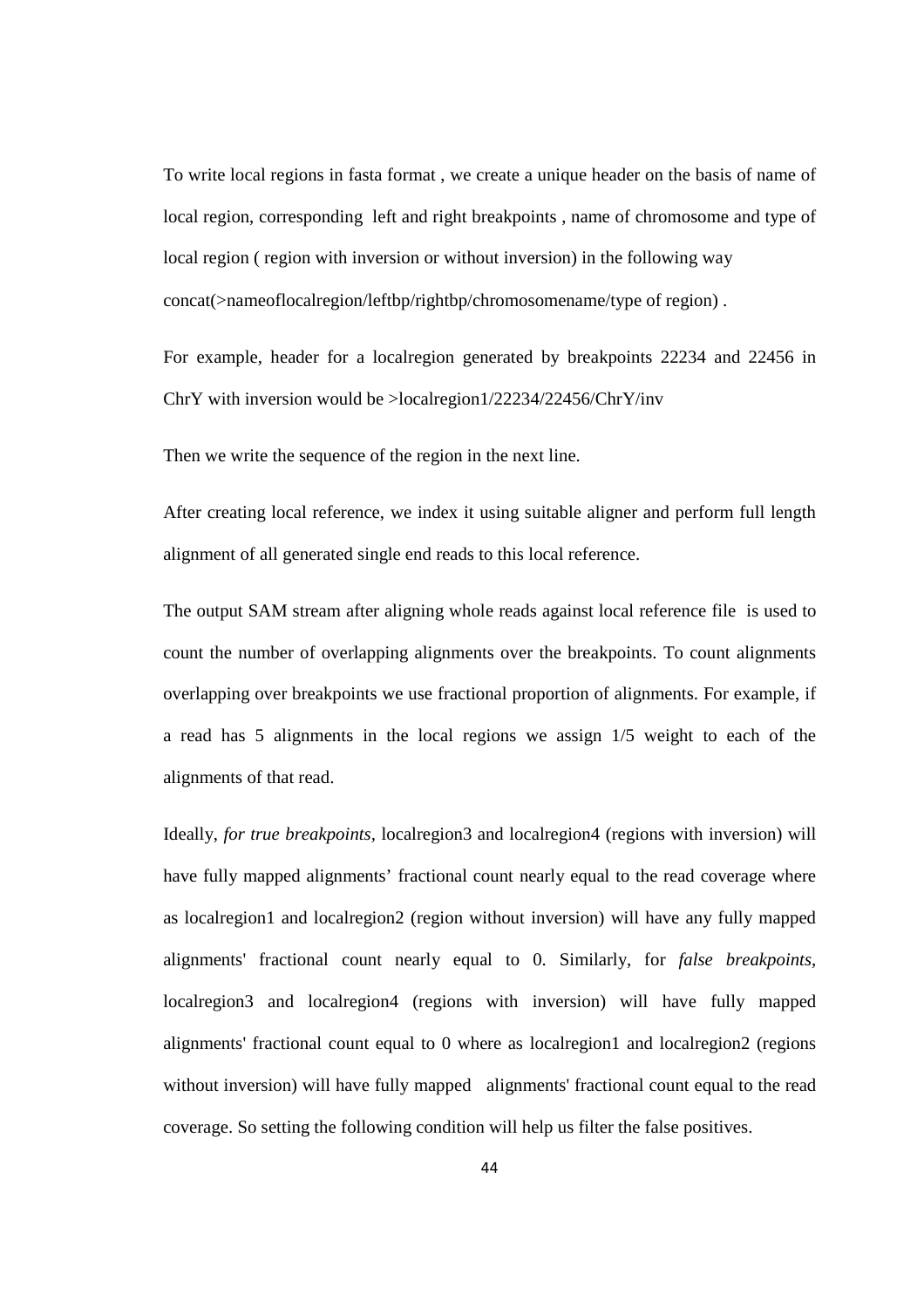## **Condition:**

if (fractional alignment count of localregion3 > fractional alignment count localregion1 AND fractional alignment count of localregion4>fractional alignment count of localregion2)

 breakpoint pair generating these localregions are true breakpoint pair else

 breakpoint pair generating these localregions are false breakpoint pair end if

After these filtering steps false positives are reduced significantly and we get final breakpoint pair list with left breakpoint location, its corresponding fractional alignment count, right breakpoint location, its corresponding fractional alignment count chromosome name, **readsupportcounter** for breakpoint pair.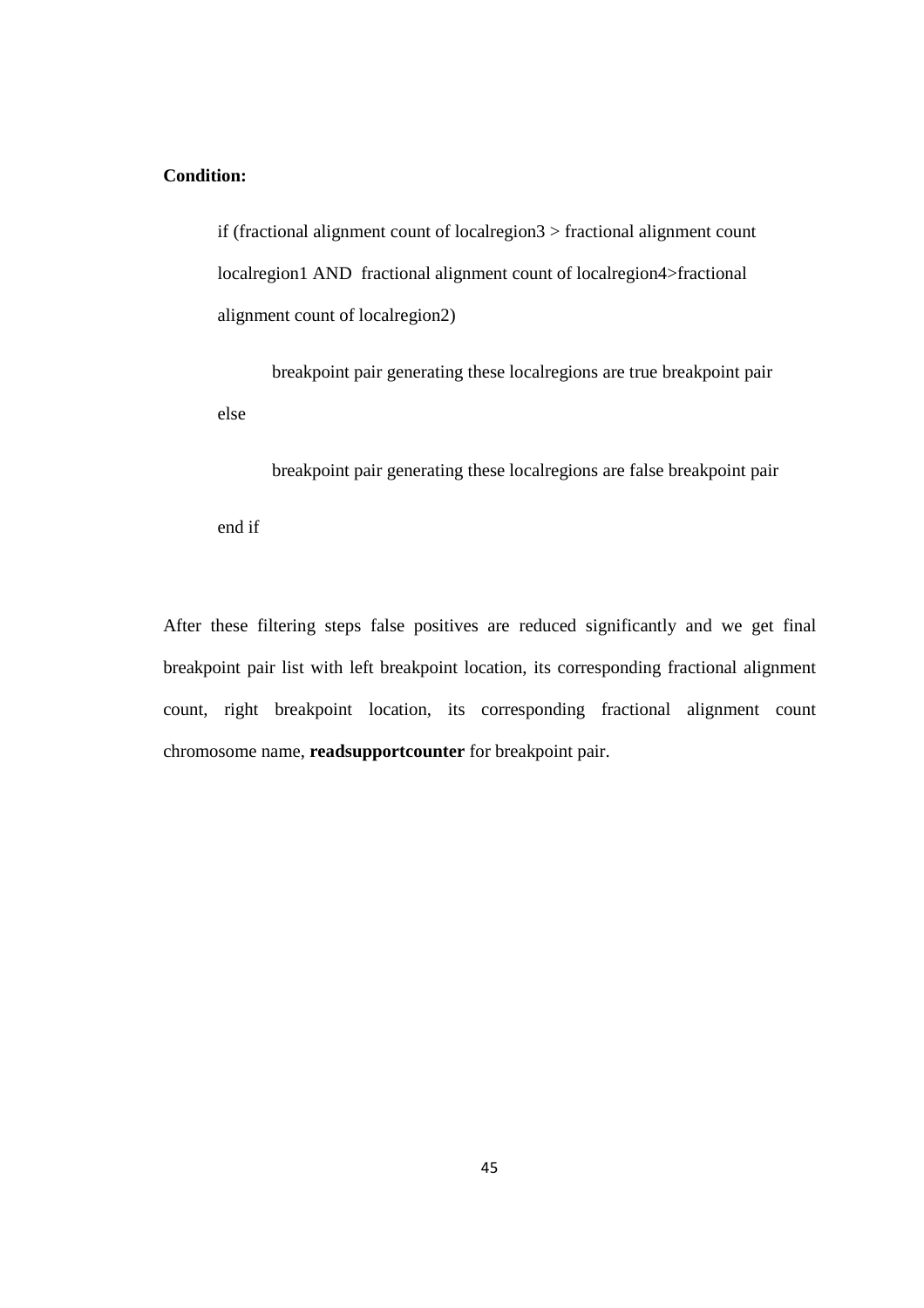## **CHAPTER 4**

### EXPERIMENT AND RESULTS

## *4.1 Read Simulation and Mapping Statistics*

To test our pipeline we have taken hg19 human reference genome and implanted 90 inversions [68] in known positions using Perl script. The number of inversions in different chromosomes and their size distribution are shown in Figure 12 and Figure 13 respectively.



Figure12: Figure showing number of inversions in different chromosomes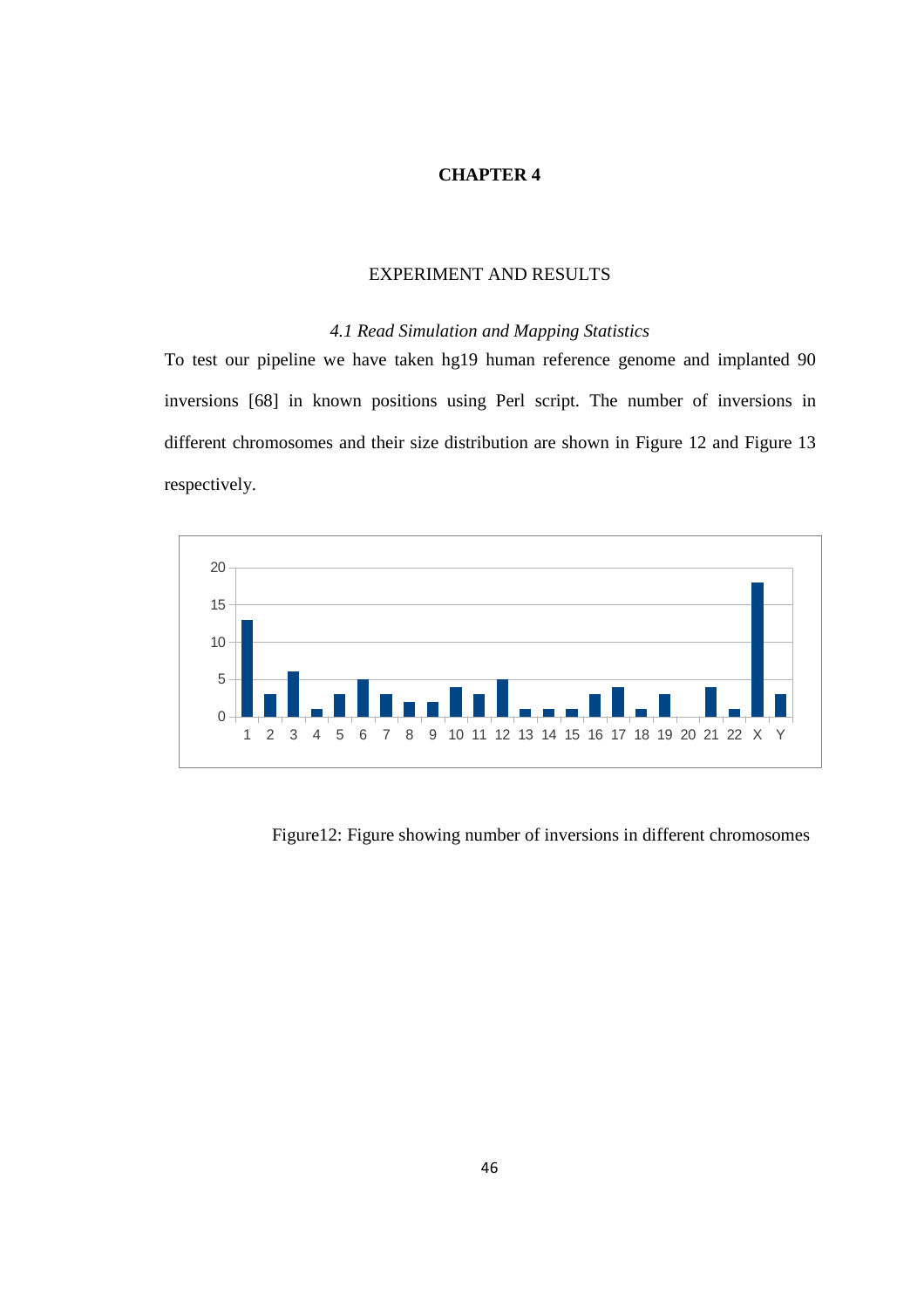

Figure 13: Figure showing size distribution of 90 inversions

Ideal Single End Reads (error free) of different lengths 100bp, 200bp and 400bp are simulated using Wgsim[72] read simulator. To simulate error free reads, parameters like base error rates, standard deviation, rate of mutation, fraction of indels, and probability of indel extension are set to zero. Since wgsim simulator has limitations in total number of reads simulation, we use it repetitively to get total read coverage for each chromosome. First reads with coverage 10x are simulated and later coverages 5X and 2.5X are derived taking half and one fourth of the reads from 10x coverage reads. These reads are mapped using stable version of TMAP 2.3.2 [71].There are simply two steps in mapping with TMAP. In the first step and only once we need to build index of the reference genome against which we are going to map reads. Second step is to map reads using this index. Two phases of mapping processes were executed using TMAP. In the first phase, we use TMAP map1 which is based on BWA [73] short read alignment for full length read alignment disabling softclipping. Unmapped reads from this phase is mapped again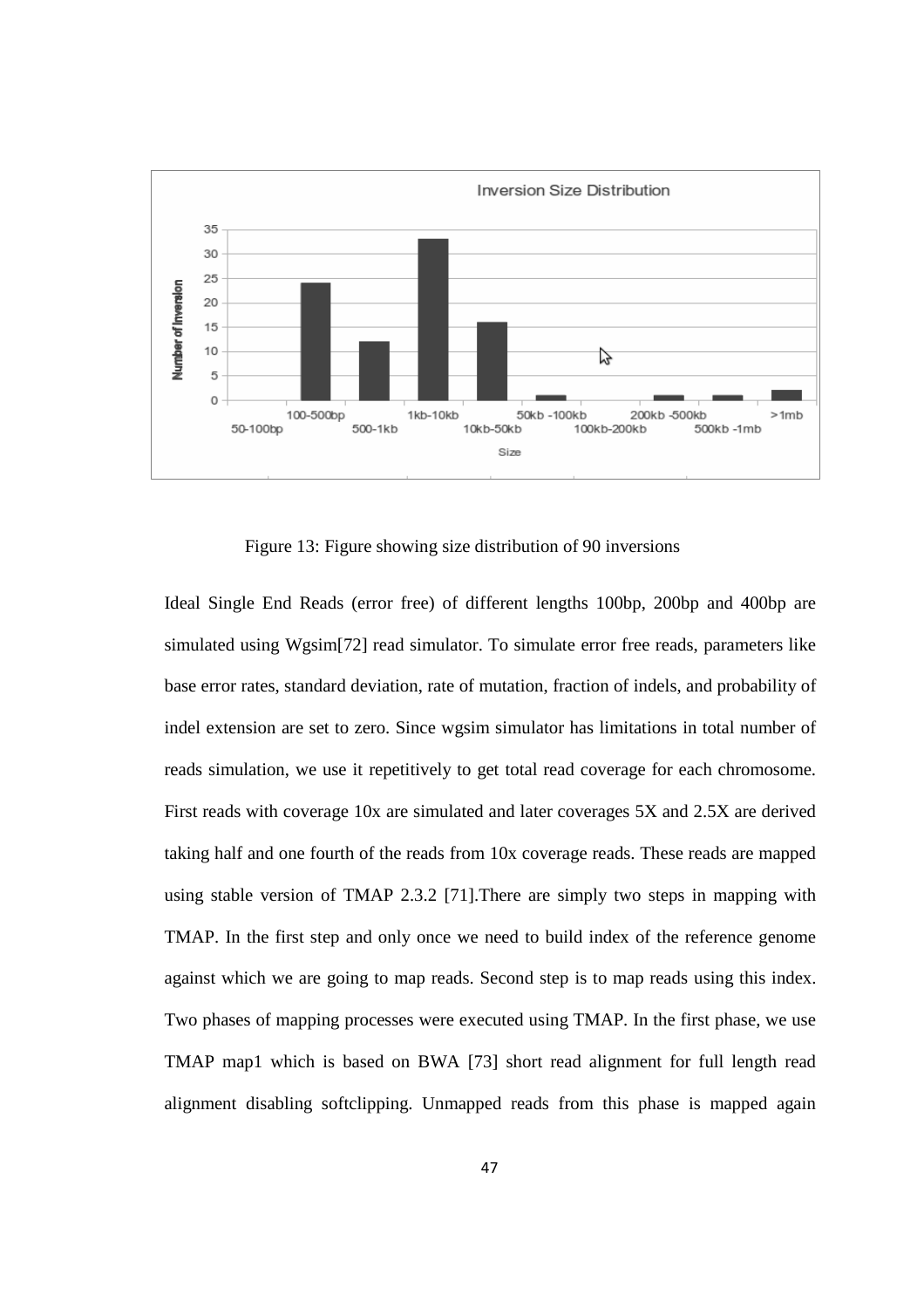against reference genome using map2 enabling the softclipping. Figure 14 shows the reads mapped by map1 and map2 phase using TMAP.



Figure 14: Figure showing the total reads generated, mapped by two phase mapping for 100bp, 200bp and 400bp ideal reads.

To test our program with erroneous data, we again simulated the reads of 100bp, 200bp and 400bp with following error statistics in Wgsim simulator.

| Parameters                       | Value |
|----------------------------------|-------|
| Base error rate                  | 2%    |
| Rate of mutation                 | $1\%$ |
| Fraction of indels               | 15%   |
| Probability of indel<br>extended | 0.30  |

Table T4: Table showing parameters set to simulate erroneous reads.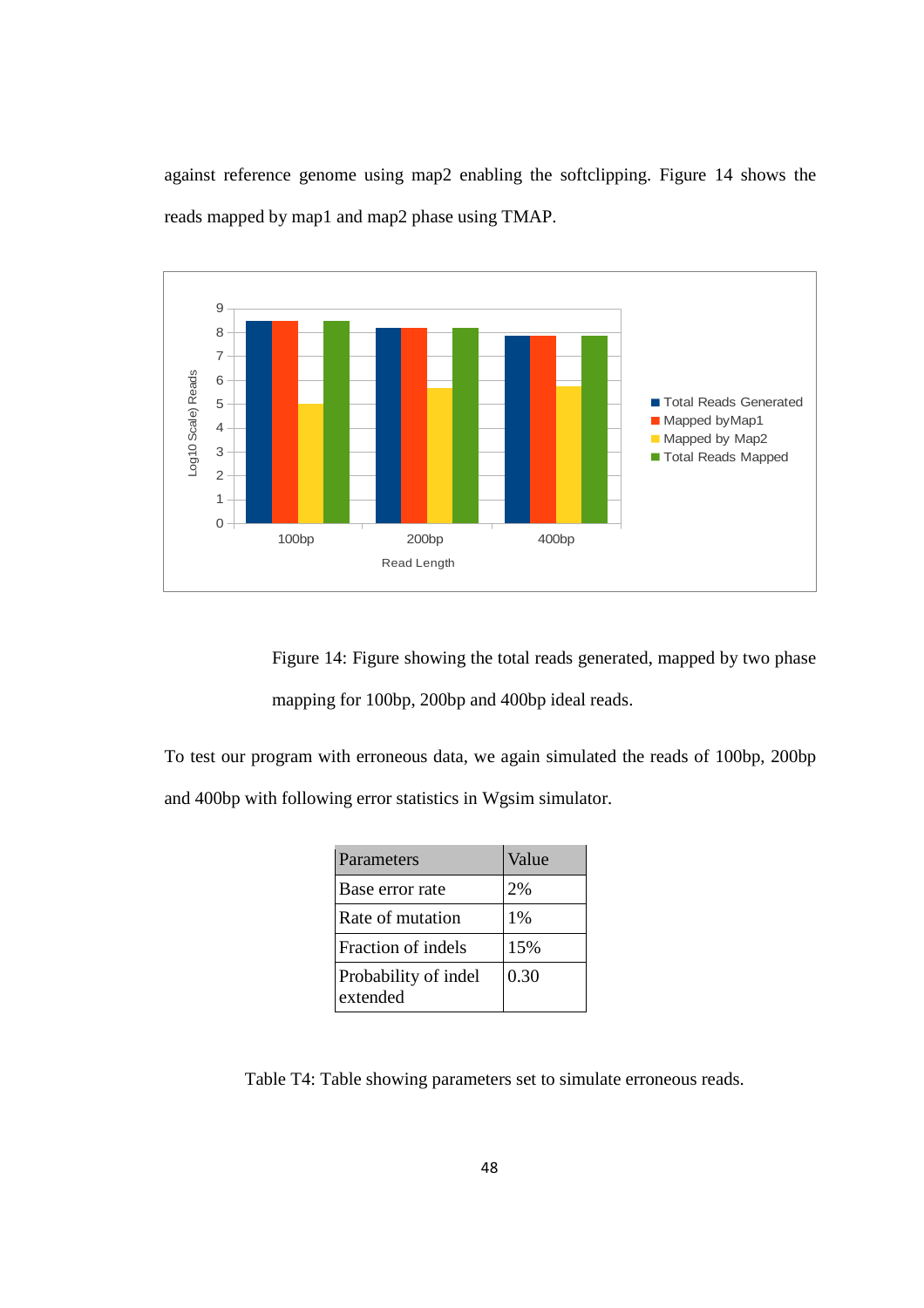Similar to ideal reads mapping read with error were also mapped by TMAP using two phase mapping. The detail of erroneous read simulated and mapped by two mapping phases are shown in figure 15 below.



Figure 15: Figure showing the total reads generated mapped by two phases of mapping for erroneous reads of length 100bp 200bp and 400bp.



Mapper

Figure 16: Block diagram of Mapping Process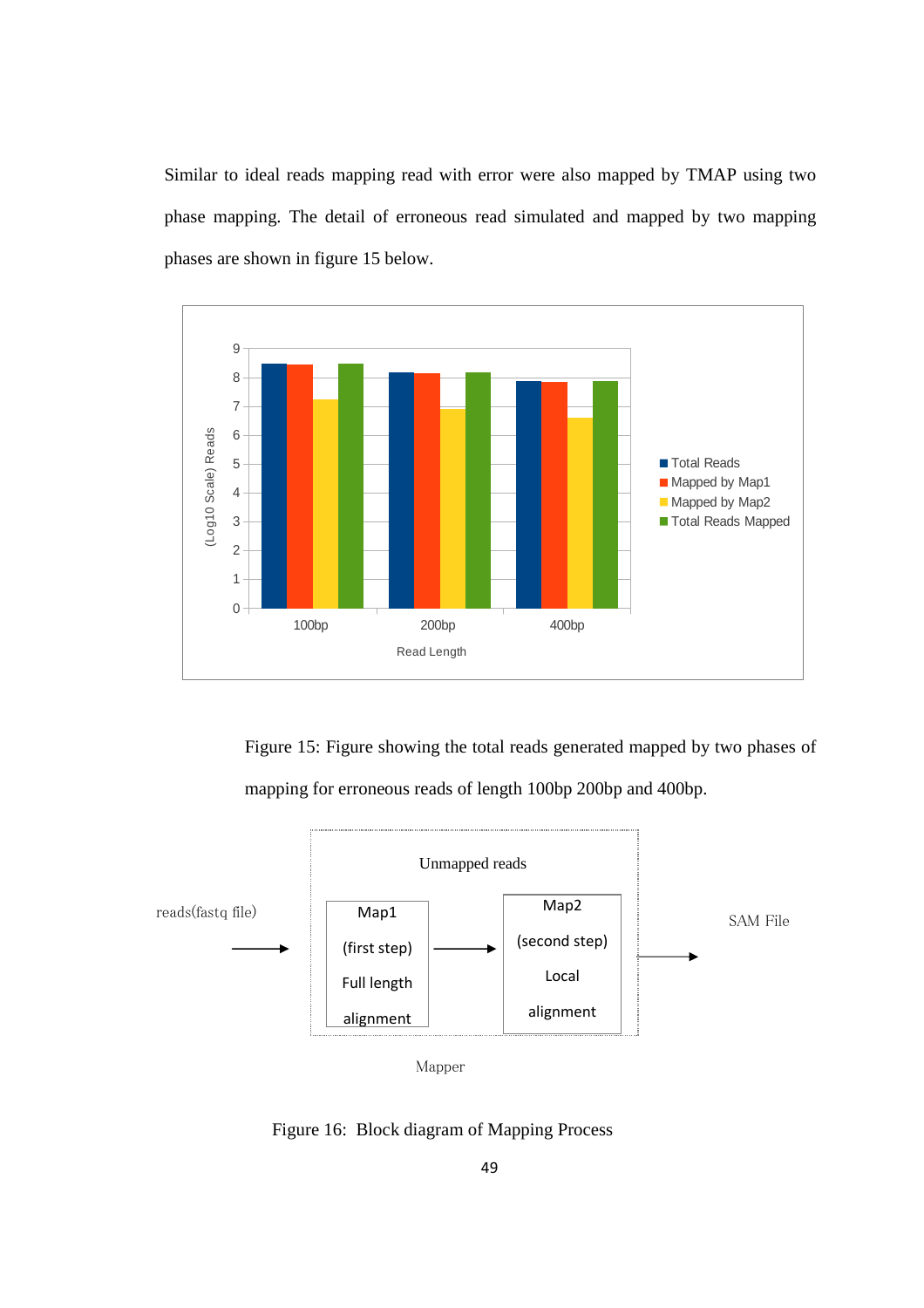It is obvious from the figure 14 and 15 that more ideal reads are mapped by map1 phase than erroneous reads. Subsequently, there are more unmapped erroneous reads going to map2 phase than ideal reads. Erroneous reads due to alteration in bases and indels, have higher probability to map to other locations (than the locations from where they were generated) in the reference genome than ideal reads. Due to which more erroneous reads are mapped in map2 phase than ideal reads. But total ideal reads mapped (from both map1 and map2 steps) are higher than erroneous reads.

#### *4.2 Result Analysis*

After getting SAM file from mapping of simulated reads using TMAP 2.3.2 in two phases, we feed itto our program for detection of genomic inversion and inference of its breakpoint locations in different chromosomal locations. Beside SAM file, our program takes reference file, whole genome reads and output name. We have set the read support counter constraints to be  $>=2$ . First phase of our program finds the candidate breakpoints pair and based on those second phase generates local regions .These local regions are again mapped with whole reads to filter out false positives. After filtering false positives, output is written in a text file which contains, breakpoint pairs, and support read count, chromosome name and fractional alignment counts for each of the breakpoints. Results of both the phases are tabulated on Tables T5, T6, T7 and T8 for ideal simulated reads of different lengths and coverage. Similarly, Table T9 shows the result of our program for different read lengths with errors. To evaluate the performance of our program, we have calculated the statistical parameters like Sensitivity and Positive Predictive Values (PPV). Figures below show the false positives, sensitivity and PPV of different phases from different coverage to explain performance of our program.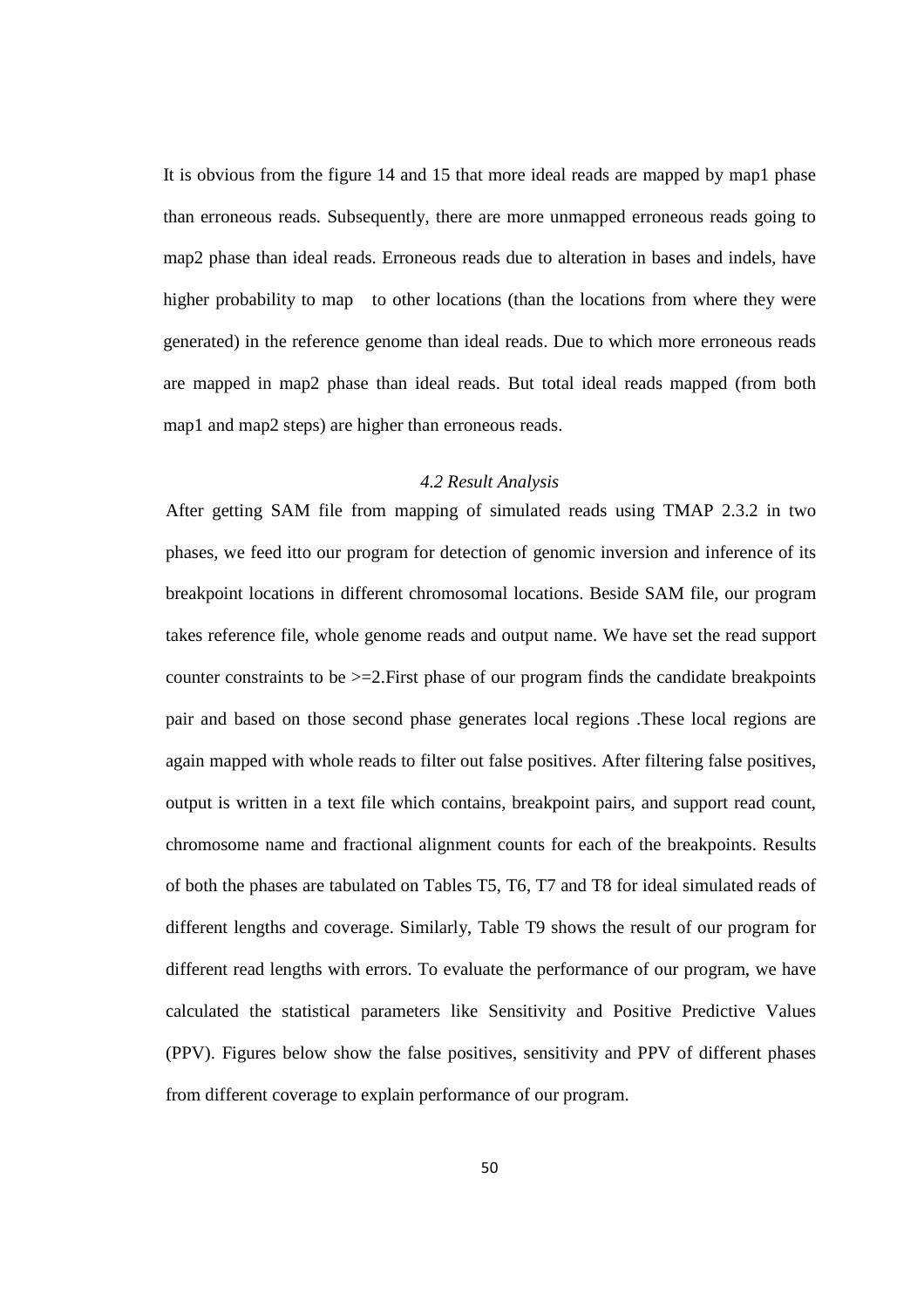

Figure 17: figure showing false positives in first phase and second phase.



Figure 18: Figure Showing Sensitivity for First Phase and Second Phase for different coverage for different read lengths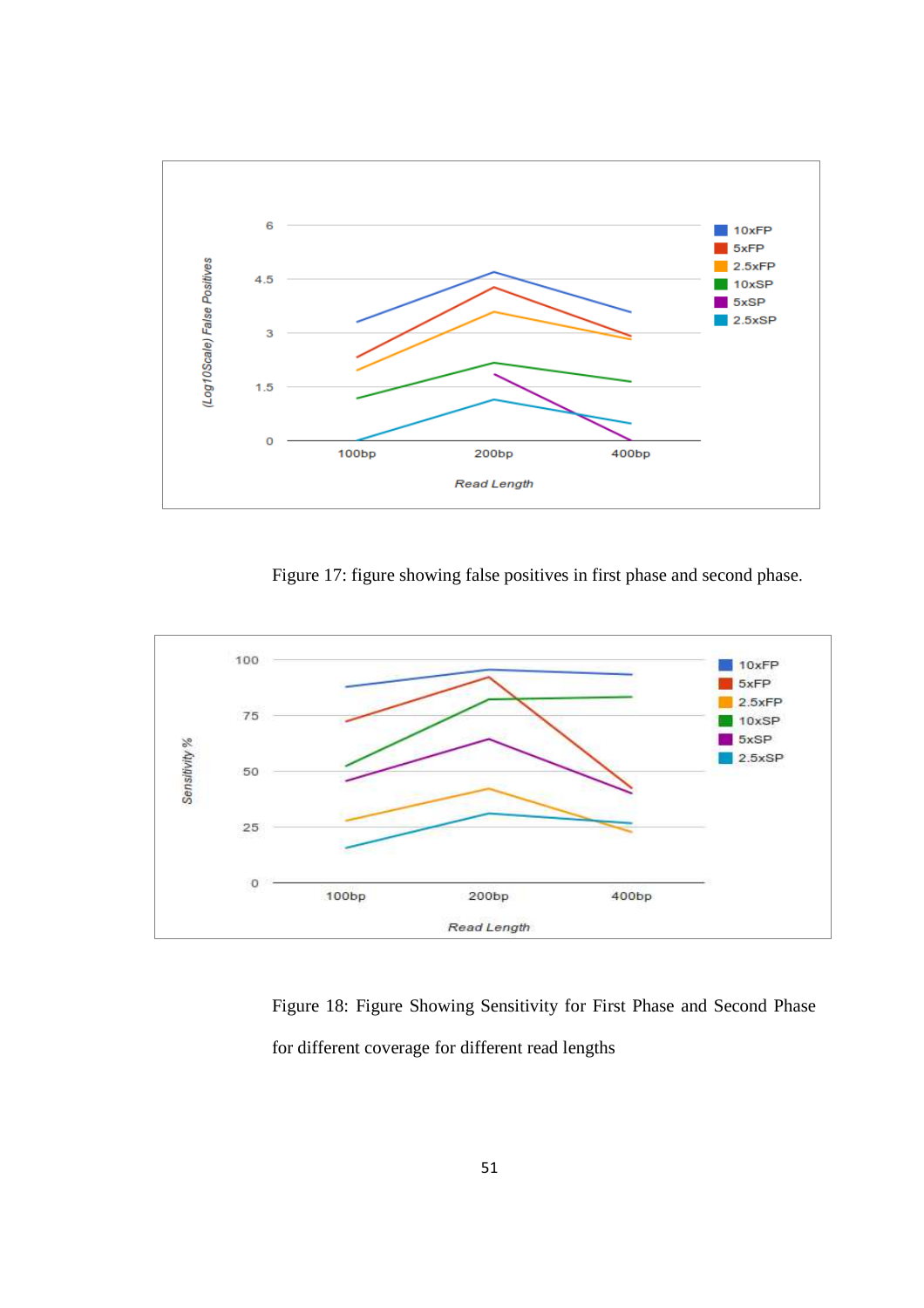

 Figure 19: Figure Showing PPV for First Phase and Second Phase for different coverage for different read lengths



Figure 20: Figure showing Sensitivity for first and Second phase for 10X coverage for erroneous reads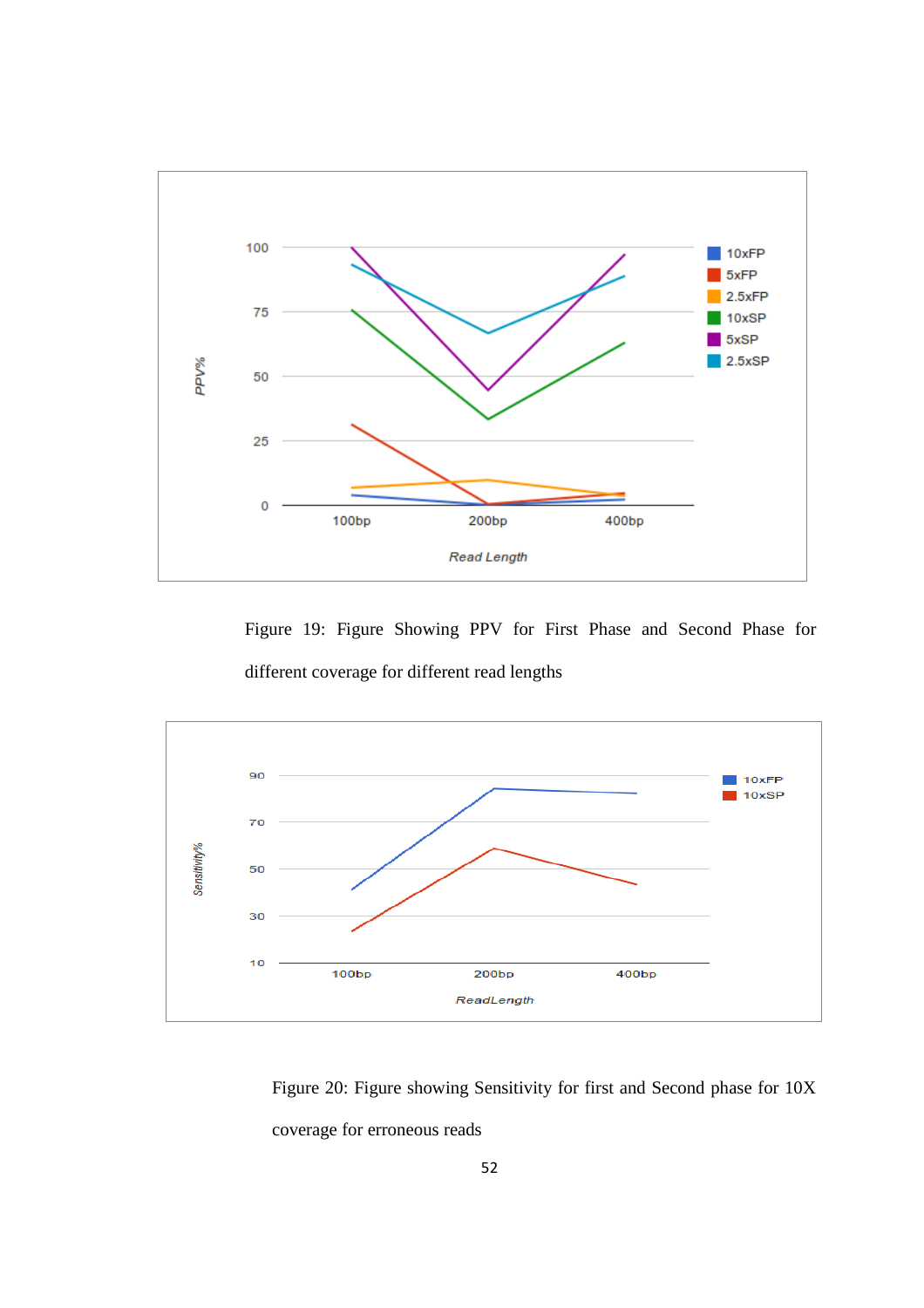

Figure 21: Figure showing PPV for first and second phase for 10X coverage for erroneous reads

From the figure 17, we can observe that for coverage 10X we have high number of false positives in both first and second phase in comparison to lower coverage 5X and 2.5X.With 10X coverage, we get more reads and more alignments which cause to rise the false positives. We can observe that 200bp read length has high number of false positives than 100bp read and 400bp reads. As we increase read length, we also increase the chance to map the read uniquely. Thus for 400bp reads we have lesser false positives. For reads with length 100bp, since these reads are short, they are relatively prone to be mapped to many different locations including the location from where they were generated than 200bp and 400bp reads. Figure 14 shows we only get few 100bp reads unmapped in the first phase in comparison to 200bp and 400bp reads which consequently, reduce the false positives. But in the mean time, we also lose the reads of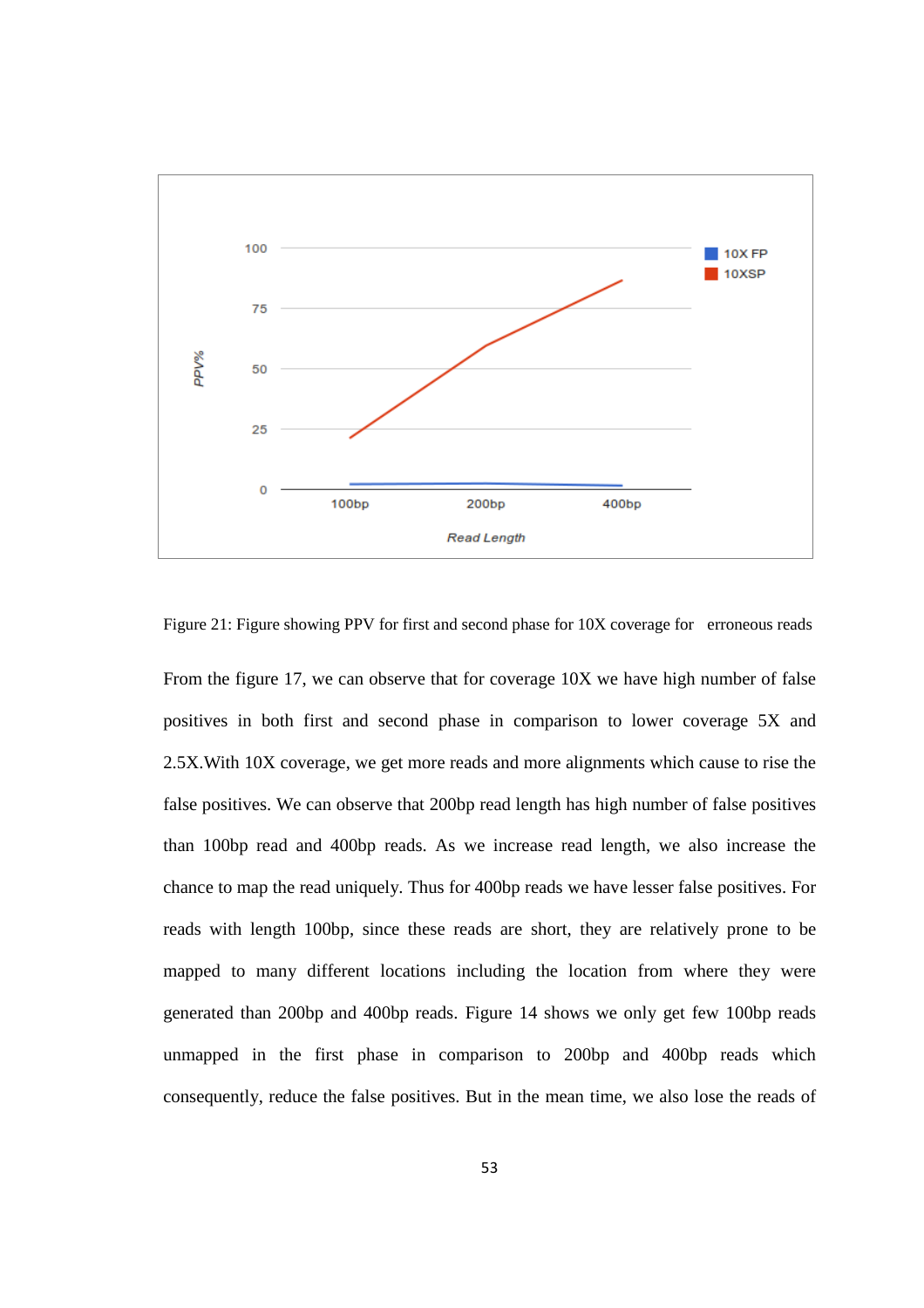our interest in the first mapping phase. In the second phase, false positives are reduced significantly due to the filtering step for all read lengths and coverage. Figure 17 shows the sensitivity of our approach for both the phases for all read lengths. We can clearly observe that in the first phase for all read lengths and coverage, we get higher sensitivity than second phase. But this is also incorporated with higher false positives. This indicate that we also have lower PPV in first phase(shown in figure Figure 19).After filtering and finalizing step in the second phase, false positives are filtered out significantly. Unfortunately, this also filters out the some true positives. Thus after second phase it is obvious (from figure 19) that we have improved PPV in all the phases and for all coverage than first phase but have reduced sensitivity. Thus there exists tradeoff between sensitivity and PPV. In the first phase though sensitivity is satisfactory we have very poor PPV in contrast to second phase where PPV is improved while sensitivity is reduced. Comparatively, we have good PPV and sensitivity for 400bp reads.

Similarly, for reads with error, first phase of mapping outputs more unmapped reads than it was with ideal reads. Thus, in the second phase, we get number alignments and more false positives. Another issue with reads with error is, they are easily mapped to other location of reference genome with competitive mapping quality. Since this error also includes base errors, this force mapper to map in many different location and orientation, we get relatively high number of false positives in comparison to ideal reads. Consequently, we will have reduced sensitivity and PPV in the final phase result in contrast to those of ideal reads.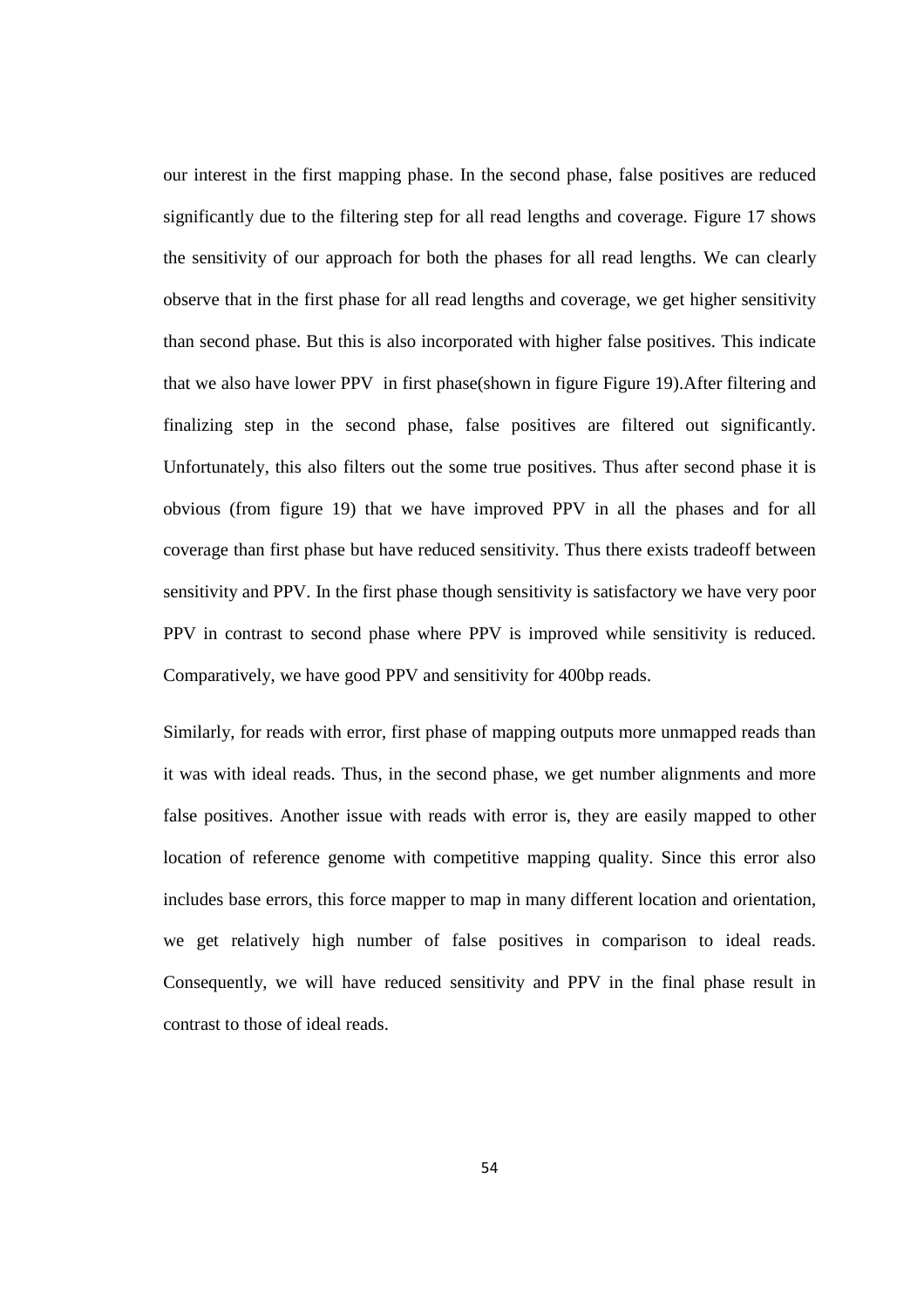### *4.3 Comparison with Existing tools*

To compare our method with existing tools we choose SVDetect [69], BreakDancer [70] both of which are based on pair end reads. We simulated error free pair end reads with coverage 10X of length 200bp with insert size 1000, from a '90 inversions implanted' donor genome using wgsim simulator. Those pair end reads are mapped using BWA mapping tool to obtain the final SAM file.

The final SAM file is given input to break dancer pipe line with all the parameters set to default except parameter 's' which is set to 100 (minimum size of region). First configuration file is generated from the bam2cfg.pl program which is then fed into the 'breakdancermax' program.

Similarly to use SVDetect tool, first the SAM file is preprocessed using program 'BAM\_preprocessingPairs.pl' .This preprocessing filters out concordant pairs and keep only the discordant pairs. Then 'SVDetect.conf' file is created where, we set all the parameters to default. In the mean time '.length' file is also created to store the contig lengths residing in the reference genome. Different SVDetect commands are run providing 'SVDetect.conf' file as input. The final output, false and true positives detected, Sensitivity and PPV are tabulated in Table T10.

Out of 90 implanted inversions, our approach has found 74 inversions in comparison to BreakDancer 's 58 inversions and SVDetects's 49 inversions. Figure 22 below shows that our approach has found more true breakpoints than other two. False positives are more in our approach than BreakDancer and SV Detect. Since our approach solely relies the alignments of the Single End reads, there is always a decent chance of Single End reads mapped to many different locations in reference genomes other than the true locations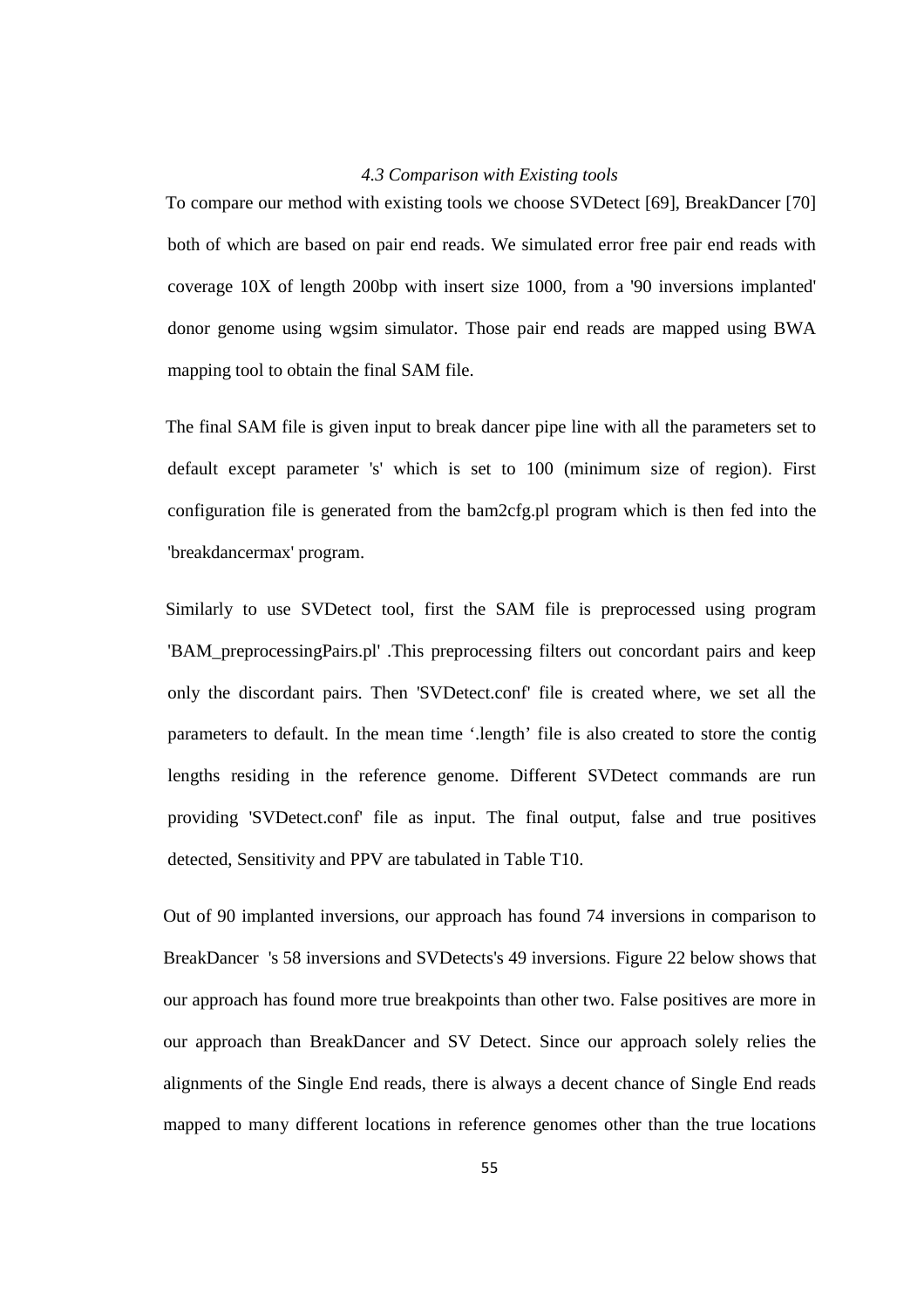resulting more false positives where as SVDetect and BreakDancer relies on paired-end reads which are separated by predefined insert-size. To detect balanced copy number event like inversions they only consider those reads which have abnormal orientation but approximately correct insert-size. This consideration always helps them to swipe off false positive efficiently in comparison to Single End reads approach of no predefined insert size. Figure 23 shows that our approach has relatively low PPV value than BreakDancer and SVDetect tools the problem with SVDetect is: it does not have capability to resolve the breakpoints at base pair level. It only gives the range of breakpoints by giving starting and ending co-ordinates of each breakpoint. These ranges are also very wide and far (in average) 1000 bp from true breakpoint location. Although BreakDancer tool has provided exact breakpoint co-ordinates they are in average 1000 bp away from the true breakpoints co-ordinates. Our approach has relatively higher precision than BreakDancer and SVDetect. The breakpoints co-ordinates generated by our approach are no more than 5 bp far from true breakpoint co-ordinates.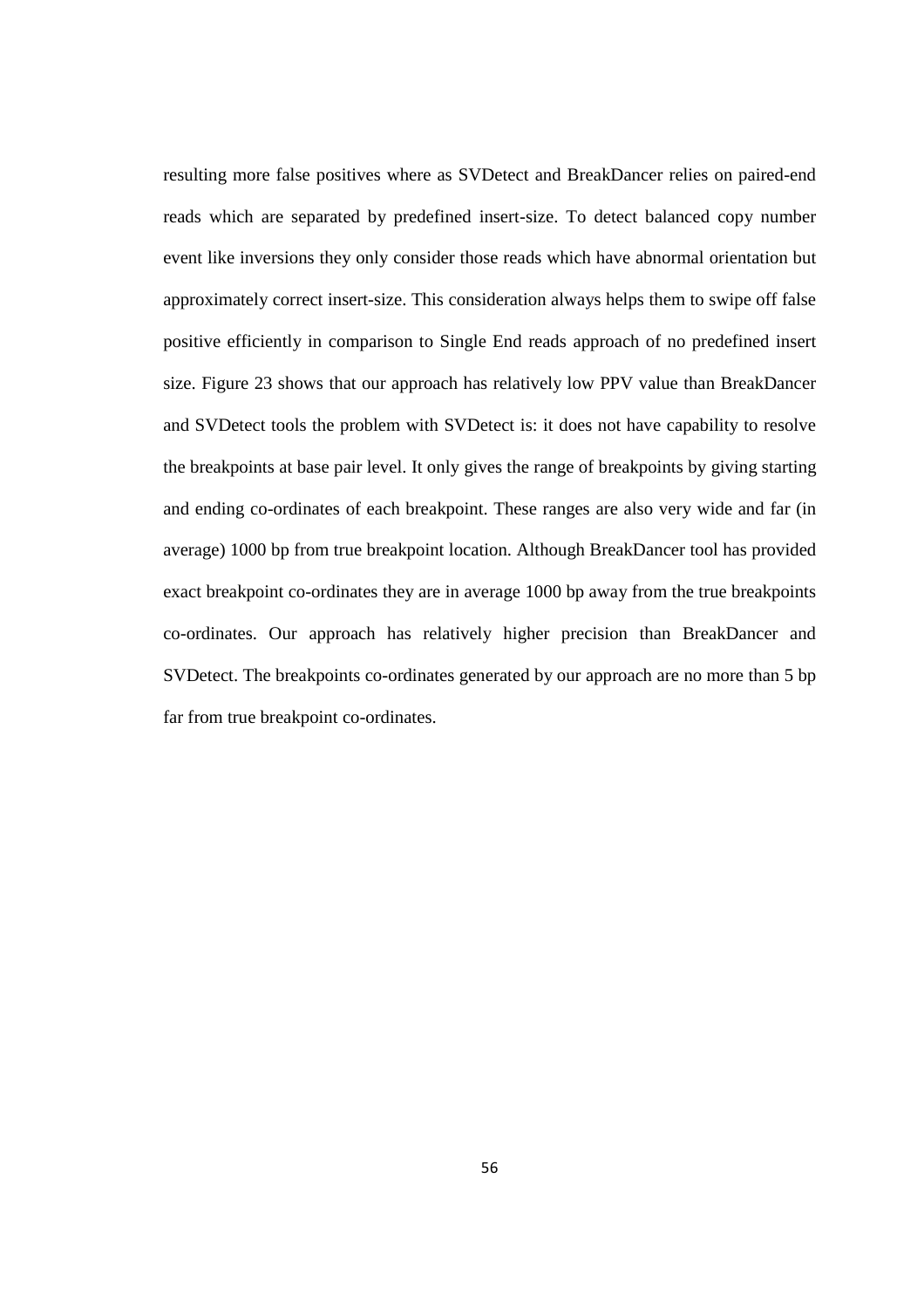

Figure 22: Figure showing the comparison of our tools with other existing tools based different parameters.



Figure 23: Figure showing the comparison of our approach with other tools based on Sensitivity and PPV and F-Score.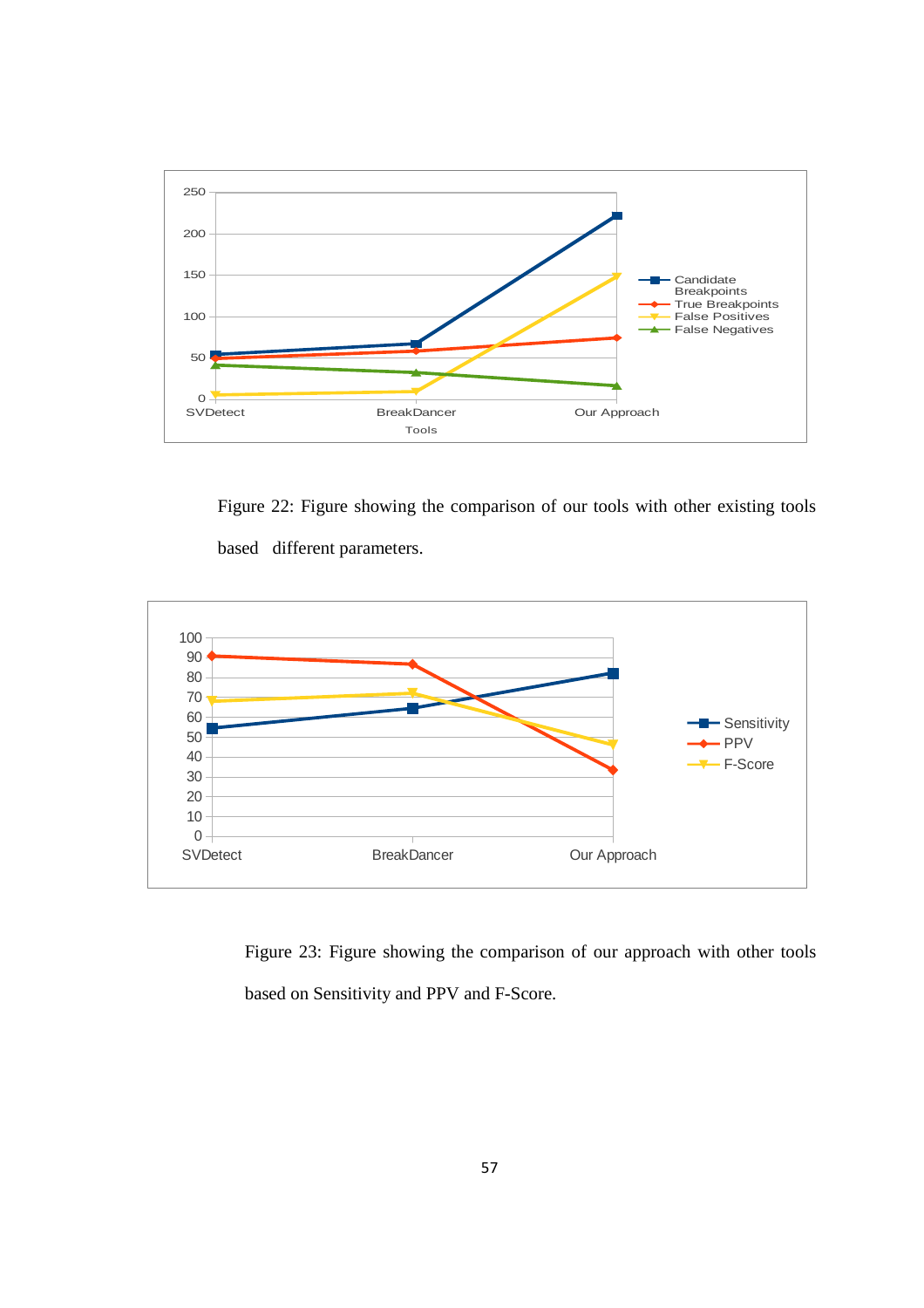### **CHAPTER 5**

### LIMITATION AND FUTURE ENHANCEMENT

It is always challenging to detect, SVs and resolve their breakpoints at base pair level. Although many methods and techniques are devised for the detection of balanced SV like genomic inversion, there always remains limitation in resolving breakpoints due to size of inversion, type of inversion(homozygous or heterozygous) and its complexity, complex and repetitive structure of reference genome, read lengths, sequencing errors, mapping algorithms and mapping accuracy. Although we have overcome the limitation of insert size, by considering Single End Reads our approach also has limitations. As much as we increase the length of single-end reads we also reduce the capability to detect small inversions lesser than read length. Since we use two mapping steps to map our reads against reference genome, for efficiency purpose, we also loose many valuable reads in the first mapping step. This is caused due to repetitive regions (normal repeats and inverted repeats) in the reference genome and accuracy of the mapping algorithm. Additionally in the second mapping step we try to retrieve all possible alignments of a read to make sure that we do not miss important alignments pairs to infer breakpoints. This adds overwhelming number of false positives in first phase of our approach. If we only select best alignments with higher mapping quality we will lose many precious alignment pairs due to tie in mapping score, consequently we lose true breakpoints in the first phase.

Despite of limitations and challenges, there also exists some ways to overcome some of those. For instance, we can extend our capability to detect smaller inversions by considering three pieces of alignments (i.e. alignments have softclipped bases on both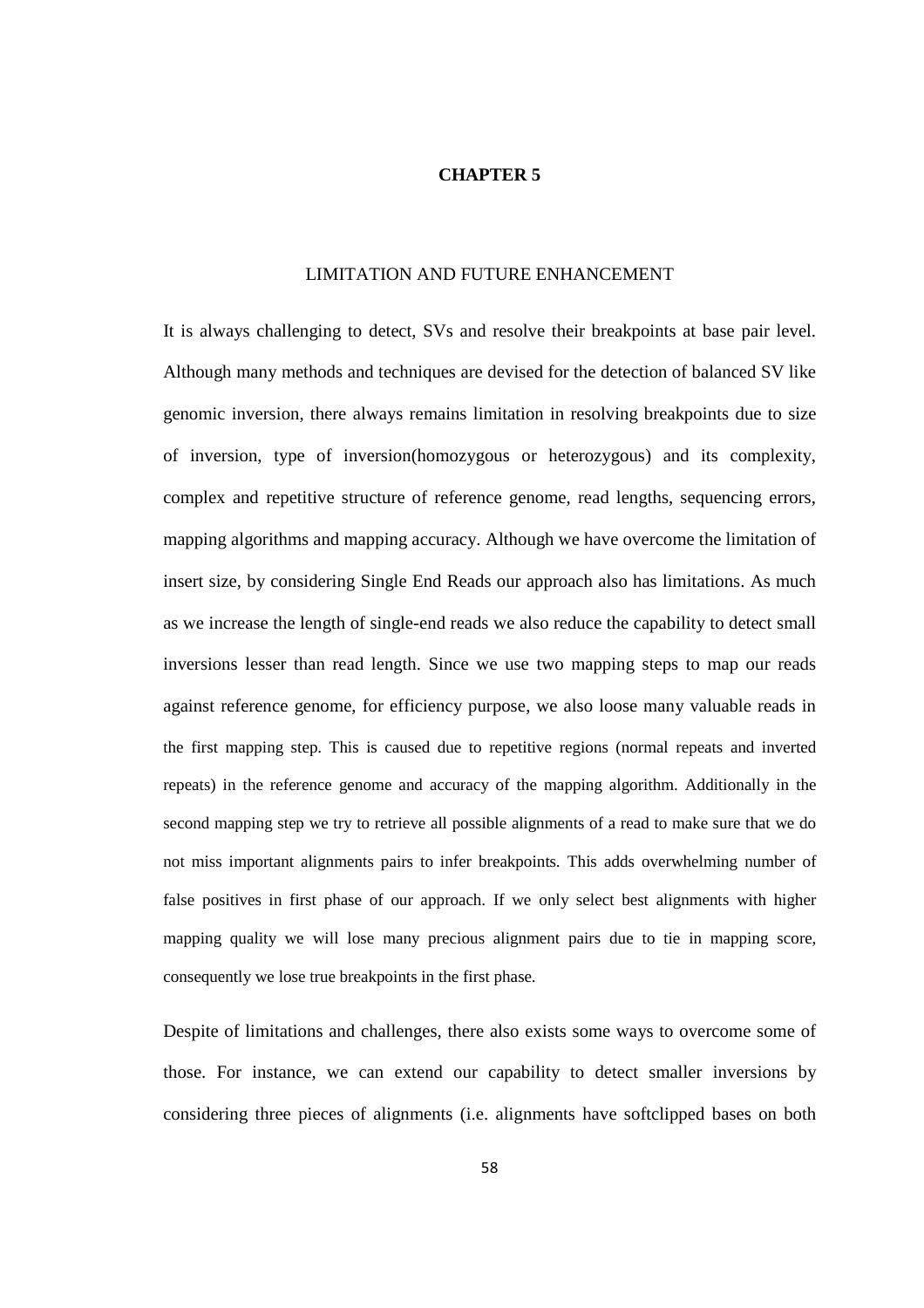sides of matched bases), although this has possibility to add more false positives. We can use high coverage data  $(>10X)$  to find heterozygous inversions, but high coverage reads could yield overwhelming false positives creating problem in filtering steps. Our approach has overhead of running time in the second phase, generating local regions, indexing and mapping whole reads to them which could be reduced by making more stringent constraint in first phase i.e. by using larger read support count for breakpoint pairs but this will likely cause to lose true breakpoints. Fine tuning of different parameters and making them strict could help to reduce this difficulty.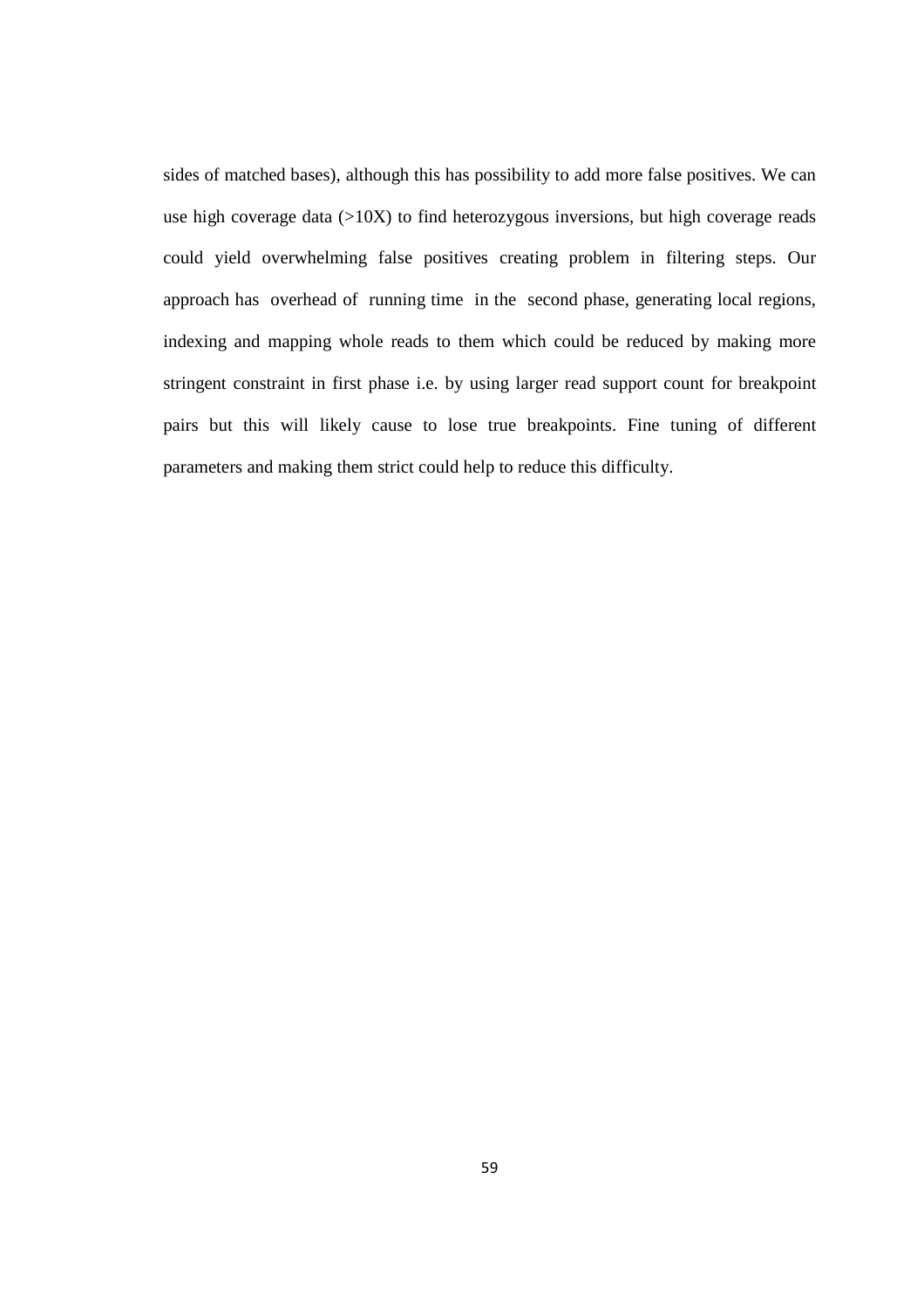## **CHAPTER 6**

### **CONCLUSION**

In this thesis work we put forth a pipeline to detect genomic inversion in human genome using Single-End reads. We have used simulated platform to verify our approach for different read lengths and variable coverage. With Single End reads generated with relatively low coverage, we are able to detect the breakpoint pair of genomic inversions with relatively good resolution and accuracy .Our pipeline is relatively cost efficient because it discards the need of preparation of insert size library and related biochemical treatments. Moreover, Next Generation Sequencing technology is gradually becoming more cost effective, efficient and capable of ultra high throughput than ever before. These technological achievements can be fully utilized to the mission of achieving broader and clear spectrum of genomic inversions along with other structural variations in the genome in near future and our pipeline will become more relevant in this mission.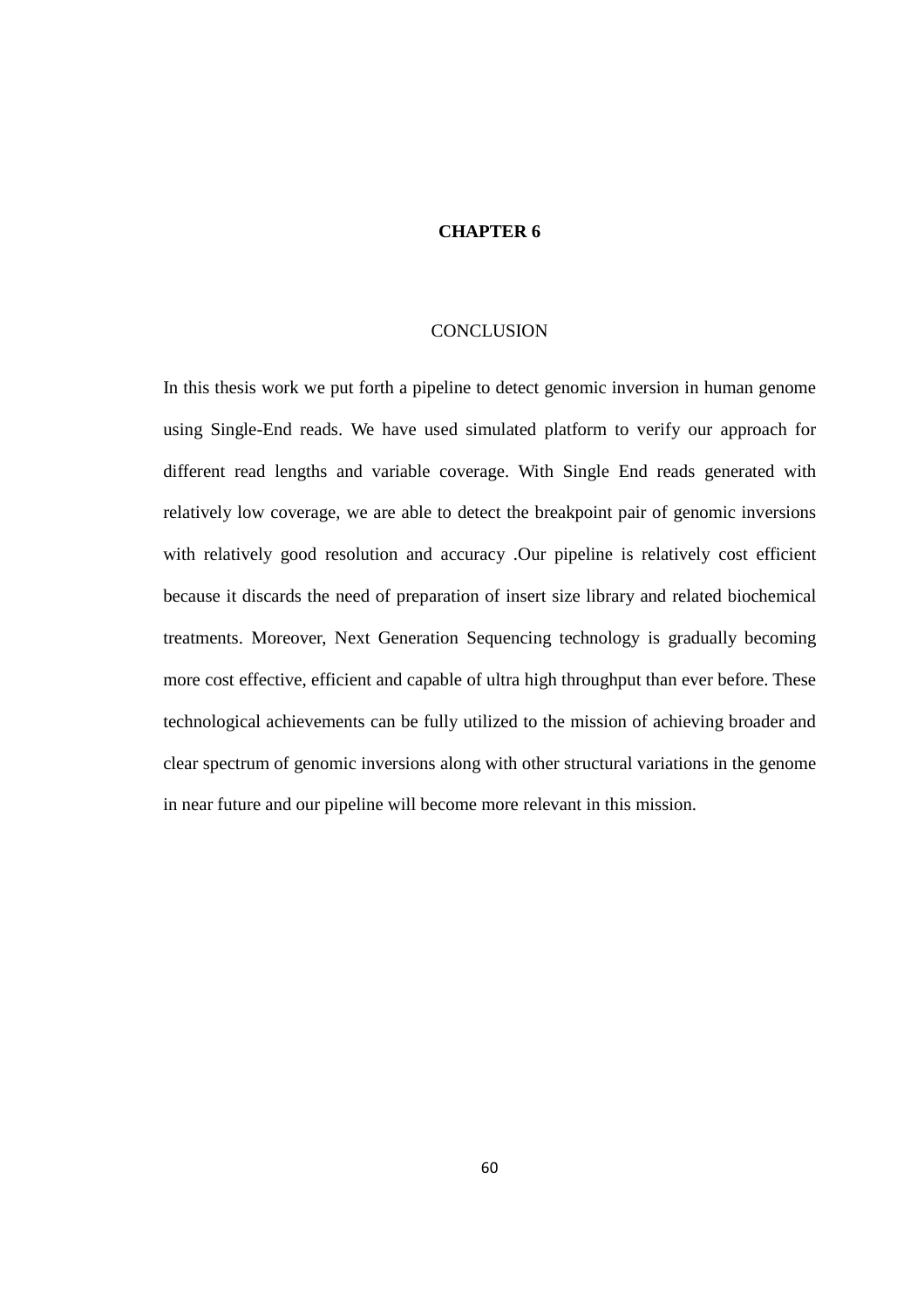| <b>Read</b> | coverage | <b>Phase</b> | <b>Total</b>      | <b>Total</b>     | <b>True</b>      | False            | False            | <b>Sensitivit</b> | <b>PPV</b> |
|-------------|----------|--------------|-------------------|------------------|------------------|------------------|------------------|-------------------|------------|
| Length      |          |              | <b>Candidates</b> | True             | <b>Positives</b> | <b>Positives</b> | <b>Negatives</b> | y                 | $(\%)$     |
|             |          |              | obtained          | <b>Positives</b> | obtained by      |                  |                  | (%)               |            |
|             |          |              |                   |                  | Program          |                  |                  |                   |            |
| 100bp       | 10X      | I            | 1998              | 90               | 79               | 1919             | 11               | 87.87             | 3.95       |
|             |          | $\mathbf{I}$ | 72                | 90               | 47               | 15               | 43               | 52.22             | 75.81      |
|             | 5X       | I            | 207               | 90               | 65               | 142              | 25               | 72.22             | 31.40      |
|             |          | $\mathbf{I}$ | 41                | 90               | 41               | $\overline{0}$   | 49               | 45.56             | 100        |
|             | 2.5X     | I            | 90                | 90               | 25               | 65               | 65               | 27.78             | 6.81       |
|             |          | $\mathbf{I}$ | 15                | 90               | 14               | $\mathbf{1}$     | 76               | 15.56             | 93.33      |

Table T5 : Output of our approach for ideal reads of 100bp read lengths for coverage 10X,5X and 2.5X for SupportCount >=2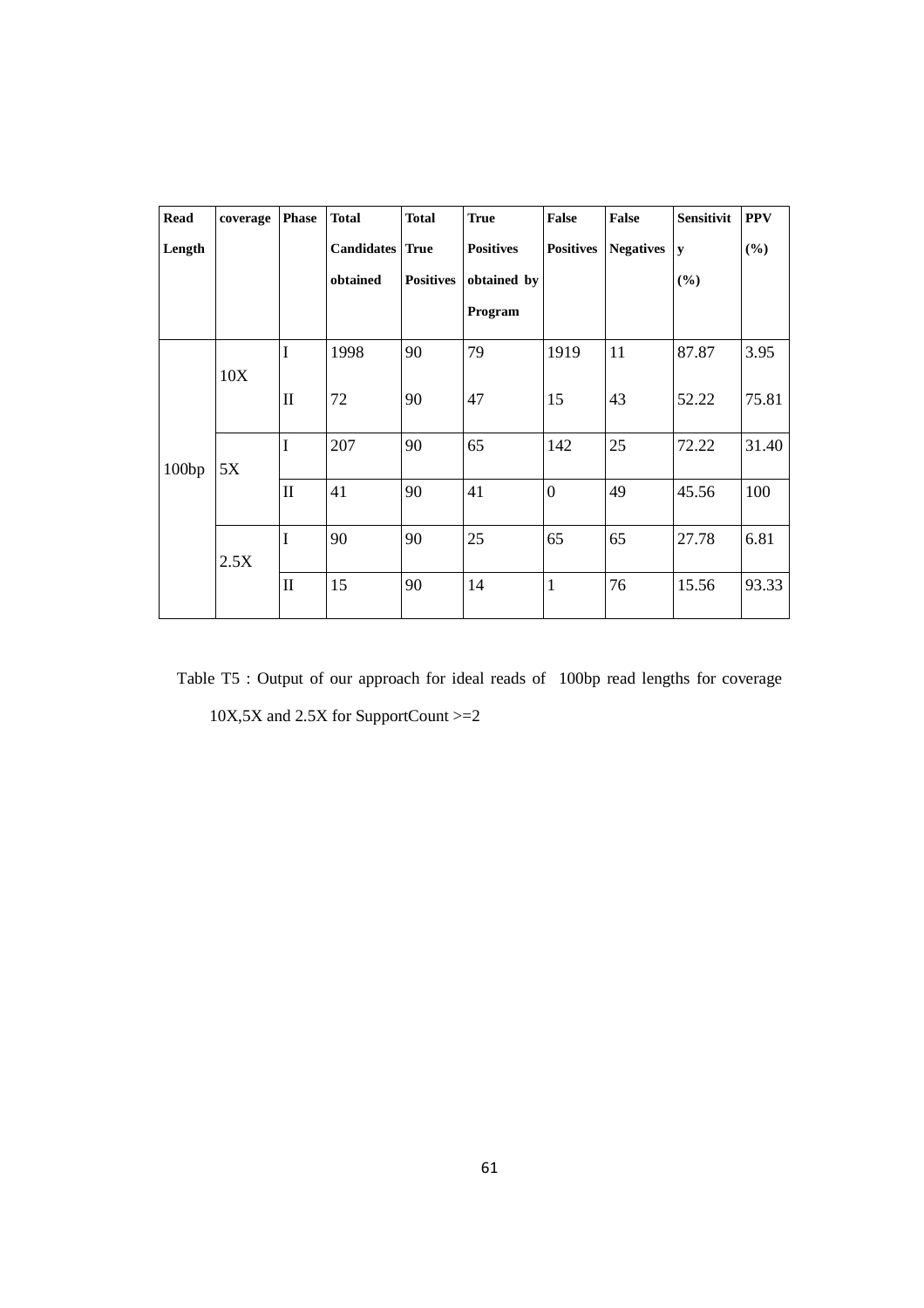| <b>Read</b> | coverage | <b>Phase</b> | <b>Total</b>      | <b>Total</b>     | <b>True</b>      | <b>False</b>     | <b>False</b>     | Sensitivity | <b>PPV</b> |
|-------------|----------|--------------|-------------------|------------------|------------------|------------------|------------------|-------------|------------|
| Length      |          |              | <b>Candidates</b> | <b>True</b>      | <b>Positives</b> | <b>Positives</b> | <b>Negatives</b> | (%)         | (%)        |
|             |          |              | obtained          | <b>Positives</b> | obtained by      |                  |                  |             |            |
|             |          |              |                   |                  | Program          |                  |                  |             |            |
| 200bp       | 10X      | $\bf I$      | 49657             | 90               | 86               | 49571            | $\overline{4}$   | 95.56       | 0.17       |
|             |          | $\mathbf{I}$ | 222               | 90               | 74               | 148              | 16               | 82.22       | 33.33      |
|             | 5X       | I            | 18752             | 90               | 83               | 18669            | $\overline{7}$   | 92.22       | 0.44       |
|             |          | $\mathbf{I}$ | 130               | 90               | 58               | 72               | 32               | 64.44       | 44.62      |
|             | 2.5X     | $\bf I$      | 3881              | 90               | 38               | 3843             | 52               | 42.22       | 9.78       |
|             |          | $\mathbf{I}$ | 42                | 90               | 28               | 14               | 62               | 31.11       | 66.67      |

Table T6 :Output of our approach for ideal reads of 200bp read lengths for coverage 10X,5X and 2.5X for SupportCount >=2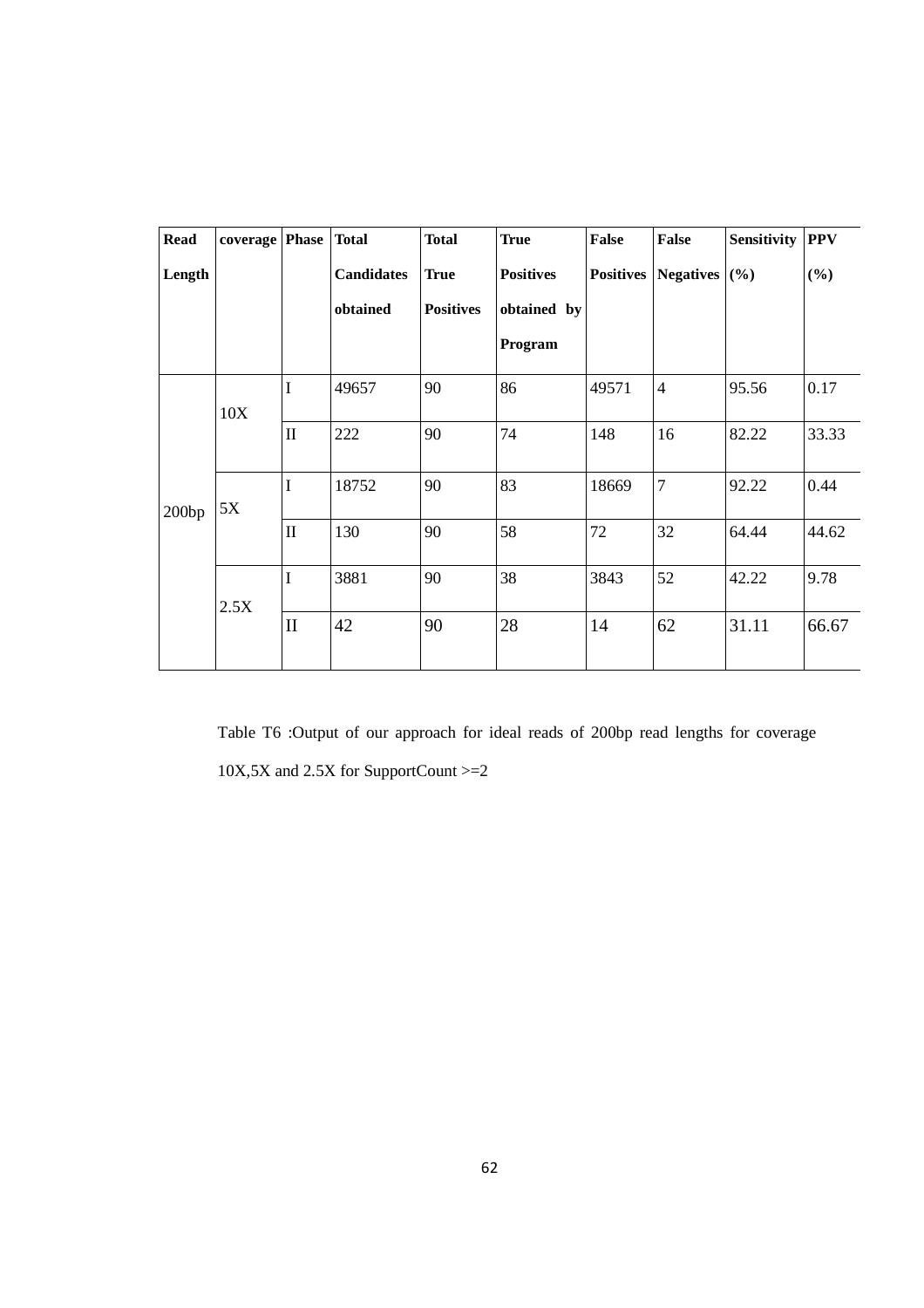| <b>Read</b> | coverage   Phase   Total |              |                   | <b>Total True True</b> |                   | <b>False</b> | <b>False</b>     | Sensitivity | <b>PPV</b> |
|-------------|--------------------------|--------------|-------------------|------------------------|-------------------|--------------|------------------|-------------|------------|
| Length      |                          |              | <b>Candidates</b> | <b>Positives</b>       | <b>Positives</b>  | Positive     | <b>Negatives</b> | (%)         | (%)        |
|             |                          |              | obtained          |                        | obtained by $ s $ |              |                  |             |            |
|             |                          |              |                   |                        | Program           |              |                  |             |            |
| 400bp       | 10X                      | I            | 3743              | 90                     | 84                | 3659         | 6                | 93.33       | 2.24       |
|             |                          | $\mathbf{I}$ | 119               | 90                     | 75                | 44           | 15               | 83.33       | 63.03      |
|             | 5X                       | I            | 808               | 90                     | 38                | 770          | 52               | 42.22       | 4.70       |
|             |                          | $\mathbf{I}$ | 37                | 90                     | 36                | $\mathbf{1}$ | 54               | 40.00       | 97.30      |
|             | 2.5X                     | $\bf I$      | 657               | 90                     | 24                | 633          | 66               | 26.67       | 3.65       |
|             |                          | $\mathbf{I}$ | 27                | 90                     | 24                | 3            | 66               | 26.67       | 88.89      |

Table T7:Output of our approach for ideal reads of 400bp read lengths for coverage 10X,5X and 2.5X for SupportCount >=2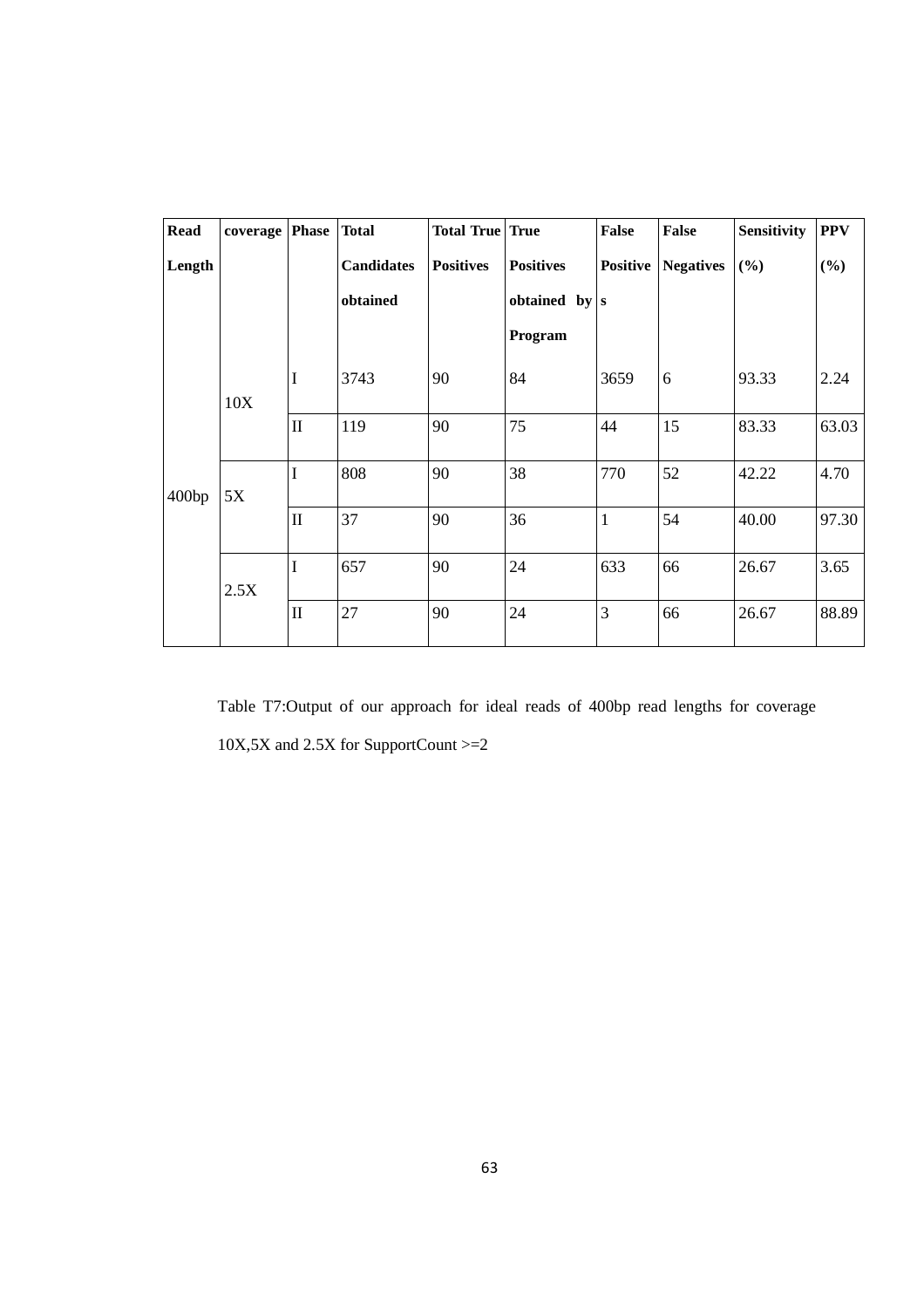| Coverage Read |        | <b>Phase</b> | <b>Total</b>      | <b>Total True True</b> |                  | False            | <b>False</b>     | <b>Sensitivity</b> | <b>PPV</b> |
|---------------|--------|--------------|-------------------|------------------------|------------------|------------------|------------------|--------------------|------------|
|               | Length |              | <b>Candidates</b> | <b>Positives</b>       | <b>Positives</b> | <b>Positives</b> | <b>Negatives</b> | (%)                | (%)        |
|               |        |              | obtained          |                        | obtained by      |                  |                  |                    |            |
|               |        |              |                   |                        | Program          |                  |                  |                    |            |
| 10X           | 100bp  | I            | 162               | 90                     | 70               | 92               | 20               | 77.78              | 43.21      |
|               |        | $\mathbf{I}$ | 47                | 90                     | 42               | 5                | 48               | 46.67              | 89.36      |
|               | 200bp  | $\mathbf I$  | 5775              | 90                     | 83               | 5762             | $\overline{7}$   | 92.22              | 1.44       |
|               |        | $\mathbf{I}$ | 91                | 90                     | 56               | 35               | 34               | 62.22              | 61.54      |
|               | 400bp  | $\mathbf I$  | 768               | 90                     | 79               | 689              | 11               | 87.78              | 10.29      |
|               |        | $\mathbf{I}$ | 84                | 90                     | 71               | 13               | 19               | 78.89              | 84.52      |

TableT8 : Output of our approach for ideal reads of 100bp,200bp and 400bp read lengths for coverage 10X,5X and 2.5X for SupportCount >2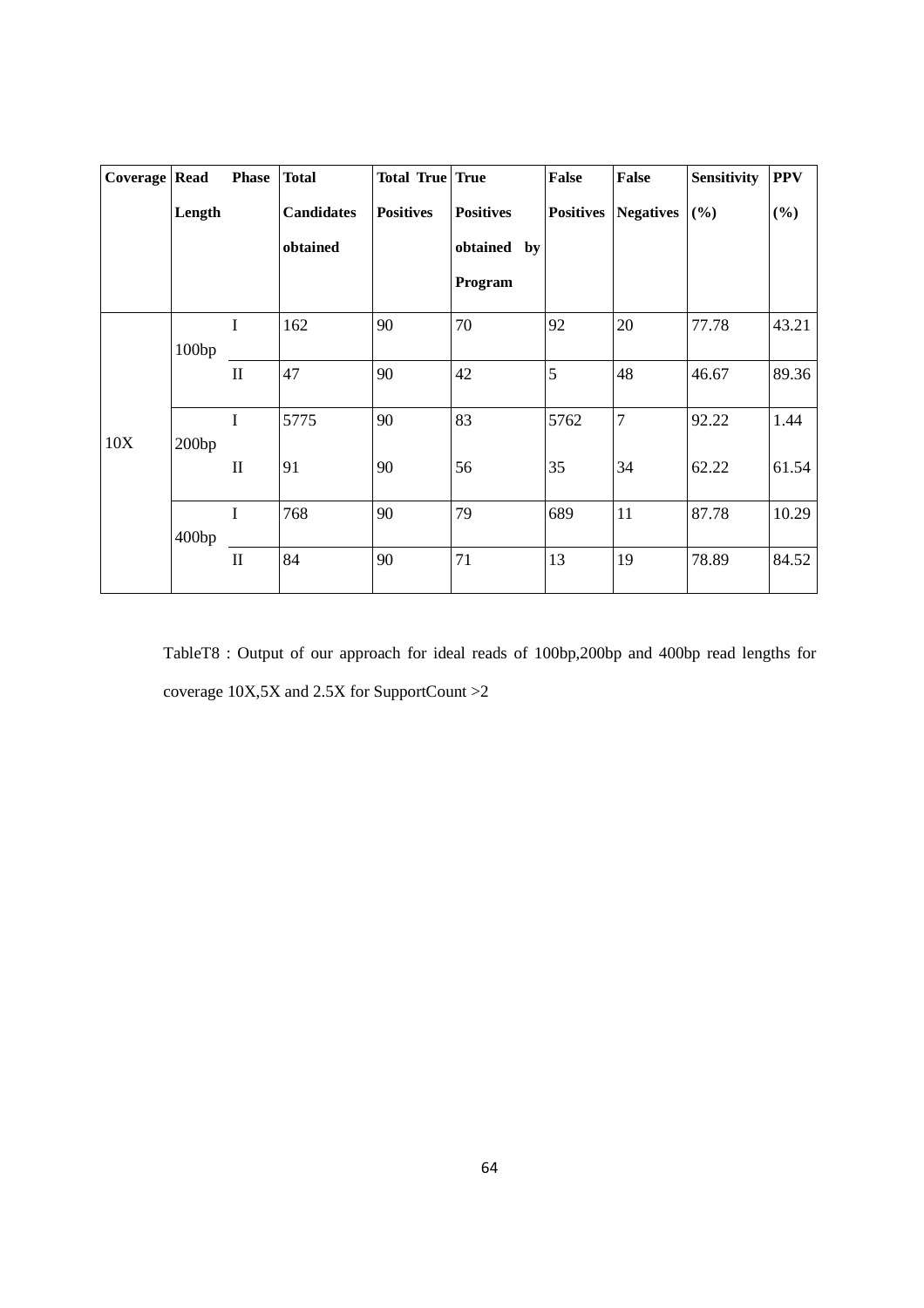| Coverage | <b>Read</b><br>Length | <b>Phase</b> | <b>Total</b><br><b>Candidates</b><br>obtained | Total True True<br><b>Positives</b> | <b>Positives</b><br>obtained<br>by<br>Program | False<br><b>Positives</b> | <b>False</b><br><b>Negatives</b> | <b>Sensitivity</b><br>(%) | <b>PPV</b><br>(%) |
|----------|-----------------------|--------------|-----------------------------------------------|-------------------------------------|-----------------------------------------------|---------------------------|----------------------------------|---------------------------|-------------------|
| 10x      | 100bp                 | I            | 1707                                          | 90                                  | 37                                            | 1670                      | 53                               | 41.11                     | 2.17              |
|          |                       | $\mathbf{I}$ | 99                                            | 90                                  | 21                                            | 78                        | 69                               | 23.33                     | 21.21             |
|          | 200bp                 | I            | 3057                                          | 90                                  | 76                                            | 2981                      | 14                               | 84.44                     | 2.49              |
|          |                       | $\mathbf{I}$ | 89                                            | 90                                  | 53                                            | 36                        | 37                               | 58.89                     | 59.55             |
|          | 400bp                 | I            | 3775                                          | 90                                  | 74                                            | 3701                      | 16                               | 82.22                     | 1.6               |
|          |                       | $\mathbf{I}$ | 45                                            | 90                                  | 39                                            | 6                         | 51                               | 43.33                     | 86.67             |

Table T9 : Output of our approach for erroneous reads of 100bp read lengths for coverage 10X,5X and 2.5X for SupportCount >=2

| <b>Tools</b>    | Candidate<br><b>Breakpoints</b> | <b>True</b><br>Pos | True<br><b>BPs</b> | <b>FalsePos</b> | False<br><b>Neg</b> | <b>Sensitivity</b><br>$\frac{6}{6}$ | <b>PPV</b><br>$\%$ | <b>Distance</b><br><b>True</b><br>from<br><b>Bps</b> |
|-----------------|---------------------------------|--------------------|--------------------|-----------------|---------------------|-------------------------------------|--------------------|------------------------------------------------------|
| <b>SVDetect</b> | 54                              | 90                 | 49                 | 5               | 41                  | 54.44                               | 90.70              | 1000bp                                               |
| BreakDancer 67  |                                 | 90                 | 58                 | 9               | 32                  | 64.44                               | 86.57              | 1000bp                                               |
| Our Method      | 222                             | 90                 | 74                 | 148             | 16                  | 82.22                               | 33.33              | 5bp                                                  |

Table T10: Table showing comparison of our tool with other tools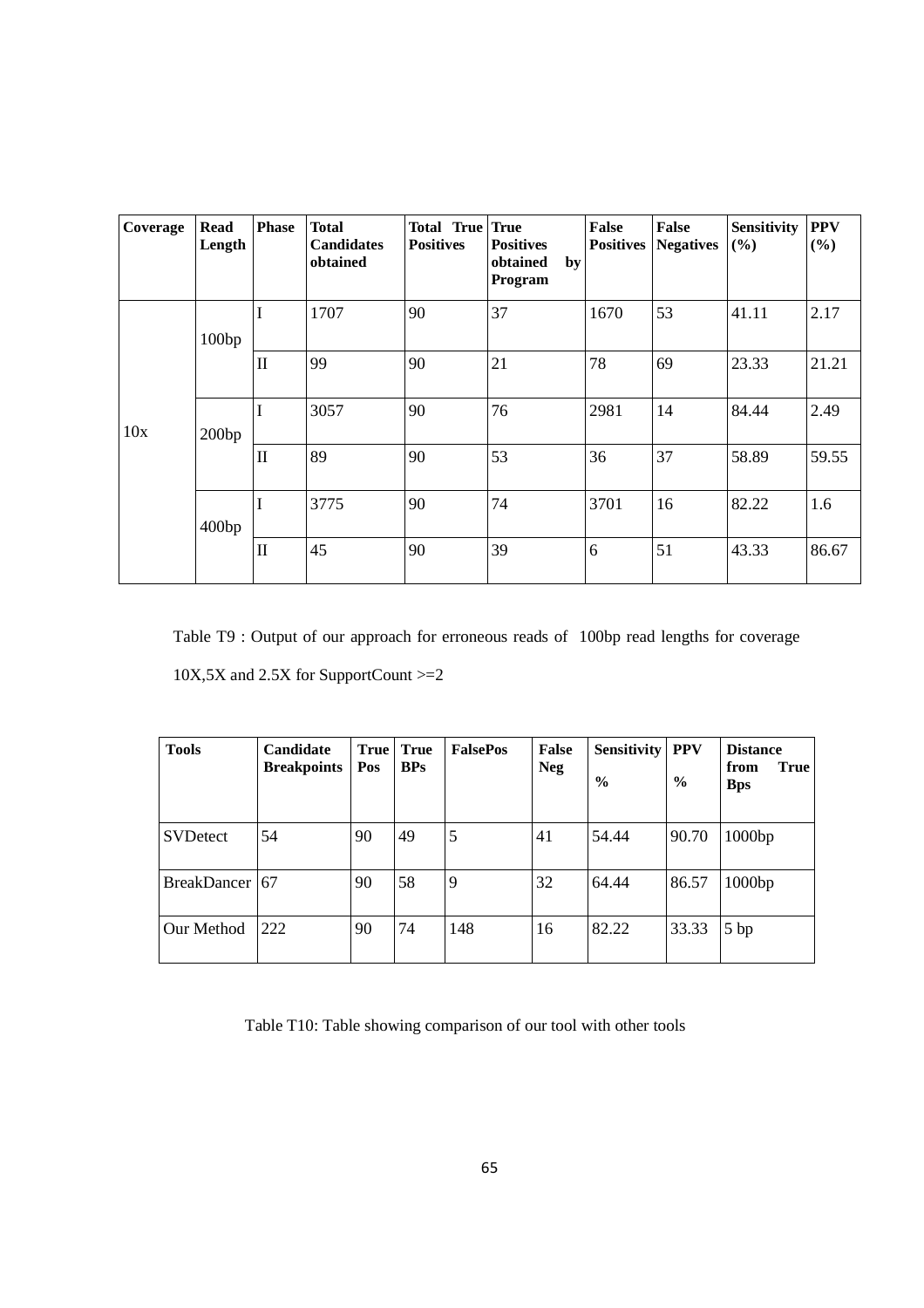## REFERENCES

1. Jager, M. Structural variations in the human genome

http://igitur-archive.library.uu.nl/student-theses/2011-0817-200603/UUindex.html

2.Gonzalez E., Kulkarni H., Bolivar H., Mangano A., Sanchez R., Catano G., Nibbs R.J., Freedman B.I., Quinones M.P., Bamshad M.J. *et al.* (2005) The influence of CCL3L1 genecontaining segmental duplications on HIV-1/AIDS susceptibility. *Science,* **307**, 1434-1440.

3. Cheng F., Song W., Kang Y., Yu S. and Yuan H. (2011) A 556 kb deletion in the downstream region of the PAX6 gene causes familial aniridia and other eye anomalies in a chinese family. *Mol. Vis.,* **17**, 448-455

4.Osborne L.R., Li M., Pober B., Chitayat D., Bodurtha J., Mandel A., Costa T., Grebe T., Cox S., Tsui L.C. *et al.* (2001) A 1.5 million-base pair inversion polymorphism in families with williams-beuren syndrome. *Nat. Genet.,* **29**, 321-325.

5. S. Sindi, E. Helman , A. Bashir and B. J. Raphael: A geometric approach for classification and comparison of structural variants Vol. 25 ISMB 2009, i222–i230.

6. P. Medvedev, M. Stanciu & M. Brudno : Computational methods for discovering structural variation with next-generation sequencing(2009) S20 VOL.6

7.Sindi, S. & Raphael, B. Identification and frequency estimation of inversion polymorphisms from haplotype data.In Research in Computational Molecular Biology: Proc. RECOMB 2009 vol. 5541 (ed. Batzoglou, S.) 418– 433 (Springer, Berlin, 2009)

8. Watson J.D. and Crick F.H. (1993) Molecular structure of nucleic acids. A structure for deoxyribose nucleic acid. 1953. *JAMA,* **269**, 1966-1967

9.Human Genome Structural Variation Working Group, Eichler E.E., Nickerson D.A., Altshuler D., Bowcock A.M., Brooks L.D., Carter N.P., Church D.M., Felsenfeld A., Guyer M. *et al.* (2007) Completing the map of human genetic variation. *Nature,* **447**, 161-165.

 10. Korbel J.O., Urban A.E., Affourtit J.P., Godwin B., Grubert F., Simons J.F., Kim P.M., Palejev D., Carriero N.J., Du L. *et al.* (2007) Paired-end mapping reveals extensive structural variation in the human genome. *Science,* **318**, 420-426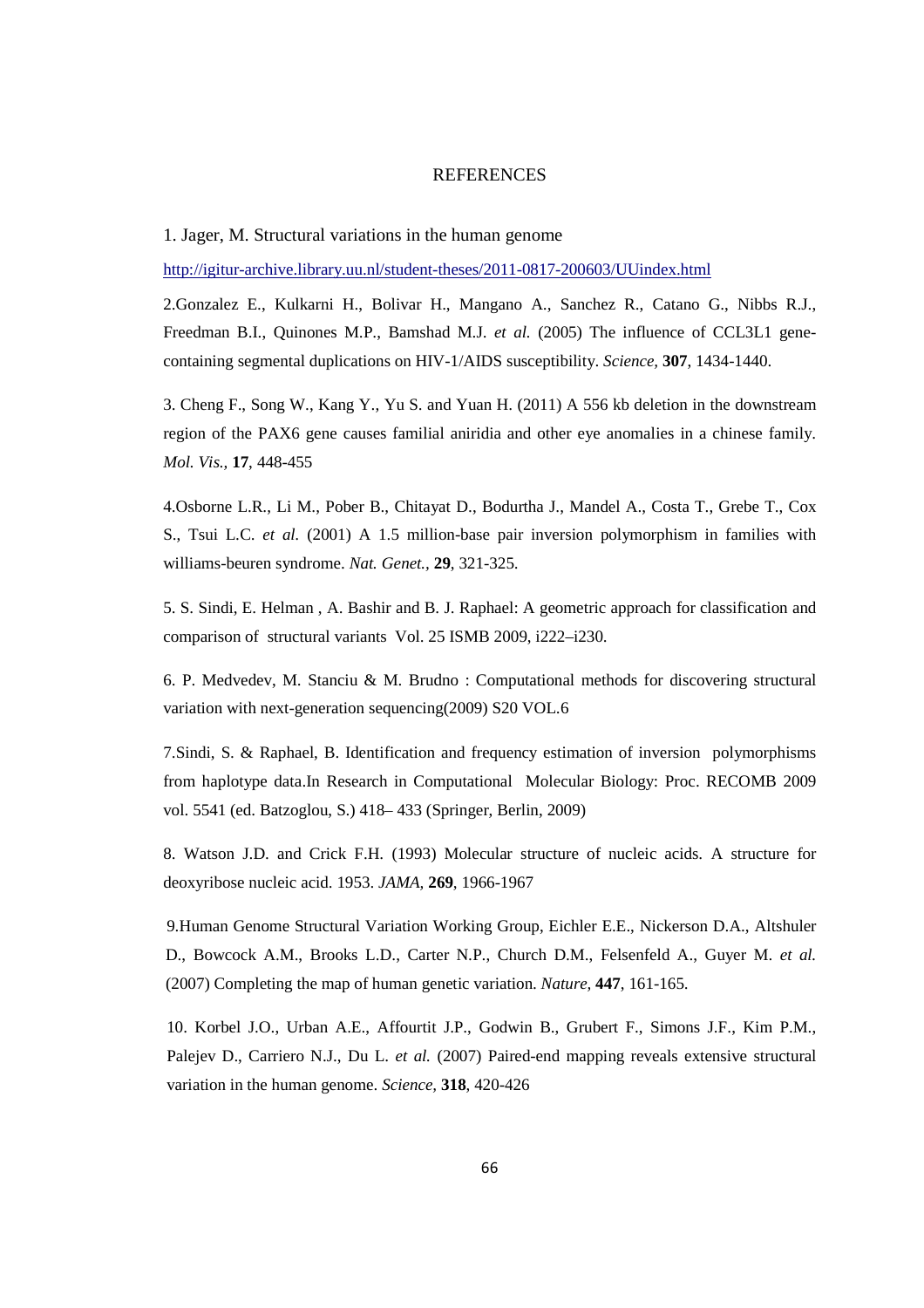11. Alkan C., Coe B.P. and Eichler E.E. (2011) Genome structural variation discovery and genotyping. *Nat. Rev. Genet.,* **12**, 363-376

12. Campbell C.D., Sampas N., Tsalenko A., Sudmant P.H., Kidd J.M., Malig M., Vu T.H., Vives L., Tsang P., Bruhn L. *et al.* (2011) Population-genetic properties of differentiated human copy-number polymorphisms. *Am. J. Hum. Genet.,* **88**, 317-332.

13.Grossmann V., Hockner M., Karmous-Benailly H., Liang D., Puttinger R., Quadrelli R., Rothlisberger B., Huber A., Wu L., Spreiz A. *et al.* (2010) Parental origin of apparently balanced de novo complex chromosomal rearrangements investigated by microdissection, whole genome amplification, and microsatellite-mediated haplotype analysis. *Clin. Genet.,* **78**, 548-553.

14. Schofield C.M., Hsu R., Barker A.J., Gertz C.C., Blelloch R. and Ullian E.M. (2011) Monoallelic deletion of the microRNA biogenesis gene Dgcr8 produces deficits in the development of excitatory synaptic transmission in the prefrontal cortex. *Neural Dev.,* **6**, 11.

15. Lars Feuk, Andrew R. Carson and Stephen W. Scherer Structural variation in the human genome

16. Homas NS, Bryant V, Maloney V, Cockwell AE, Jacobs PA: Investigation of the origins of human autosomal inversions. Hum Genet 2008, 123:607-616

17. Schmidt S, Claussen U, Liehr T, Weise A: Evolution versus constitution: differences in a chromosomal inversion. Hum Genet 2005, 117:213-219.

18. Hsu LY, Benn PA, Tannenbaum HL, Perlis TE, Carlson AD: Chromosomal polymorphisms of 1, 9, 16, and Y in 4 major ethnic groups: a large prenatal study. Am J Med Genet 1987, 26:95- 101.

19. MacDonald IM, Cox DM: Inversion of chromosome 2 (p11p13): frequency and implications for genetic counselling. Hum Genet 1985, 69:281-283

20. Lars Feuk : Inversion variants in the human genome: role in disease and genome architecture Feuk Genome Medicine 2010, 2:11

21.Iafrate AJ, Feuk L, Rivera MN, Listewnik ML, Donahoe PK, Qi Y, Scherer SW, Lee C. Detection of large-scale variation in the human genome. Nat Genet. 2004 Sep; 36(9):949-51.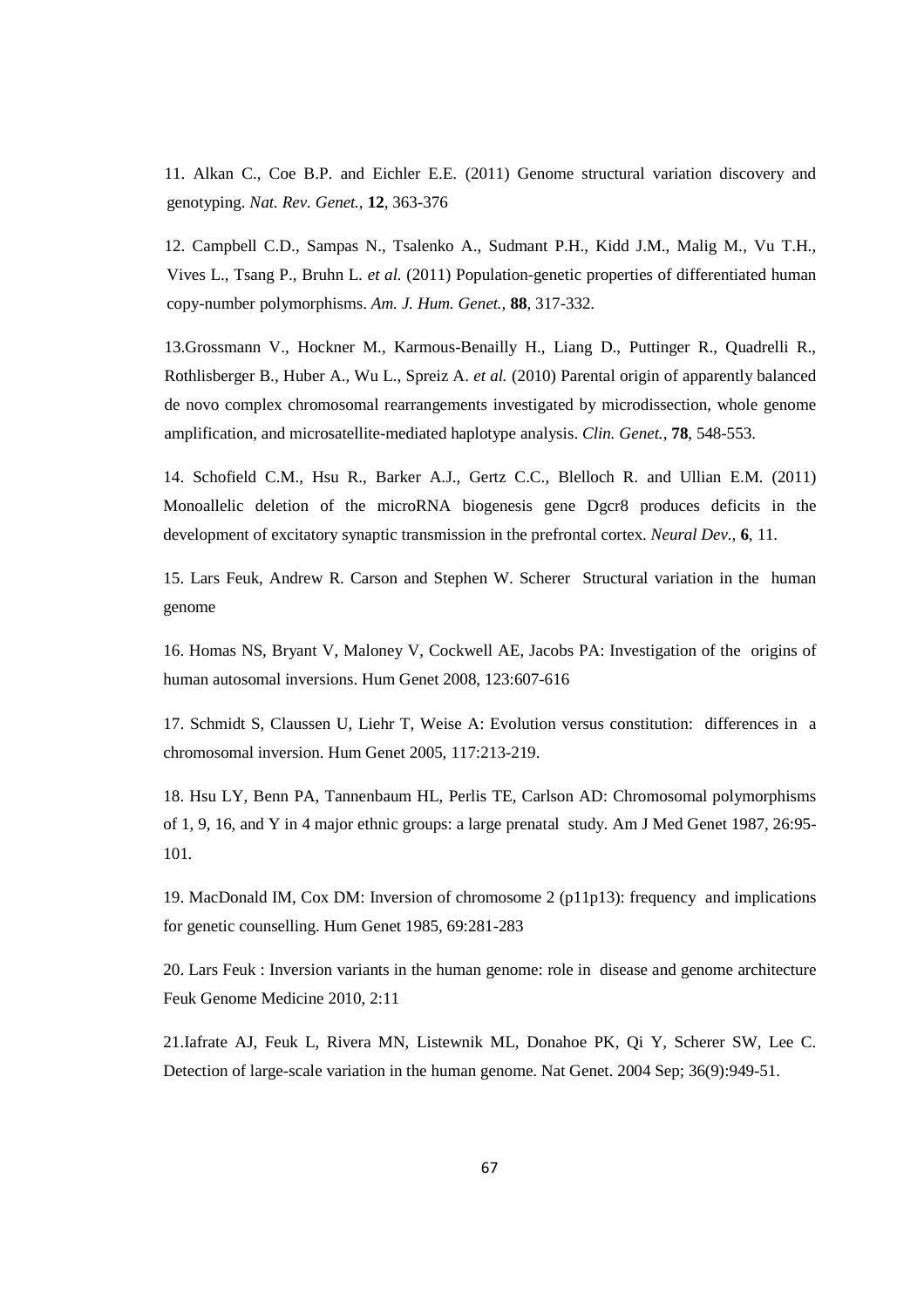22. Lars Feuk, Andrew R. Carson and Stephen W. Scherer: Structural variation in the human genomeNature doi: 10.1038/nrg1767

23. Przeworski, M., Hudson, R. R. & Di Rienzo, A.Adjusting the focus on human variation. Trends Genet. 16, 296–302 (2000).

24. Reich, D. E. et al. Human genome sequence variation and the influence of gene history, mutation and recombination. Nature Genet. 32, 135–142 (2002).

25. Yunis JJ, Prakash O: The origin of man: a chromosomal pictorial legacy. Science 1982, 215:1525-1530.

26. Feuk L, Macdonald JR, Tang T, Carson AR, Li M, Rao G, Khaja R, Scherer SW: Discovery of human inversion polymorphisms by comparative analysis of human and chimpanzee DNA sequence assemblies. PLoS Genet 2005, 1:e56.

27. Navarro A, Barton NH: Chromosomal speciation and molecular divergence accelerated evolution in rearranged chromosomes. Science 2003, 300:321-324.

28. Sebat, J. et al. Large-scale copy number polymorphism in the human genome. Science 305, 525–528 (2004).

29. Tuzun, E. et al. Fine-scale structural variation of the human genome. Nature Genet 37, 727– 732 (2005).

30. Inoue, K. & Lupski, J. R. Molecular mechanisms for genomic disorders. Annu. Rev. Genomics Hum. Genet. 3, 199–242 (2002)

31.Adrianto I., Wen F., Templeton A., Wiley G., King J.B., Lessard C.J., Bates J.S., Hu Y., Kelly J.A., Kaufman K.M. *et al.* (2011) Association of a functional variant downstream of TNFAIP3 with systemic lupus erythematosus. *Nat. Genet.,* **43**, 253-258.

32. Stephens P.J., McBride D.J., Lin M.L., Varela I., Pleasance E.D., Simpson J.T., Stebbings L.A., Leroy C., Edkins S., Mudie L.J. *et al.* (2009) Complex landscapes of somatic rearrangement in human breast cancer genomes. *Nature,* **462**, 1005-1010

33. Leary R.J., Kinde I., Diehl F., Schmidt K., Clouser C., Duncan C., Antipova A., Lee C., McKernan K., De La Vega F.M. *et al.* (2010) Development of personalized tumor biomarkers using massively parallel sequencing. *Sci. Transl. Med.,* **2**, 20ra14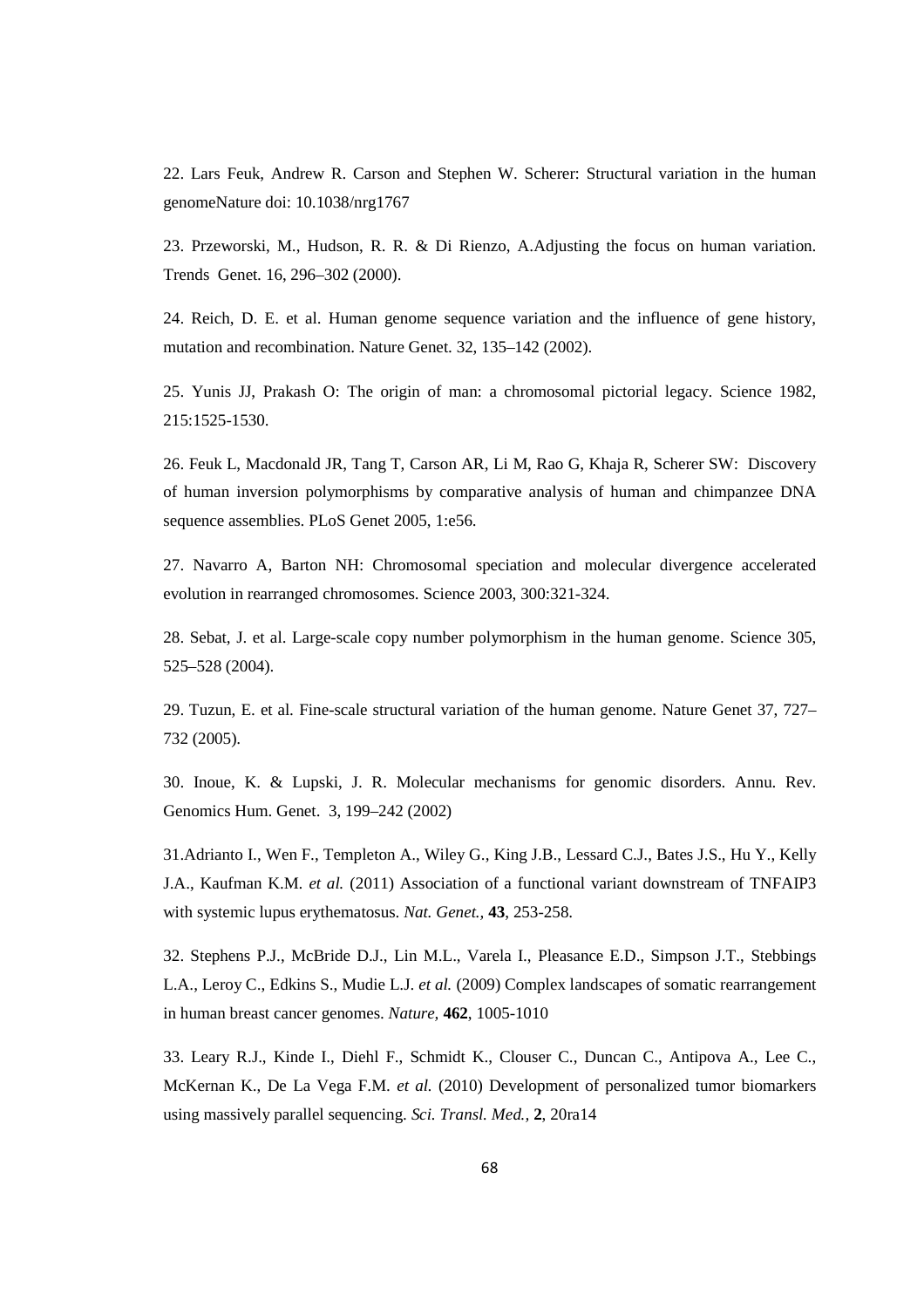34. Conrad D.F., Andrews T.D., Carter N.P., Hurles M.E. and Pritchard J.K. (2006) A highresolution survey of deletion polymorphism in the human genome. *Nat. Genet.,* **38**, 75-81.

35. Park, H. et al. Discovery of common Asian copy number variants using integrated highresolution array CGH and massively parallel DNA sequencing. Nature Genet. 42, 400–405 (2010)

36. Redon, R. et al. Global variation in copy number in the human genome. Nature 444, 444–454 (2006).

37. Kidd, J. M. et al. Mapping and sequencing of structural variation from eight human genomes. Nature 453, 56–64 (2008).

38. Conrad, D. F. et al Origins and functional impact of copy number variation in the human genome. Nature 464, 704–712 (2010)

39. McCarroll, S. A. et al. Integrated detection and population-genetic analysis of SNPs and copy number variation. Nature Genet. 40, 1166–1174 (2008)

40. Perry, G. H. et al. The fine-scale and complex architecture of human copy-number variation. Am. J. Hum. Genet. 82, 685–695 (2008 )

41. Lubs, H. A. A marker X chromosome. Am. J. Hum.Genet. 21, 231–244 (1969).

42. Hinds, D. A. et al. Whole-genome patterns of common DNA variation in three human populations. Science 307, 1072–1079 (2005)

43. The International HapMap Consortium. A haplotype map of the human genome. Nature 437, 1299–1320 (2005).

44. Solinas-Toldo, S. et al. Matrix-based comparative genomic hybridization: biochips to screen for genomic imbalances. Genes Chromosomes Cancer 20, 399–407 (1997).

45. Venter, J. C. et al. The sequence of the human genome. Science 291, 1304–1351 (2001)

46. Dhami, P. et al. Exon array CGH: detection of copynumber changes at the resolution of individual exons in the human genome. Am. J. Hum. Genet. 76, 750–762 (2005)

47. Maegenis, R. E., Donlon, T. A. & Wyandt, H. E. Giemsa-11 staining of chromosome 1: a newlydescribed heteromorphism. Science 202, 64–65 (1978)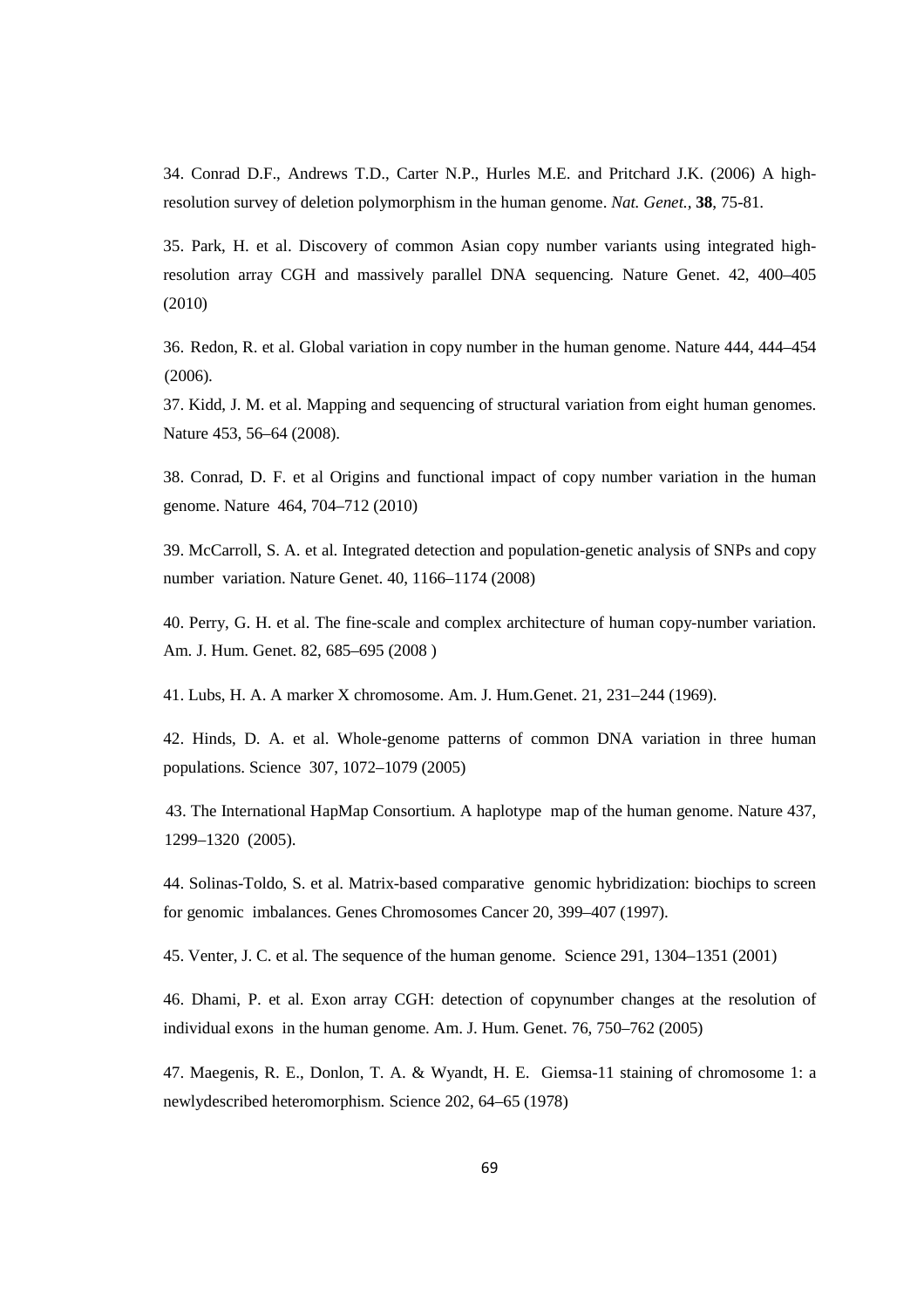48. Coe, B. P. et al. Resolving the resolution of array CGH. Genomics 89, 647–653 (2007)

49. Itsara, A. et al. Population analysis of large copynumber variants and hotspots of human genetic disease. Am. J. Hum. Genet. 84, 148–161 (2009)

50. Locke, D. P. et al. BAC microarray analysis of 15q11–q13 rearrangements and the impact of segmental duplications. J. Med. Genet. 41, 175–182 (2004)

51. Bailey, J. A. et al. Recent segmental duplications in the human genome. Science 297, 1003– 1007(2002)

52. Schwartz, D. C. et al. Ordered restriction maps of Saccharomyces cerevisiae chromosomes constructed by optical mapping. Science 262, 110–114 (1993).

53. Teague, B. et al. High-resolution human genome structure by single-molecule analysis. Proc. Natl Acad. Sci. USA 107, 10848–10853 (2010).

54. Antonacci, F. et al. A large and complex structural polymorphism at 16p12.1 underlies microdeletion disease risk. Nature Genet. 42, 745–750 (2010).

55. Jay Shendure & Hanlee Ji Next-generation DNA Sequencing Nature 1,1135-1145 (2008)

56. Mitra, R.D.; Church G.M. In situ localized amplification and contact replication of many individual DNA molecules. Nucleic Acids Res. 1999, 27, e34

57. Rusk N (2011). "Torrents of sequence". *Nat Meth* **8** (1): 44–44.

58. Quail, Michael; Smith, Miriam E; Coupland, Paul; Otto, Thomas D; Harris, Simon R; Connor, Thomas R; Bertoni, Anna; Swerdlow, Harold P; Gu, Yong (1 January 2012). "A tale of three next generation sequencing platforms: comparison of Ion torrent, pacific biosciences and illumina MiSeq sequencers". *BMC Genomics* **13** (1): 341.

59. Liu, Lin; Li, Yinhu; Li, Siliang; Hu, Ni; He, Yimin; Pong, Ray; Lin, Danni; Lu, Lihua; Law, Maggie (1 January 2012). "Comparison of Next-Generation Sequencing Systems". *Journal of Biomedicine and Biotechnology* **2012**: 1–11

60. Alberto M., Matteo B., Alessia G., Francesca G.,Francesca T. and Maria L B. ;

Bioinformatics for Next Generation Sequencing Data. Genes 2010, 1, 294-307